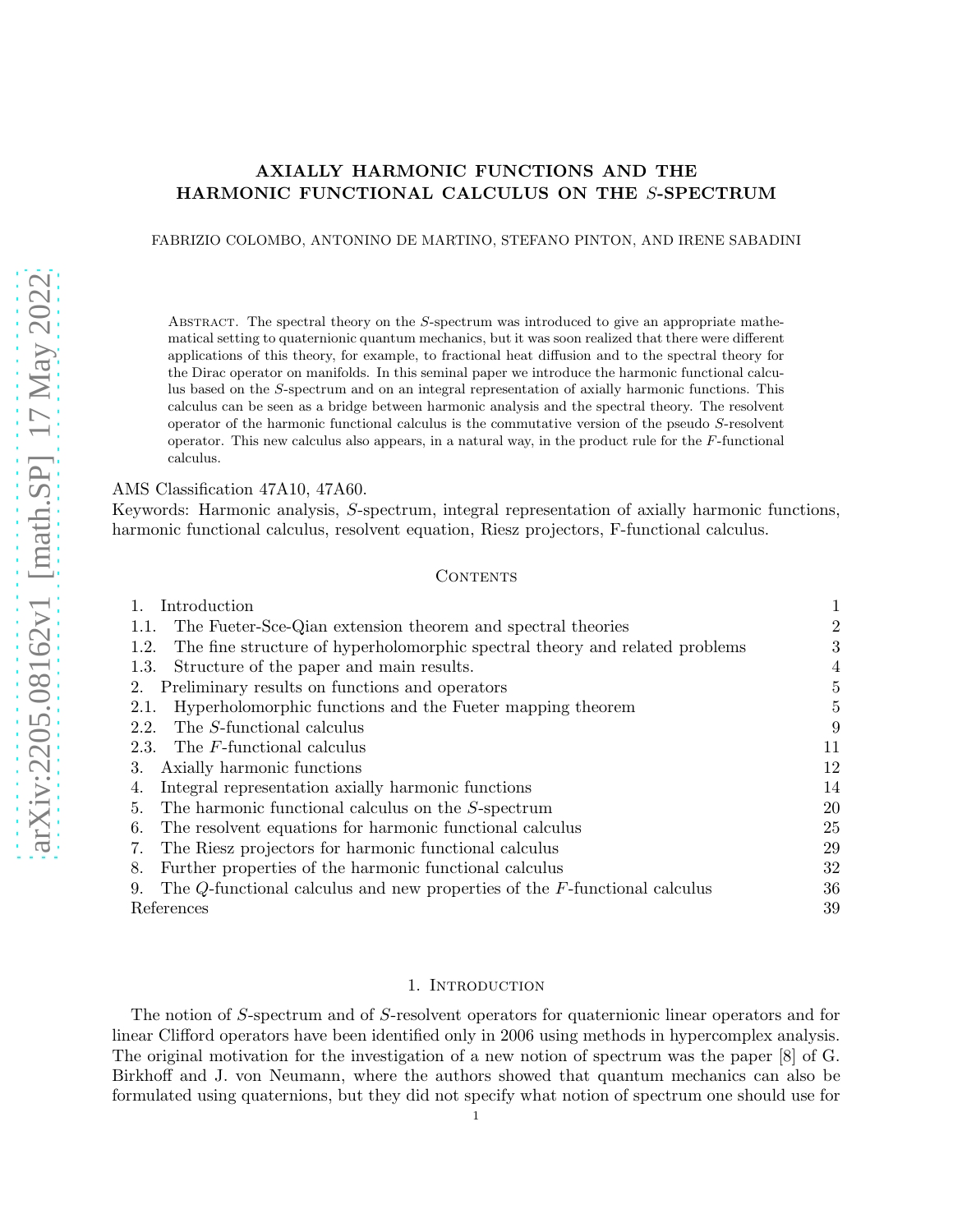quaternionic linear operators. The appropriate notion is that of S-spectrum, which has also been used for the spectral theorem for quaternionic linear operators, see [\[2\]](#page-38-2), and for Clifford algebra linear operators, see [\[19\]](#page-38-3).

The quaternionic spectral theory on the S-spectrum is systematically organised in the books [\[15,](#page-38-4) [16\]](#page-38-5) while for the Clifford setting see [\[22\]](#page-38-6). In particular, the history of the discovery of the S-spectrum and the formulation of the S-functional calculus are explained in the introduction of the book [\[16\]](#page-38-5) with a complete list of references.

Nowadays there are several research directions in the area of the spectral theory on the Sspectrum, and without claiming completeness we mention: the characteristic operator function, see [\[1\]](#page-38-7), slice hyperholomorphic Schur analysis, see [\[5\]](#page-38-8), and several applications to fractional powers of vector operators that describe fractional Fourier's laws for nonhomogeneous materials, see for example [\[6,](#page-38-9) [17,](#page-38-10) [18\]](#page-38-11). These results on the fractional powers are based on the  $H^{\infty}$ -functional calculus (see the seminal papers [\[4\]](#page-38-12), [\[14\]](#page-38-13)).

The main purpose of this paper is to show that using the Fueter mapping theorem and the spectral theory on the S-spectrum we can define a functional calculus for harmonic functions in four variables. This new calculus can be seen as the harmonic version of the Riesz-Dunford functional calculus.

Before to explain our results we need some further explanations of the setting in which we will work.

<span id="page-1-0"></span>1.1. The Fueter-Sce-Qian extension theorem and spectral theories. The Fueter-Sce-Qian mapping theorem is a crucial result that constructs hyperholomorphic (in a suitable sense) quaternionic or Clifford algebra valued functions starting from holomorphic functions of one complex variable and it consists of a two steps procedure: the first step gives slice hyperholomorphic functions and the second one gives the Fueter regular functions in the case of the quaternions, or monogenic functions in the Clifford algebra setting. Prior to the introduction of slice hyperholomorphic functions, the first step was simply seen as an intermediate step in the construction. We point out that the Fueter-Sce-Qian mapping theorem has deep consequences in the spectral theories, in fact it determines their structures in the hypercomplex setting, as we shall see in the sequel.

To further clarify the two steps procedure we summarize the construction in the quaternionic case by following Fueter, see [\[27\]](#page-39-0). Denoting by  $\mathcal{O}(D)$  the set of holomorphic functions on D, by  $SH(\Omega_D)$  the set of induced functions on  $\Omega_D$  (which turn out to be the set of slice hyperholomorphic functions) and by  $AM(\Omega_D)$  the set of axially monogenic functions on  $\Omega_D$ , the Fueter construction can be visualized as:

$$
\mathcal{O}(D) \xrightarrow{\ T_{F1}} SH(\Omega_D) \xrightarrow{\ T_{F2}=\Delta} AM(\Omega_D),
$$

where  $T_{F1}$  denotes the first linear operator of the Fueter construction and  $T_{F2} = \Delta$  is the Laplace operator in four dimensions. The Fueter mapping theorem induces two spectral theories: in the first step we have the spectral theory on the S-spectrum associated with the Cauchy formula of slice hyperholomorphic functions; in the second step we obtain the spectral theory on the monogenic spectrum associated with the Cauchy formula of monogenic functions.

We also note that the Fueter mapping theorem allows to use slice hyperholomorphic functions to obtain the so-called F-functional calculus, see [\[12,](#page-38-14) [13,](#page-38-15) [20,](#page-38-16) [21\]](#page-38-17), which is a monogenic functional calculus on the S-spectrum. It is based on the idea of applying the operator  $T_{F2}$  to the slice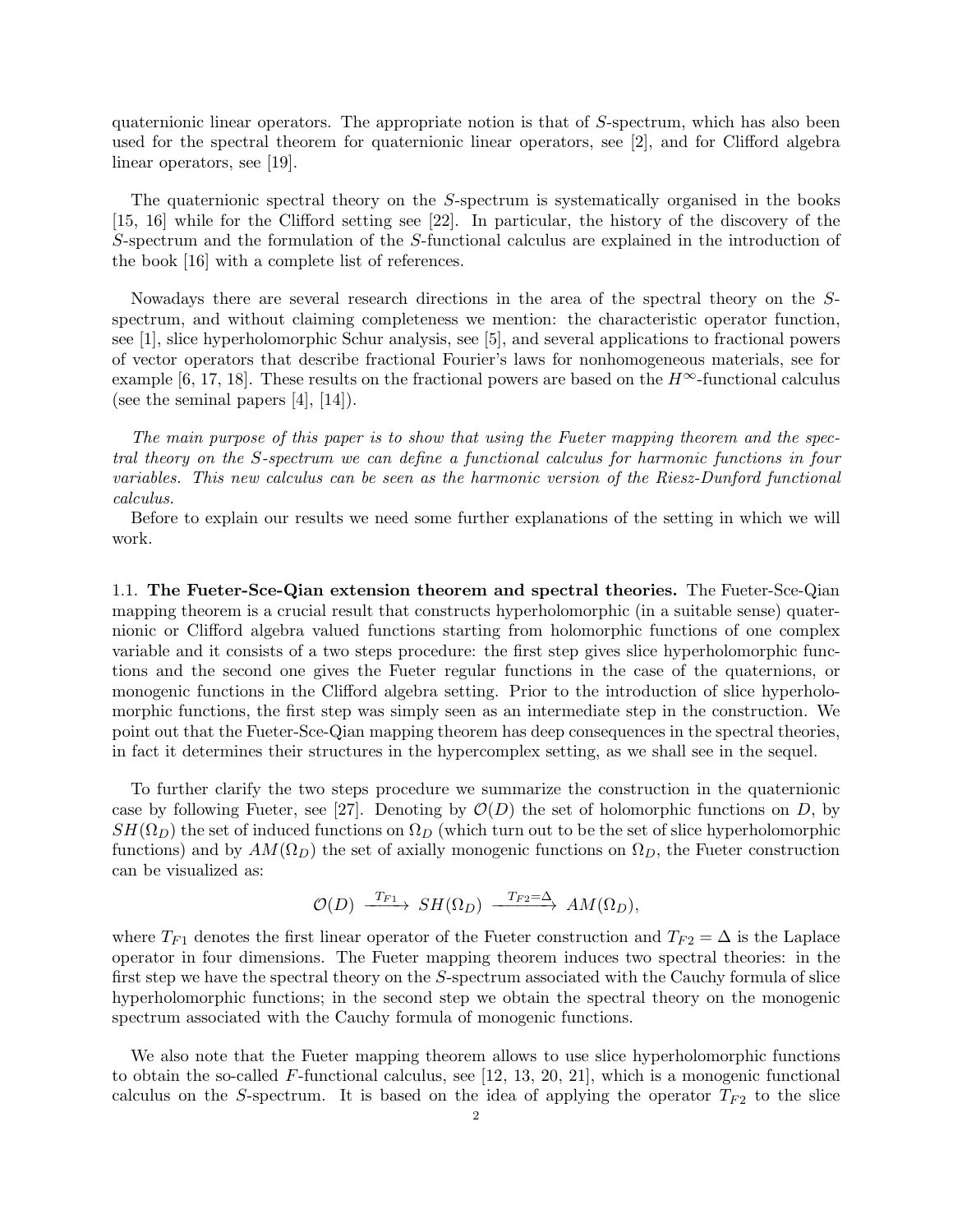hyperholomorphic Cauchy kernel, as illustrated by the diagram:

$$
SH(U)
$$
\n
$$
\downarrow
$$
\n
$$
AM(U)
$$
\n
$$
\downarrow
$$
\n
$$
S
$$
\n
$$
S - Functional calculus
$$
\n
$$
F - Functional calculus
$$

where  $\Delta$  is the Laplace operator in four dimensions.

Remark 1.1. Observe that in the above diagram the arrow from the space of axially monogenic functions  $AM(U)$  is missing because the F-functional calculus is deduced from the slice hyperholomorphic Cauchy formula. Moreover, we use the set of slice hyperholomorphic functions  $SH(U)$ , that contains the set of intrinsic functions.

To proceed further we fix the notation for the quaternions, that are defined as follows

$$
\mathbb{H} = \{q = q_0 + q_1e_1 + q_2e_2 + q_3e_3 \mid q_0, q_1, q_2, q_3 \in \mathbb{R}\},\
$$

where the imaginary units satisfy the relations

$$
e_1^2 = e_2^2 = e_3^2 = -1
$$
 and  $e_1e_2 = -e_2e_1 = e_3$ ,  $e_2e_3 = -e_3e_2 = e_1$ ,  $e_3e_1 = -e_1e_3 = e_2$ .

Given  $q \in \mathbb{H}$  we call  $\text{Re}(q) := q_0$  the real part of q and  $q = q_1e_1 + q_2e_2 + q_3e_3$  the imaginary part. The modulus of  $q \in \mathbb{H}$  is given by  $|q| = \sqrt{q_0^2 + q_1^2 + q_2^2 + q_3^2}$ , the conjugate of q is defined by  $\overline{q} = q_0 - \underline{q}$  and we have  $|q| = \sqrt{q\overline{q}}$ . The symbol S denotes the unit sphere of purely imaginary quaternions

$$
\mathbb{S} = \{ \underline{q} = q_1 e_1 + q_2 e_2 + q_3 e_3 \mid q_1^2 + q_2^2 + q_3^2 = 1 \}.
$$

Notice that if  $J \in \mathbb{S}$ , then  $J^2 = -1$ . Therefore  $J$  is an imaginary unit, and we denote by

$$
\mathbb{C}_J = \{ u + Jv \mid u, v \in \mathbb{R} \},\
$$

an isomorphic copy of the complex numbers. Given a non-real quaternion  $q = q_0 + q = q_0 + J_q|q|$ , we set  $J_q = q/|q| \in \mathbb{S}$  and we associate to q the 2-sphere defined by

$$
[q]:=\{q_0+J|\underline{q}|\ \mid\ J\in\mathbb{S}\}.
$$

We recall that the Fueter operator  $\mathcal D$  and its conjugate  $\overline{\mathcal D}$  are defined as follows

$$
\mathcal{D}:=\partial_{q_0}+\sum_{i=1}^3e_i\partial_{q_i}\quad \text{ and }\quad \overline{\mathcal{D}}:=\partial_{q_0}-\sum_{i=1}^3e_i\partial_{q_i}.
$$

The operators  $\mathcal D$  and  $\overline{\mathcal D}$  factorize the Laplace operator  $\mathcal D\overline{\mathcal D}=\overline{\mathcal D}\mathcal D=\Delta$ .

<span id="page-2-0"></span>1.2. The fine structure of hyperholomorphic spectral theory and related problems. In this paper we further refine the above diagram, observing that, in the case of the quaternions, the map  $T_{F2}$  can be factorized as  $T_{F2} = \Delta = \overline{\mathcal{D}}\mathcal{D}$ , so there is an intermediate step between slice hyperholomorphic functions and Fueter regular functions, and the intermediate class of functions that appears is the one of axially harmonic  $AH(U)$  functions, see Definition [3.3.](#page-12-0) Thus the diagram becomes as follows:

$$
\mathcal{O}(D) \xrightarrow{\ T_{F1}} SH(\Omega_D) \xrightarrow{\ \mathcal{D} \ } AH(\Omega_D) \xrightarrow{\ \overline{\mathcal{D}} \ } AM(\Omega_D).
$$

It is important to define precisely what we mean by intermediate functional calculus between the S-functional calculus and the  $F$ -functional calculus, both from the points of view of the function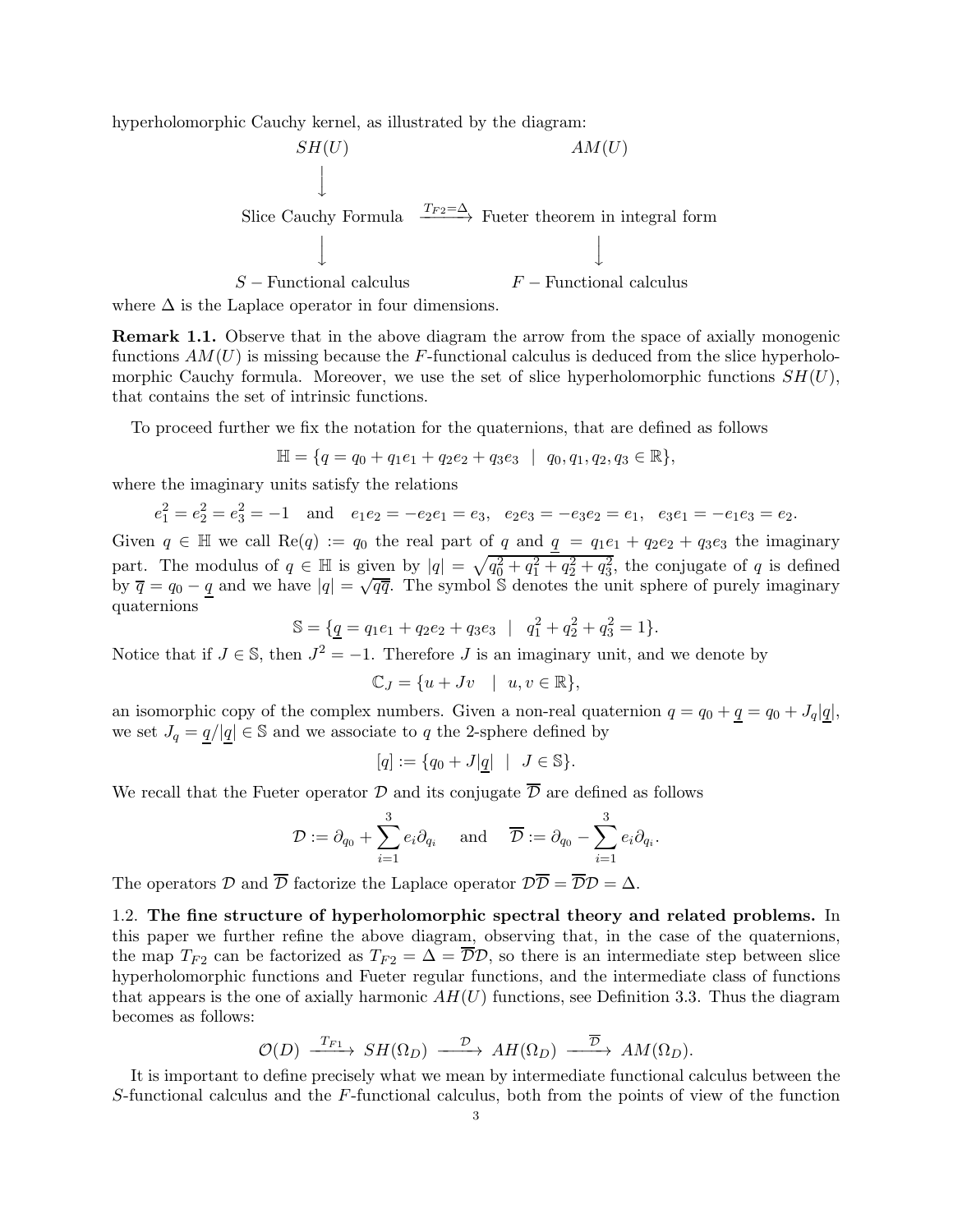<span id="page-3-2"></span>theory and of the operator theory. The notions of fine structure of the spectral theory on the S-spectrum arise naturally from the Fueter extension theorem.

**Definition 1.2** (Fine structure of the spectral theory on the S-spectrum). We will call fine structure of the spectral theory on the S-spectrum the set of functions spaces and the associated functional calculi induced by a factorization of the operator  $T_{F2}$ , in the Fueter extension theorem.

**Remark 1.3.** In the Clifford algebra setting the map  $T_{F2}$  becomes the Fueter-Sce operator given by  $T_{FS2} = \Delta_{n+1}^{\frac{n-1}{2}}$  and its splitting is more involved. We are investigating it in general, when n is odd, and in the case  $n = 5$  we have a complete description of all the possible fine structures, see [\[11\]](#page-38-18). When n is even the Laplace operator has a fractional power and so one has to work in the space of distributions using the Fourier multipliers, see [\[32\]](#page-39-1).

The fine structure of the quaternionic spectral theory on the S-spectrum is illustrated in the following diagram



where the description of the central part of the diagram, i.e., the fine structure, is the main topic of this paper.

Remark 1.4. As for the space of axially monogenic functions, the arrow from the space of axially harmonic functions is missing. In fact, like the F-functional calculus, also the harmonic functional calculus is deduced from the slice hyperholomorphic Cauchy formula.

<span id="page-3-1"></span>To sum up, the main problems addressed in this paper are:

Problem 1.5. In the Fueter extension theorem

$$
SH(U) \xrightarrow{\mathcal{D}} X(U) \xrightarrow{\overline{\mathcal{D}}} AM(\Omega_D),
$$

give an integral representation of the functions in the space  $X(U) := \mathcal{D}(SH(U))$  and, using this integral transform, define its functional calculus.

Problem 1.6. Determine a product rule formula for the  $F$ -functional calculus.

As we will see in the sequel the above problems are related. In fact, the product rule of the F-functional calculus is based on the functional calculus in Problem [1.5.](#page-3-1)

<span id="page-3-0"></span>1.3. Structure of the paper and main results. The paper consists of 9 sections, the first one being this introduction. In Sections 2 and 3 we give the preliminary material on spectral theories in the hyperholomorphic setting and the underlying function theories. In Section 3 and 4 we consider axially harmonic functions, see Definition [3.3.](#page-12-0) Using the Cauchy formulas of left (resp. right) slice hyperholomorphic functions we write an integral representation for axially harmonic functions, see Theorem [4.16.](#page-18-0) More precisely, let  $W \subset \mathbb{H}$  be an open set and let U be a slice Cauchy domain such that  $\overline{U} \subset W$ . Then for  $J \in \mathbb{S}$  and  $ds_J = ds(-J)$  we have that if f is left slice hyperholomorphic on W, then the function  $\tilde{f}(q) = \mathcal{D}f(q)$  is harmonic and it admits the following integral representation

$$
\tilde{f}(q) = -\frac{1}{\pi} \int_{\partial(U \cap \mathbb{C}_J)} \mathcal{Q}_{c,s}(q)^{-1} ds_J f(s), \quad q \in U,
$$
\n(1.1)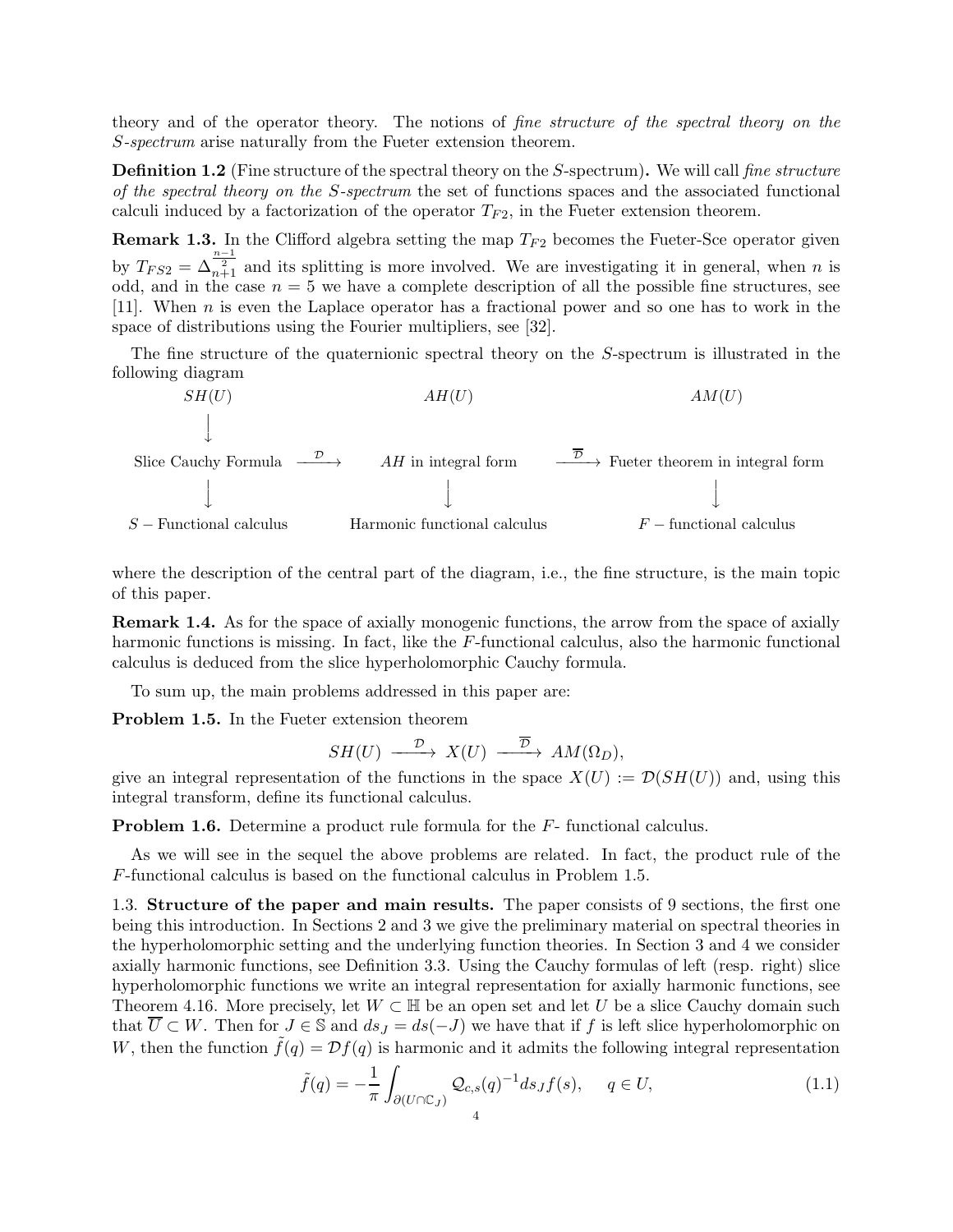where

$$
Q_{c,s}(q)^{-1} := (s^2 - 2\text{Re}(q)s + |q|^2)^{-1}.
$$

A similar representation is obtained also for right slice hyperholomorphic functions. The integral depends neither on U nor on the imaginary unit  $J \in \mathbb{S}$ . Such integral representation is the crucial point to define the harmonic functional calculus, also called Q-functional calculus because its resolvent operator is the commutative pseudo S-resolvent operator  $\mathcal{Q}_{j,f}(T)^{-1}$ .

Let  $T = T_0 + T_1e_1 + T_2e_2 + T_3e_3$  be a quaternionic bounded linear operator with commuting components  $T_{\ell}, \ell = 0, ..., 3$ , we define the S-spectrum of T as

$$
\sigma_S(T) = \{ s \in \mathbb{H} \mid s^2 - s(T + \overline{T}) + T\overline{T} \text{ is not invertible} \},
$$

where  $\overline{T} = T_0 - T_1 e_1 - T_2 e_2 - T_3 e_3$ . The commutative pseudo S-resolvent operator  $\mathcal{Q}_{c,s}(T)^{-1}$  is defined as:

$$
\mathcal{Q}_{c,s}(T)^{-1} = (s^2 - s(T + \overline{T}) + T\overline{T})^{-1}
$$

for  $s \notin \sigma_S(T)$ . The harmonic functional calculus is defined in Definition [5.7,](#page-20-0) but roughly speaking for every function  $\tilde{f} = \mathcal{D}f$ , with f left slice hyperholomorphic, we define the harmonic functional calculus as

$$
\tilde{f}(T) := -\frac{1}{\pi} \int_{\partial(U \cap \mathbb{C}_J)} \mathcal{Q}_{c,s}(T)^{-1} ds_J f(s),
$$

where U is an arbitrary bounded slice Cauchy domain with  $\sigma_S(T) \subset U$ ,  $\overline{U} \subset dom(f)$ ,  $ds_J = ds(-J)$ and  $J \in \mathbb{S}$  is an arbitrary imaginary unit. A similar definition holds for  $\tilde{f} = f\mathcal{D}$  with f right slice hyperholomorphic.

In Section 6 we introduce possible resolvent equations for the harmonic functional calculus and in Sections 7 and 8 we study some of its properties. In particular, we have the Riesz projectors, see Theorem [7.2.](#page-28-1) Specifically, let  $T = T_1e_1 + T_2e_2 + T_3e_3$  and assume that the operators  $T_{\ell}$ ,  $\ell = 1, 2, 3$ , have real spectrum. Let  $\sigma_S(T) = \sigma_1 \cup \sigma_2$  with  $dist(\sigma_1, \sigma_2) > 0$  and assume that  $G_1, G_2 \subset \mathbb{H}$  are two bounded slice Cauchy domains such that  $\sigma_1 \subset G_1$ ,  $\overline{G}_1 \subset G_2$  and  $dist(G_2, \sigma_2) > 0$ . Then the operator

$$
\tilde{P} := \frac{1}{2\pi} \int_{\partial(G_2 \cap \mathbb{C}_J)} s \, ds \, J \mathcal{Q}_{c,s}(T)^{-1}
$$

is a projection, i.e.,  $\tilde{P}^2 = \tilde{P}$ . Moreover, the operator  $\tilde{P}$  commutes with T.

<span id="page-4-0"></span>Section 9 concludes the paper and contains some properties of the F-functional calculus, such as the product rule, that can be proved using the Q-functional calculus.

## 2. Preliminary results on functions and operators

We recall some basic results and notations that we will need in the following.

## <span id="page-4-1"></span>2.1. Hyperholomorphic functions and the Fueter mapping theorem.

Definition 2.1. Let  $U \subseteq \mathbb{H}$ .

- We say that U is axially symmetric if, for every  $u + Iv \in U$ , all the elements  $u + Jv$  for  $J \in \mathbb{S}$  are contained in U.
- We say that U is a slice domain if  $U \cap \mathbb{R} \neq \emptyset$  and if  $U \cap \mathbb{C}_J$  is a domain in  $\mathbb{C}_J$  for every  $J \in \mathbb{S}$ .

**Definition 2.2.** An axially symmetric open set  $U \subset \mathbb{H}$  is called slice Cauchy domain if  $U \cap \mathbb{C}_J$ is a Cauchy domain in  $\mathbb{C}_J$  for every  $J \in \mathbb{S}$ . More precisely, U is a slice Cauchy domain if, for every  $J \in \mathbb{S}$ , the boundary of  $U \cap \mathbb{C}_J$  is the union of a finite number of nonintersecting piecewise continuously differentiable Jordan curves in  $\mathbb{C}_J$ .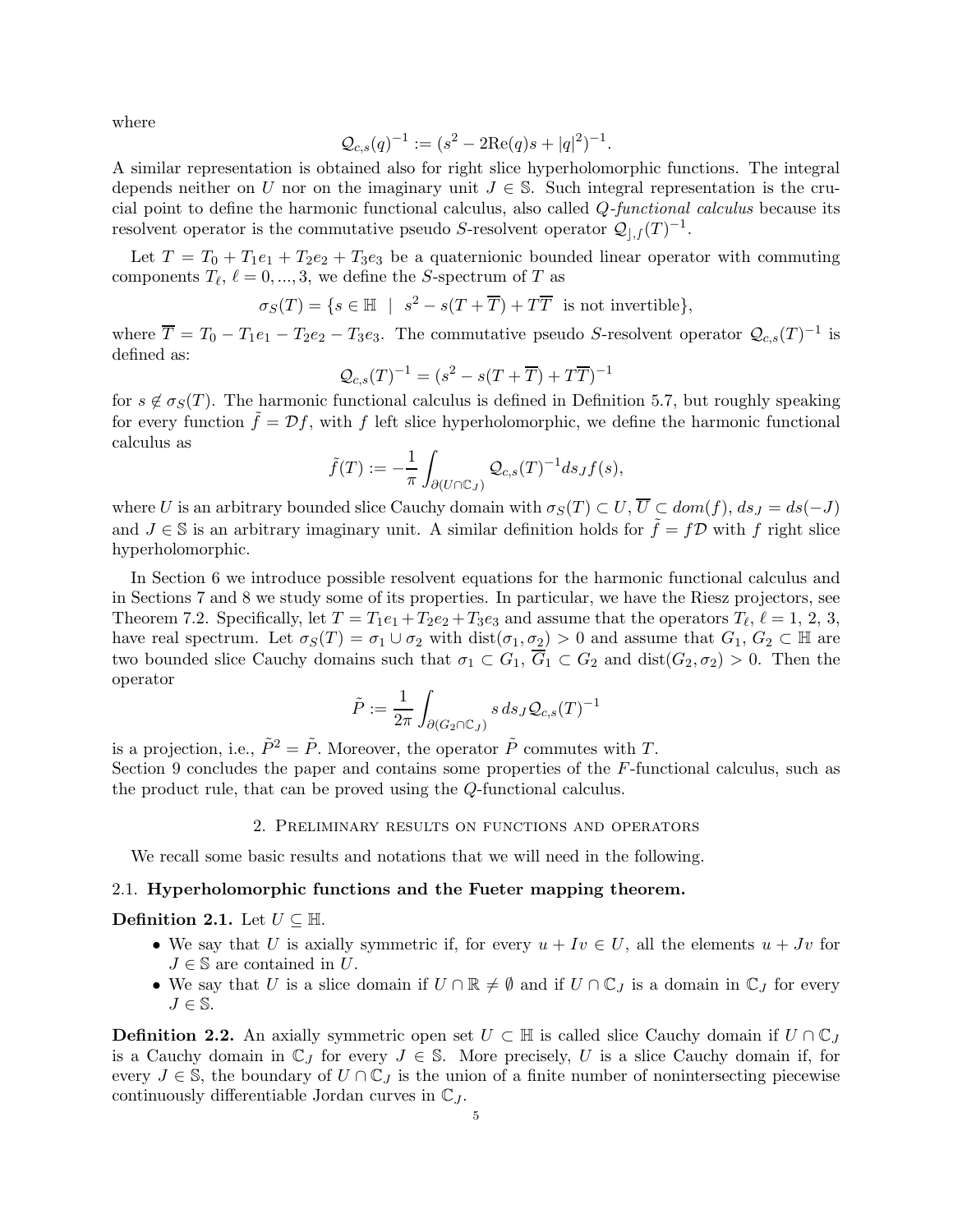<span id="page-5-0"></span>On axially symmetric open sets we define the class of slice hyperholomorphic functions.

**Definition 2.3** (Slice hyperholomorphic functions). Let  $U \subseteq \mathbb{H}$  be an axially symmetric open set and let

$$
\mathcal{U} = \{ (u, v) \in \mathbb{R}^2 \mid u + \mathbb{S}v \in U \}.
$$

We say that a function  $f: U \to \mathbb{H}$  of the form

$$
f(q) = \alpha(u, v) + J\beta(u, v)
$$

is left slice hyperholomorphic if  $\alpha$  and  $\beta$  are H-valued differentiable functions such that

$$
\alpha(u,v) = \alpha(u,-v), \quad \beta(u,v) = -\beta(u,-v) \text{ for all } (u,v) \in \mathcal{U}, \tag{2.1}
$$

and if  $\alpha$  and  $\beta$  satisfy the Cauchy-Riemann system

$$
\partial_u \alpha(u, v) - \partial_v \beta(u, v) = 0, \quad \partial_v \alpha(u, v) + \partial_u \beta(u, v) = 0.
$$

Right slice hyperholomorphic functions are of the form

$$
f(q) = \alpha(u, v) + \beta(u, v)J,
$$

where  $\alpha$ ,  $\beta$  satisfy the above conditions.

Notation The set of left (resp. right) slice hyperholomorphic functions on  $U$  is denoted by the symbol  $SH_L(U)$  (resp.  $SH_R(U)$ ). The subset of intrinsic slice hyperholomorphic functions consists of those slice hyperholomorphic functions such that  $\alpha$ ,  $\beta$  are real-valued function and is denoted by  $N(U)$ .

<span id="page-5-2"></span>**Remark 2.4.** If the axially symmetric set  $U$  does not intersect the real line then we can set

$$
\mathcal{U} = \{(u,v) \in \mathbb{R} \times \mathbb{R} \mid u + \mathbb{S}v \in U\}.
$$

and

$$
f(q) = \alpha(u, v) + J\beta(u, v), \qquad (u, v) \in \mathcal{U}.
$$

The function f is left slice hyperholomorphic if  $\alpha$  and  $\beta$  satisfy the Cauchy-Riemann system. Similarly, under the same conditions on  $\alpha$  and  $\beta$ ,  $f(q) = \alpha(u, v) + \beta(u, v)J$  is said right slice hyperholomorphic.

Functions in the kernel of the Fueter operator are called Fueter regular functions and are defined as follows.

**Definition 2.5** (Fueter regular functions). Let  $U \subset \mathbb{H}$  be an open set. A real differentiable function  $f: U \to \mathbb{H}$  is called left Fueter regular if

$$
\mathcal{D}f(q) := \partial_{q_0}f(q) + \sum_{i=1}^3 e_i \partial_{q_i}f(q) = 0.
$$

It is called right Fueter regular if

$$
f(q)\mathcal{D} := \partial_{q_0} f(q) + \sum_{i=1}^3 \partial_{q_i} f(q)e_i = 0.
$$

<span id="page-5-1"></span>There are several possible definitions of slice hyperholomorphicity, that are not fully equivalent, but Definition [2.3](#page-5-0) of slice hyperholomorphic functions is the most appropriate one for the operator theory and it comes from the Fueter mapping theorem (see [\[27\]](#page-39-0)).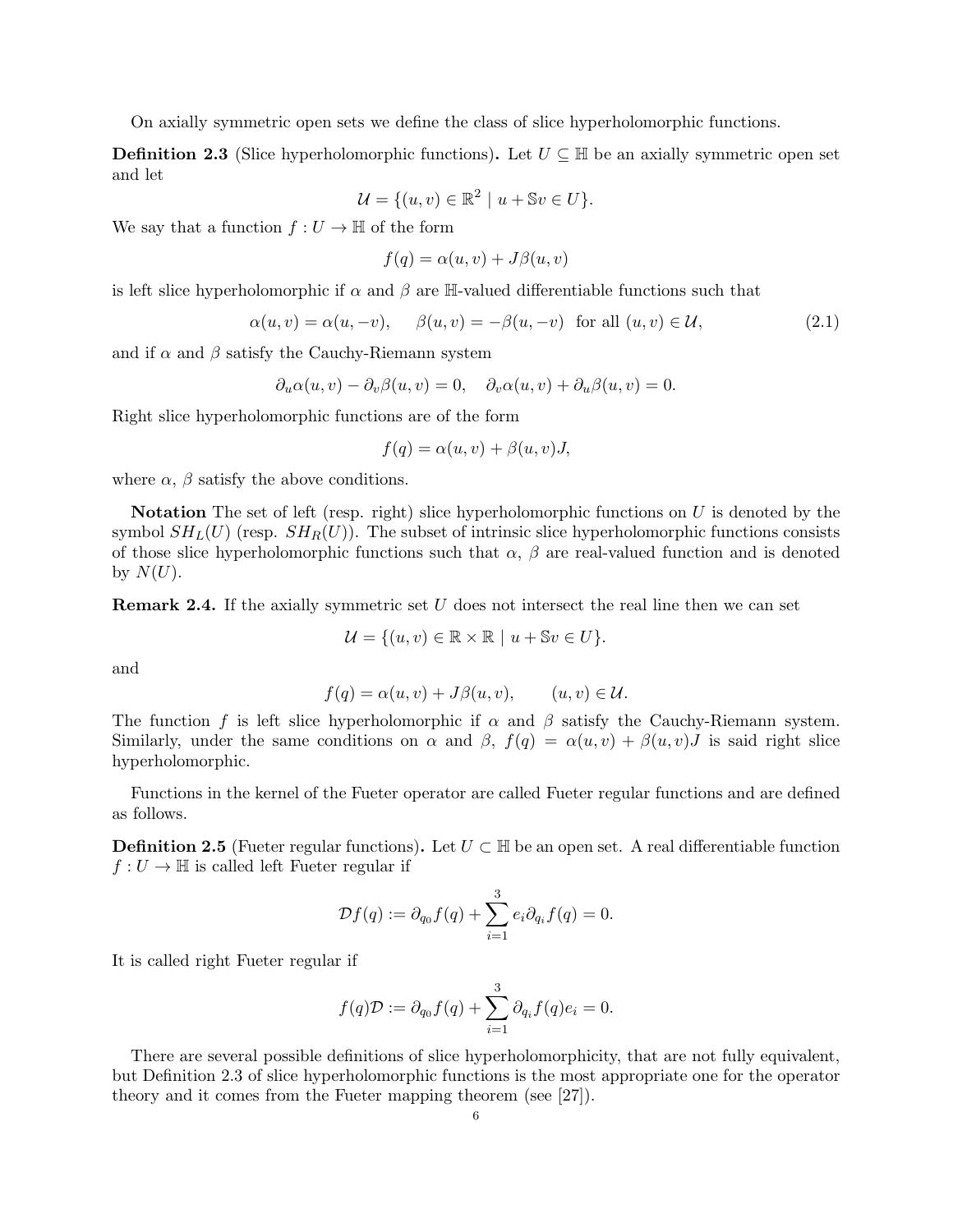**Theorem 2.6** (Fueter mapping theorem). Let  $f_0(z) = \alpha(u, v) + i\beta(u, v)$  be a holomorphic function defined in a domain (open and connected)  $D$  in the upper-half complex plane and let

$$
\Omega_D = \{ q = q_0 + \underline{q} \mid (q_0, |\underline{q}|) \in D \}
$$

be the open set induced by D in  $\mathbb{H}$ . Then the operator  $T_{F1}$  defined by

$$
f(q) = T_{F1}(f_0) := \alpha(q_0, |\underline{q}|) + \frac{\underline{q}}{|\underline{q}|} \beta(q_0, |\underline{q}|)
$$

maps the set of holomorphic functions in the set of intrinsic slice hyperholomorphic functions. Moreover, the function

$$
\breve{f}(q) := T_{F2}\left(\alpha(q_0, |\underline{q}|) + \frac{\underline{q}}{|\underline{q}|}\beta(q_0, |\underline{q}|)\right),\,
$$

where  $T_{F2} = \Delta$  and  $\Delta$  is the Laplacian in four real variables  $q_{\ell}, \ell = 0, 1, 2, 3$ , is in the kernel of the Fueter operator i.e.

$$
\mathcal{D}\breve{f}=0 \quad on \quad \Omega_D.
$$

Remark 2.7. In the late of 1950s, M. Sce extended the Fueter mapping theorem to the Clifford setting in the case of odd dimensions, see [\[34\]](#page-39-2). In this case, the operator  $T_{FS2}$  becomes  $T_{FS2}$  :=  $\Delta_{n+1}^{\frac{n-1}{2}}$ , where  $\Delta_{n+1}$  is the Laplacian in  $n+1$  dimensions, so in this case we are dealing with a differential operator. For a translation of M. Sce works in hypercomplex analysis with commentaries see [\[24\]](#page-38-19); this includes also the version of the Fueter mapping theorem for octonions. In 1997, T. Qian proved that the Fueter-Sce theorem holds also in the case of even dimensions. In this case the operator  $\Delta_{n+1}^{\frac{n-1}{2}}$  is a fractional operator, see [\[32,](#page-39-1) [33\]](#page-39-3).

Using the theory of monogenic function A. McIntosh and his collaborators introduced the spectral theory on the monogenic spectrum to define functions of noncommuting operators on Banach spaces. They developed the monogenic functional calculus and several of its applications, see the books [\[29\]](#page-39-4) and [\[28\]](#page-39-5).

We now recall the slice hyperholomorphic Cauchy formulas that are the starting point to construct the hyperholomorphic spectral theories on the S-spectrum. We will be in need the following result ([\[16,](#page-38-5) Thm. 2.1.22], [\[16,](#page-38-5) Prop. 2.1.24]).

<span id="page-6-0"></span>**Theorem 2.8.** Let s,  $q \in \mathbb{H}$  with  $|q| < |s|$ , then

$$
\sum_{n=0}^{+\infty} q^n s^{-n-1} = -(q^2 - 2\text{Re}(s)q + |s|^2)^{-1}(q - \overline{s})
$$

and

$$
\sum_{n=0}^{+\infty} s^{-n-1} q^n = -(q-\overline{s})(q^2 - 2\text{Re}(s)q + |s|^2)^{-1}.
$$

Moreover, for any  $s, q \in \mathbb{H}$  with  $q \notin [s]$ , we have

$$
-(q^{2} - 2\text{Re}(s)q + |s|^{2})^{-1}(q - \overline{s}) = (s - \overline{q})(s^{2} - 2\text{Re}(q)s + |q|^{2})^{-1}
$$

and

$$
-(q-\overline{s})(q^{2}-2Re(s)q+|s|^{2})^{-1} = (s^{2}-2Re(q)s+|q|^{2})^{-1}(s-\overline{q}).
$$

In view of Theorem [2.8](#page-6-0) there are two possible representations of the Cauchy kernels for both the left and the right slice hyperholomorphic functions.

**Definition 2.9.** Let  $s, q \in \mathbb{H}$  with  $q \notin [s]$  then we define

$$
Q_s(q)^{-1} := (q^2 - 2\text{Re}(s)q + |s|^2)^{-1}, \quad Q_{c,s}(q)^{-1} := (s^2 - 2\text{Re}(q)s + |q|^2)^{-1},
$$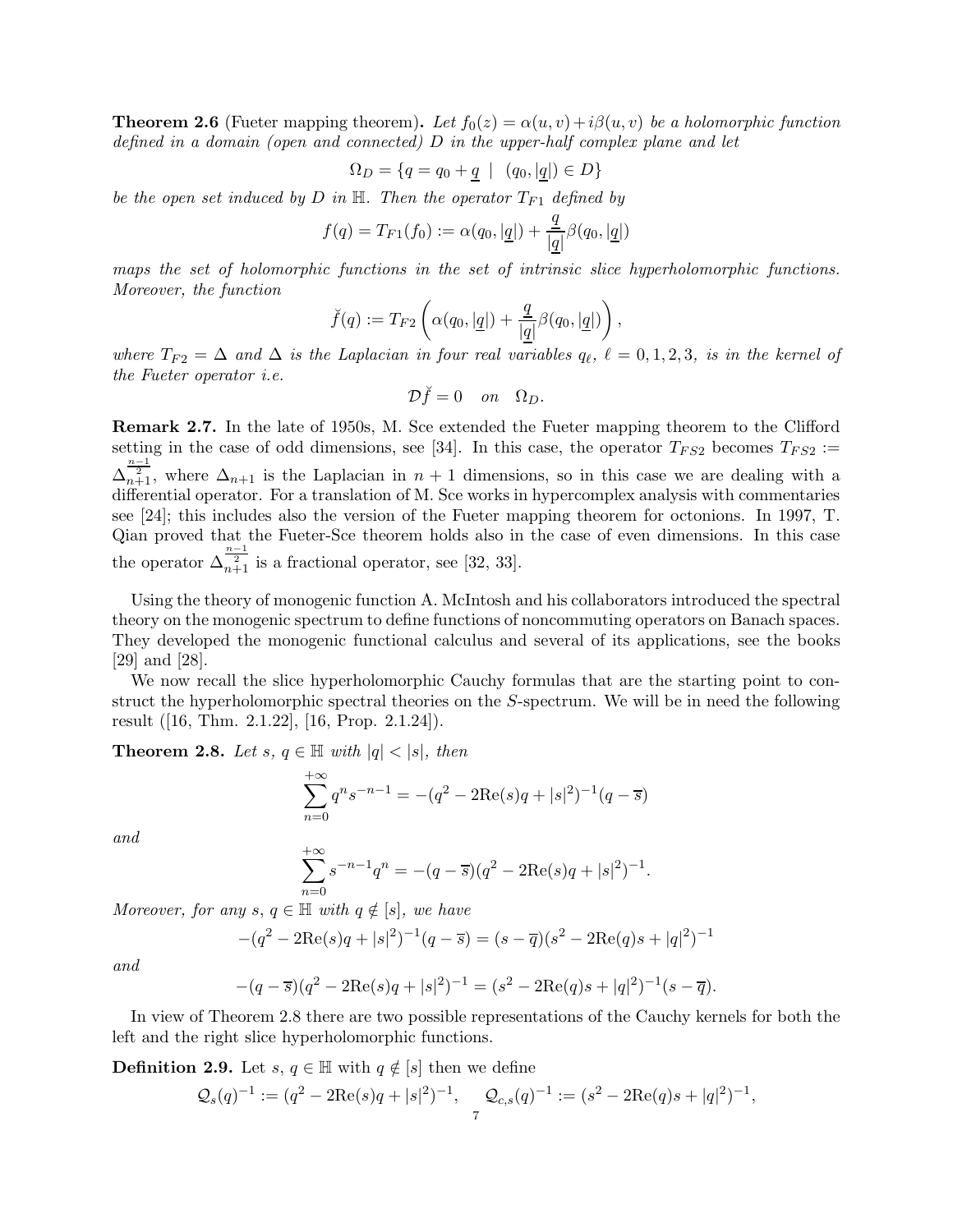<span id="page-7-0"></span>that are called pseudo Cauchy kernel and commutative pseudo Cauchy kernel, respectively.

**Definition 2.10.** Let  $s, q \in \mathbb{H}$  with  $q \notin [s]$  then

• We say that the left slice hyperholomorphic Cauchy kernel  $S_L^{-1}(s, q)$  is written in the form I if

$$
S_L^{-1}(s,q) := \mathcal{Q}_s(q)^{-1}(\overline{s} - q).
$$

• We say that the right slice hyperholomorphic Cauchy kernel  $S_R^{-1}(s,q)$  is written in the form I if

$$
S_R^{-1}(s,q) := (\overline{s} - q) \mathcal{Q}_s(q)^{-1}.
$$

• We say that the left slice hyperholomorphic Cauchy kernel  $S_L^{-1}(s, q)$  is written in the form II if

$$
S_L^{-1}(s,q) := (s - \overline{q})\mathcal{Q}_{c,s}(q)^{-1}.
$$

• We say that the right slice hyperholomorphic Cauchy kernel  $S_R^{-1}(s,q)$  is written in the form II if

$$
S_R^{-1}(s,q) := \mathcal{Q}_{c,s}(q)^{-1}(s-\overline{q}).
$$

In this article, unless otherwise specified, we refer to  $S_L^{-1}(s,q)$  and  $S_R^{-1}(s,q)$  written in the form II.

The following results will be very important in the sequel.

**Lemma 2.11.** Let  $s \notin [q]$ . The left slice hyperholomorphic Cauchy kernel  $S_L^{-1}(s,q)$  is left slice hyperholomorphic in q and right slice hyperholomorphic in s. The right slice hyperholomorphic Cauchy kernel  $S_R^{-1}(s,q)$  is left slice hyperholomorphic in s and right slice hyperholomorphic in q.

<span id="page-7-2"></span>**Theorem 2.12** (The Cauchy formulas for slice hyperholomorphic functions). Let  $U \subset \mathbb{H}$  be a bounded slice Cauchy domain, let  $J \in \mathbb{S}$  and set  $ds_J = ds(-J)$ . If f is a left slice hyperholomorphic function on a set that contains  $\overline{U}$  then

$$
f(q) = \frac{1}{2\pi} \int_{\partial(U \cap \mathbb{C}_J)} S_L^{-1}(s, q) ds_J f(s), \qquad \text{for any} \quad q \in U. \tag{2.2}
$$

If f is a right slice hyperholomorphic function on a set that contains  $\overline{U}$ , then

$$
f(q) = \frac{1}{2\pi} \int_{\partial(U \cap \mathbb{C}_J)} f(s) ds_J S_R^{-1}(s, q), \qquad \text{for any} \quad q \in U. \tag{2.3}
$$

These integrals depend neither on U nor on the imaginary unit  $J \in \mathbb{S}$ .

<span id="page-7-3"></span>Moreover, for slice hyperholomoprhic functions hold a version of the Cauchy integral theorem

**Theorem 2.13** (Cauchy integral Theorem). Let  $U \subset \mathbb{H}$  be open, let  $J \in \mathbb{S}$ , and let  $f \in SH<sub>L</sub>(U)$ and  $g \in SH_R(U)$ . Moreover, let  $D_J \subset U \cap \mathbb{C}_J$  be an open and bounded subset of the complex plane  $\mathbb{C}_J$  with  $\overline{D}_J \subset U \cap \mathbb{C}_J$  such that  $\partial D_J$  is a finite union of piecewise continuously differentiable Jordan curves. Then

$$
\int_{\partial D_J} g(s) ds_J f(s) = 0,
$$

where  $ds_I = ds(-J)$ .

Now, we recall what happens when we apply the second Fueter operator  $T_{F2} := \Delta$ , where  $\Delta = \sum_{i=0}^{3} \partial_{q_i}^2$ , to the slice hyperholomorphic Cauchy kernel.

<span id="page-7-1"></span>**Proposition 2.14.** Let  $q, s \in \mathbb{H}$  and  $q \notin [s]$ . Then:

• The function  $\Delta S_L^{-1}(s,q)$  is a left Fueter regular function in the variable q and right slice hyperholomorphic in s.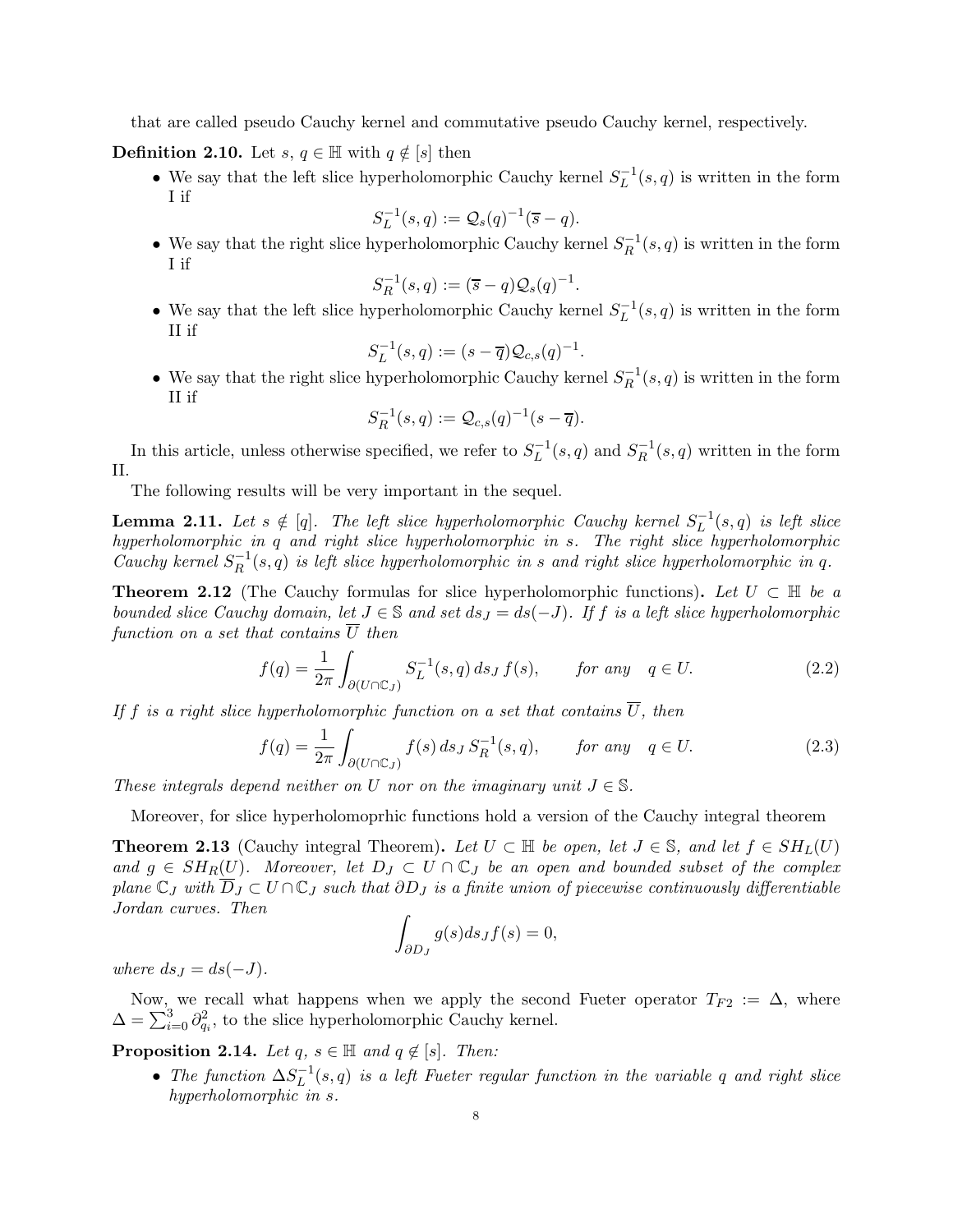- The function  $\Delta S_R^{-1}(s,q)$  is a right Fueter regular function in the variable q and left slice hyperholomorphic in s.
- In [\[16,](#page-38-5) Thm. 2.2.2] there are the explicit computations of the functions

$$
(s,q)\mapsto \Delta S_L^{-1}(s,q), \qquad (s,q)\mapsto \Delta S_R^{-1}(s,q).
$$

**Theorem 2.15.** Let  $q, s \in \mathbb{H}$  with  $q \notin [s]$ . Then we have

$$
\Delta S_L^{-1}(s,q) = -4(s-\overline{q})(s^2 - 2\text{Re}(q)s + |q|^2)^{-2}
$$

and

$$
\Delta S_R^{-1}(s,q) = -4(s^2 - 2\text{Re}(q)s + |q|^2)^{-2}(s - \overline{q}).
$$

<span id="page-8-2"></span>We recall the definition of the F-kernels.

**Definition 2.16.** Let  $q, s \in \mathbb{H}$ . We define for  $s \notin [q]$ , the left F-kernel as

$$
F_L(s,q) := \Delta S_L^{-1}(s,q) = -4(s-\overline{q})Q_{c,s}(q)^{-2},
$$

and the right F-kernel as

$$
F_R(s,q) := \Delta S_R^{-1}(s,q) = -4Q_{c,s}(q)^{-2}(s-\overline{q}).
$$

<span id="page-8-3"></span>We recall the following relation between the  $F$ -kernel and the commutative pseudo Cauchy kernel  $\mathcal{Q}_{c,s}(q)^{-1}.$ 

**Theorem 2.17.** Let s,  $q \in \mathbb{H}$  be such that  $q \notin [s]$ , then

$$
F_L(s, q)s - qF_L(s, q) = -4Q_{c,s}(q)^{-1}
$$

and

$$
sF_R(s,q) - F_R(s,q)q = -4Q_{c,s}(q)^{-1}
$$

<span id="page-8-1"></span>The following result plays a key role, see [\[16,](#page-38-5) Thm. 2.2.6].

**Theorem 2.18** (The Fueter mapping theorem in integral form). Let  $U \subset \mathbb{H}$  be a slice Cauchy domain, let  $J \in \mathbb{S}$  and set  $ds_J = ds(-J)$ .

• If f is a left slice hyperholomorphic function on a set W, such that  $\overline{U} \subset W$ , then the left Fueter regular function  $\check{f}(q) = \Delta f(q)$  admits the integral representation

$$
\breve{f}(q) = \frac{1}{2\pi} \int_{\partial(U \cap \mathbb{C}_J)} F_L(s, q) ds_J f(s).
$$
\n(2.4)

• If f is a right slice hyperholomorphic function on a set W, such that  $\overline{U} \subset W$ , then the right Fueter regular function  $\check{f}(q) = \Delta f(q)$  admits the integral representation

$$
\breve{f}(q) = \frac{1}{2\pi} \int_{\partial (U \cap \mathbb{C}_J)} f(s) ds_J F_R(s, q). \tag{2.5}
$$

<span id="page-8-0"></span>The integrals depend neither on U and nor on the imaginary unit  $J \in \mathbb{S}$ .

2.2. The S-functional calculus. We now recall some basic facts of the S-function calculus, see [\[16,](#page-38-5) [22\]](#page-38-6) for more details. Let X be a two sided quaternionic Banach module of the form  $X = X_{\mathbb{R}} \otimes \mathbb{H}$ , where  $X_{\mathbb{R}}$  is a real Banach space. In this paper we consider  $\mathcal{B}(X)$  the Banach space of all bounded right linear operators acting on X.

In the sequel we will consider bounded operators of the form  $T = T_0 + T_1e_1 + T_2e_2 + T_3e_3$ , with commuting components  $T_i$  acting on a real vector space  $X_{\mathbb{R}}$ , i.e.,  $T_i \in \mathcal{B}(X_{\mathbb{R}})$  for  $i = 0, 1, 2, 3$ . The subset of  $\mathcal{B}(X)$  given by the operators T with commuting components  $T_i$  will be denoted by  $\mathcal{BC}(X)$ .

Now let  $T: X \to X$  be a right (or left) linear operator. We give the following.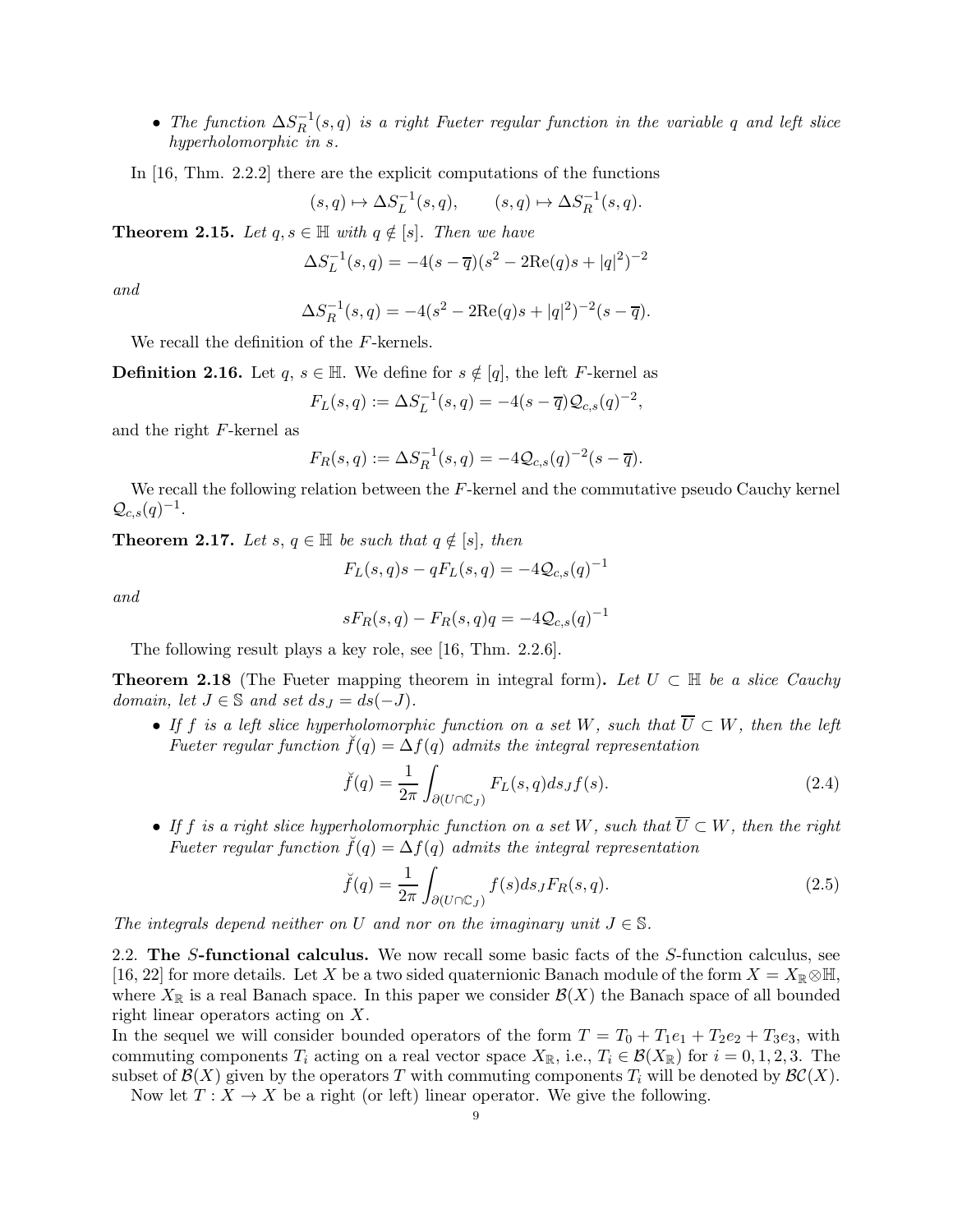**Definition 2.19.** Let  $T \in \mathcal{B}(X)$ . For  $s \in \mathbb{H}$  we set

$$
\mathcal{Q}_s(T) := T^2 - 2\text{Re}(s)T + |s|^2 \mathcal{I}.
$$

We define the S-resolvent set  $\rho_S(T)$  of T as

$$
\rho_S(T) := \{ s \in \mathbb{H} : \mathcal{Q}_s(T)^{-1} \in \mathcal{B}(X) \},
$$

and we define the S-spectrum  $\sigma_S(T)$  of T as

$$
\sigma_S(T) := \mathbb{H} \setminus \rho_S(T).
$$

For  $s \in \rho_S(T)$ , the operator  $\mathcal{Q}_s(T)^{-1}$  is called the pseudo S-resolvent operator of T at s.

**Theorem 2.20.** Let  $T \in \mathcal{B}(X)$  and  $s \in \mathbb{H}$  with  $||T|| < |s|$ . Then we have

$$
\sum_{n=0}^{\infty} T^n s^{-n-1} = -Q_s(T)^{-1} (T - \overline{s} \mathcal{I}),
$$

and

$$
\sum_{n=0}^{\infty} s^{-n-1} T^n = -(T - \overline{s} \mathcal{I}) \mathcal{Q}_s(T)^{-1}.
$$

According to the left or right slice hyperholomorphicity, there exist two different resolvent operators.

**Definition 2.21** (S-resolvent operators). Let  $T \in \mathcal{B}(X)$  and  $s \in \rho_S(T)$ . Then the left S-resolvent operator is defined as

$$
S_L^{-1}(s,T) := -\mathcal{Q}_s(T)^{-1}(T - \overline{s}\mathcal{I}),
$$

and the right S-resolvent operator is defined as

$$
S_R^{-1}(s,T) := -(T - \overline{s} \mathcal{I}) \mathcal{Q}_s(T)^{-1}.
$$

The so-called S-resolvent equation, see [\[3,](#page-38-20) Thm. 3.8], involves both S-resolvent operators and the Cauchy kernel of slice hyperholomorphic functions and is recalled in the next result:

<span id="page-9-3"></span>**Theorem 2.22** (S-resolvent equation). Let  $T \in \mathcal{B}(X)$  then for s,  $p \in \rho_S(T)$ , with  $q \notin [s]$ , we have  $S_R^{-1}(s,T)S_L^{-1}(p,T) = \left[ \left( S_R^{-1}(s,T) - S_L^{-1}(p,T) \right) p - \bar{s} \left( S_R^{-1}(s,T) - S_L^{-1}(p,T) \right) \right] Q_s(p)^{-1}$  $(2.6)$ where  $Q_s(p) = p^2 - 2\text{Re}(s)p + |s|^2$ .

In order to give the definition of the S-functional calculus we need the following classes of functions.

<span id="page-9-2"></span>**Notation** Let  $T \in \mathcal{B}(X)$ . We denote by  $SH_L(\sigma_S(T))$ ,  $SH_R(\sigma_S(T))$  and  $N(\sigma_S(T))$  the sets of all left, right and intrinsic slice hyperholomorphic functions f, respectively, with  $\sigma_S(T) \subset dom(f)$ .

**Definition 2.23** (S-functional calculus). Let  $T \in \mathcal{B}(X)$ . Let U be a slice Cauchy domain that contains  $\sigma_S(T)$  and  $\overline{U}$  is contained in the domain of f. Set  $ds_J = -dsJ$  for  $J \in \mathbb{S}$  so we define

<span id="page-9-0"></span>
$$
f(T) := \frac{1}{2\pi} \int_{\partial(U \cap \mathbb{C}_J)} S_L^{-1}(s, T) \, ds_J \, f(s), \text{ for every } f \in SH_L(\sigma_S(T)) \tag{2.7}
$$

and

<span id="page-9-1"></span>
$$
f(T) := \frac{1}{2\pi} \int_{\partial(U \cap \mathbb{C}_J)} f(s) \, ds_J \, S_R^{-1}(s, T), \text{ for every } f \in SH_R(\sigma_S(T)). \tag{2.8}
$$

The definition of S-functional calculus is well posed since the integrals in [\(2.7\)](#page-9-0) and [\(2.8\)](#page-9-1) depend neither on U and nor on the imaginary unit  $J \in \mathbb{S}$ , see [\[23\]](#page-38-21), [\[16,](#page-38-5) Thm. 3.2.6].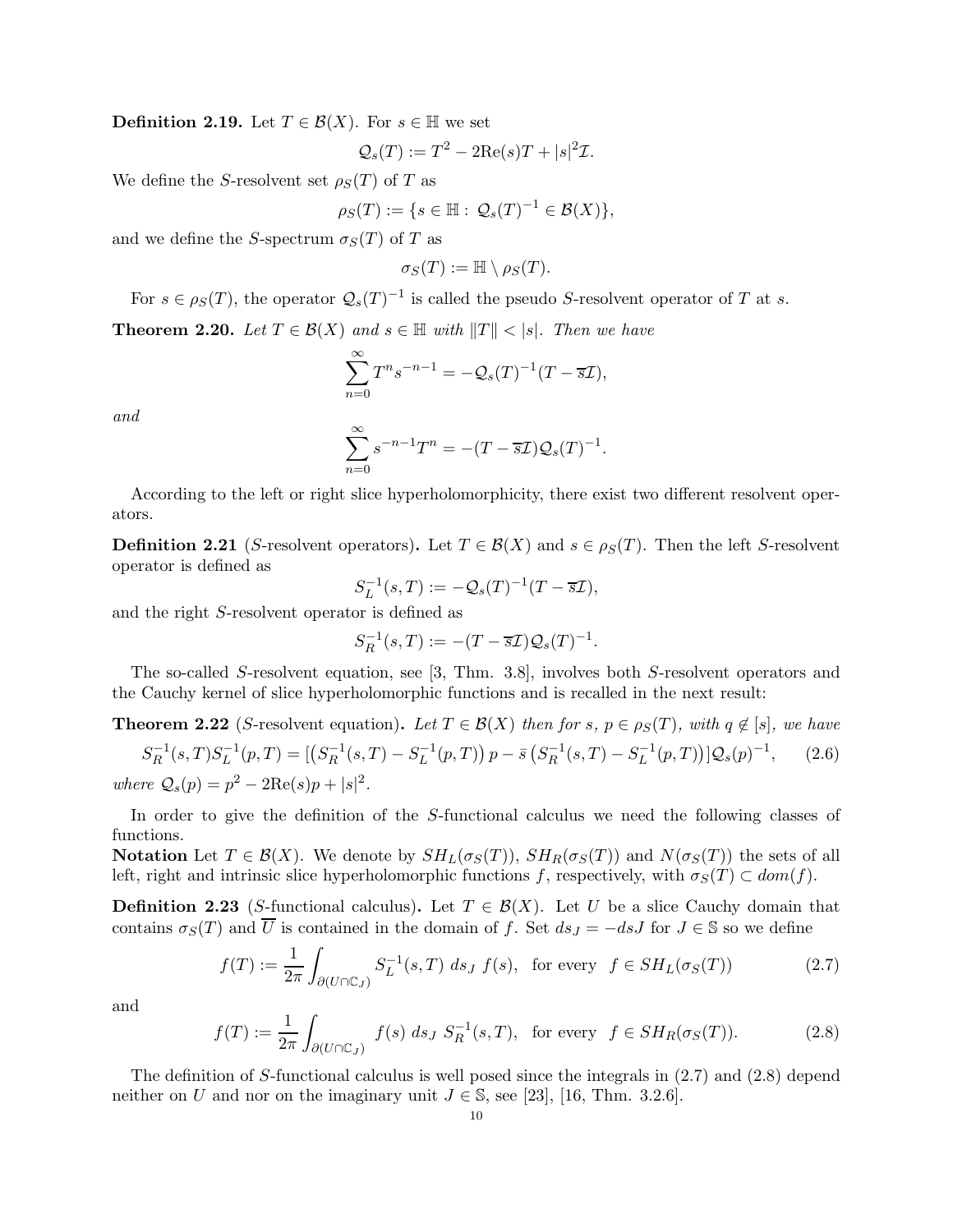<span id="page-10-1"></span><span id="page-10-0"></span>2.3. The F-functional calculus. Let us consider  $T = T_0 + T_1e_1 + T_2e_2 + T_3e_3$  such that  $T \in \mathcal{BC}(X)$ . **Definition 2.24.** Let  $T \in \mathcal{BC}(X)$ . For  $s \in \mathbb{H}$  we set

$$
\mathcal{Q}_{c,s}(T) = s^2 - s(T + \overline{T}) + T\overline{T},
$$

where  $\overline{T} = T_0 - T_1e_1 - T_2e_2 - T_3e_3$ . We define the *F*-resolvent set as

$$
\rho_F(T) = \{ s \in \mathbb{H} : \mathcal{Q}_{c,s}(T)^{-1} \in \mathcal{B}(X) \}.
$$

Moreover, we define the  $F$ -spectrum of  $T$  as

$$
\sigma_F(T)=\mathbb{H}\setminus \rho_F(T).
$$

By  $[21,$  Prop. 4.14] we have that the F-spectrum is the commutative version of the S-spectrum, i.e., we have

$$
\sigma_F(T) = \sigma_S(T), \qquad T \in \mathcal{BC}(X),
$$

and consequently  $\rho_F(T) = \rho_S(T)$ .

For  $s \in \rho_S(T)$  the operator  $\mathcal{Q}_{c,s}(T)^{-1}$  is called the commutative pseudo S-resolvent operator of T.

It is possible to define a commutative version of the S-functional calculus.

**Theorem 2.25.** Let  $T \in \mathcal{BC}(X)$  and  $s \in \mathbb{H}$  be such that  $||T|| < s$ . Then

$$
\sum_{m=0}^{\infty} T^{m} s^{-1-m} = (s\mathcal{I} - \overline{T}) \mathcal{Q}_{c,s}(T)^{-1},
$$

and

$$
\sum_{m=0}^{\infty} s^{-1-m} T^m = \mathcal{Q}_{c,s}(T)^{-1} (s\mathcal{I} - \overline{T}).
$$

**Definition 2.26.** Let  $T \in \mathcal{BC}(X)$  and  $s \in \rho_S(T)$ . We define the left commutative S-resolvent operator as

$$
S_L^{-1}(s,T) = (s\mathcal{I} - \overline{T})\mathcal{Q}_{c,s}(T)^{-1},
$$

and the right commutative S-resolvent operator as

$$
S_R^{-1}(s,T) = \mathcal{Q}_{c,s}(T)^{-1}(s\mathcal{I} - \overline{T}).
$$

For the sake of simplicity we denote the commutative version of the S-resolvent operators with the same symbols used for the noncommutative ones. It is possible to define an S-functional calculus as done in Definition [2.23.](#page-9-2) Below, when dealing with the S-resolvent operators, we intend their commutative version.

We conclude with the definition of the F-functional calculus.

**Definition 2.27** (F-resolvent operators). Let  $T \in \mathcal{BC}(X)$ . We define the left F-resolvent operator as

$$
F_L(s,T) = -4(s\mathcal{I} - \overline{T})\mathcal{Q}_{c,s}(T)^{-2}, \qquad s \in \rho_S(T),
$$

and the right F-resolvent operator as

$$
F_R(s,T) = -4Q_{c,s}(T)^{-2}(s\mathcal{I} - \overline{T}), \qquad s \in \rho_S(T).
$$

With the above definitions and Theorem [2.18](#page-8-1) at hand, we can recall the F-functional calculus was first introduced in [\[21\]](#page-38-17) and then investigated in [\[12,](#page-38-14) [13,](#page-38-15) [20\]](#page-38-16).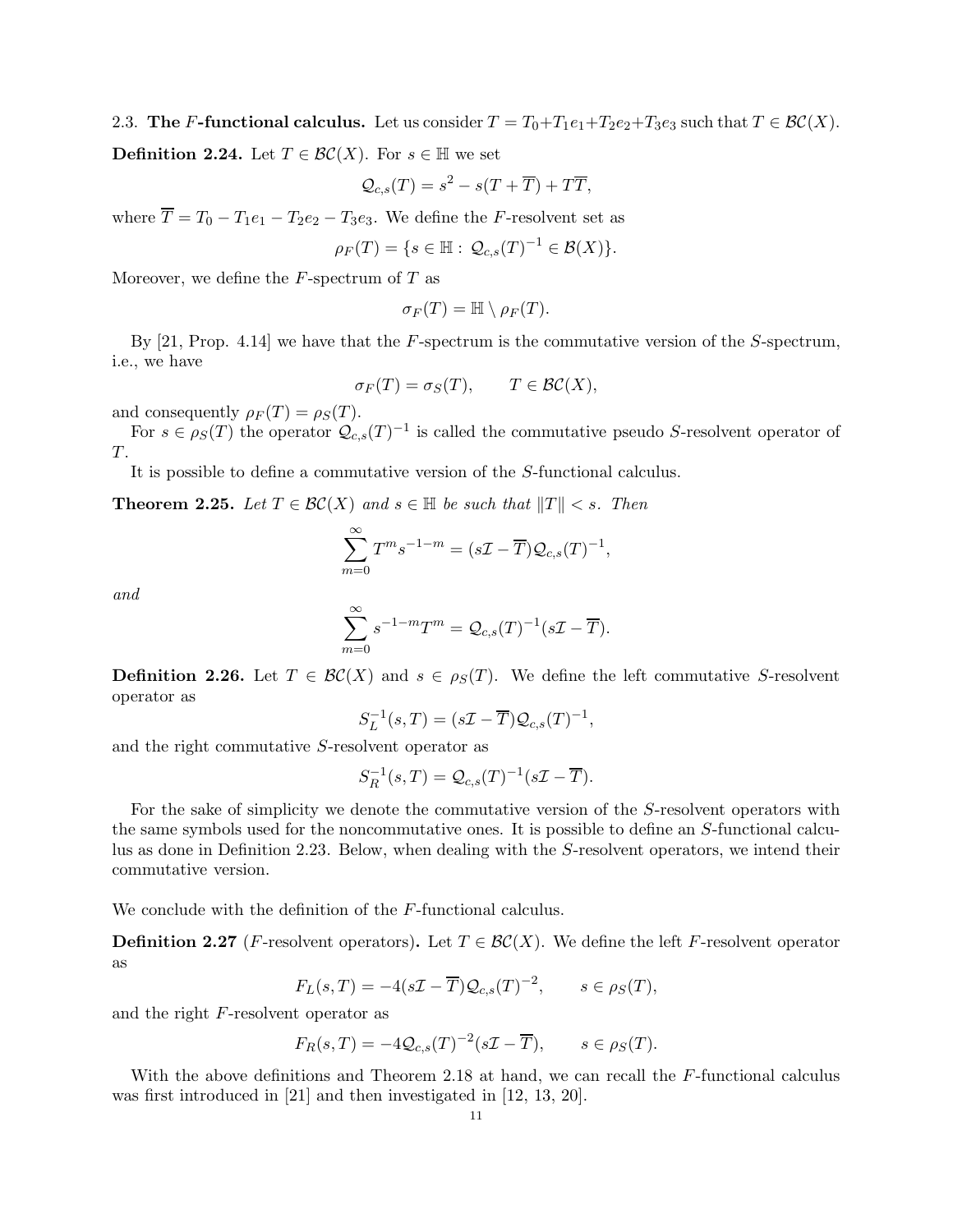**Definition 2.28** (The F-functional calculus for bounded operators). Let U be a slice Cauchy domain that contains  $\sigma_S(T)$  and  $\overline{U}$  is contained in the domain of f. Let  $T = T_1e_1 + T_2e_2 + T_3e_3 \in$  $\mathcal{BC}(X)$ , assume that the operators  $T_{\ell}$ ,  $\ell = 1, 2, 3$  have real spectrum and set  $ds_J = ds/J$ , where  $J \in \mathbb{S}$ . For any function  $f \in SH_L(\sigma_S(T))$ , we define

<span id="page-11-1"></span>
$$
\breve{f}(T) := \frac{1}{2\pi} \int_{\partial(U \cap \mathbb{C}_J)} F_L(s, T) \, ds_J \, f(s). \tag{2.9}
$$

For any  $f \in SH_R(\sigma_S(T))$ , we define

<span id="page-11-2"></span>
$$
\breve{f}(T) := \frac{1}{2\pi} \int_{\partial(U \cap \mathbb{C}_J)} f(s) \, ds_J \, F_R(s, T). \tag{2.10}
$$

The definition of the F-functional calculus is well posed since the integrals in  $(2.9)$  and  $(2.10)$ depend neither on U and nor on the imaginary unit  $J \in \mathbb{S}$ .

<span id="page-11-4"></span>The left and right F-resolvent operators satisfy the equalities in the next result [\[16,](#page-38-5) Thm. 7.3.1]:

**Theorem 2.29** (Left and right F-resolvent equations). Let  $T \in \mathcal{BC}(X)$  and let  $s \in \rho_S(T)$ . The F-resolvent operators satisfy the equations

$$
F_L(s, T)s - TF_L(s, T) = -4Q_{c,s}(T)^{-1}
$$

<span id="page-11-0"></span>and

$$
sF_R(s,T) - F_R(s,T)T = -4Q_{c,s}(T)^{-1}.
$$

## 3. Axially harmonic functions

In this section we solve the first part of Problem [1.5.](#page-3-1) We begin by rewriting the Fueter mapping theorem (see Theorem [2.6\)](#page-5-1) in a more refined way, considering the factorization of the Laplace operator  $\Delta$  in terms of the Fueter operator  $\mathcal D$  and its conjugate  $\overline{\mathcal D}$ .

<span id="page-11-3"></span>**Theorem 3.1** (Fueter mapping theorem (refined)). Let  $f_0(z) = \alpha(u, v) + i\beta(u, v)$  be a holomorphic function defined in a domain (open and connected) D in the upper-half complex plane and let

$$
\Omega_D = \{ q = q_0 + \underline{q} \, | \, (q_0, |\underline{q}|) \in D \}
$$

be the open set induced by D in  $\mathbb{H}$ . The operator  $T_{F1}$  defined by

$$
f(q) = T_{F1}(f_0) := \alpha(q_0, |\underline{q}|) + \frac{\underline{q}}{|\underline{q}|} \beta(q_0, |\underline{q}|)
$$

maps the set of holomorphic functions in the set of intrinsic slice hyperholomorphic functions. Then the function

$$
\tilde{f}(q) := T'_{F2}\left(\alpha(q_0, |\underline{q}|) + \frac{\underline{q}}{|\underline{q}|}\beta(q_0, |\underline{q}|)\right),\,
$$

where  $T'_{F2} := \mathcal{D}$  is the Fueter operator, is in the kernel of the Laplace operator, i.e.,

$$
\Delta \tilde{f} = 0 \quad on \quad \Omega_D.
$$

Moreover,

$$
\breve{f}(q) := T''_{F2}\widetilde{f},
$$

where  $T''_{F2} = \overline{\mathcal{D}}$  and  $\overline{\mathcal{D}} = \partial_{q_0} - \sum_{i=1}^3 e_i \partial_{q_i}$ , is the kernel of the Fueter operator, i.e.,

$$
\mathcal{D}\breve{f}=0 \quad on \quad \Omega_D.
$$

Remark 3.2. The consideration in Remark [2.4](#page-5-2) holds obviously also in the case of Theorem [3.1.](#page-11-3)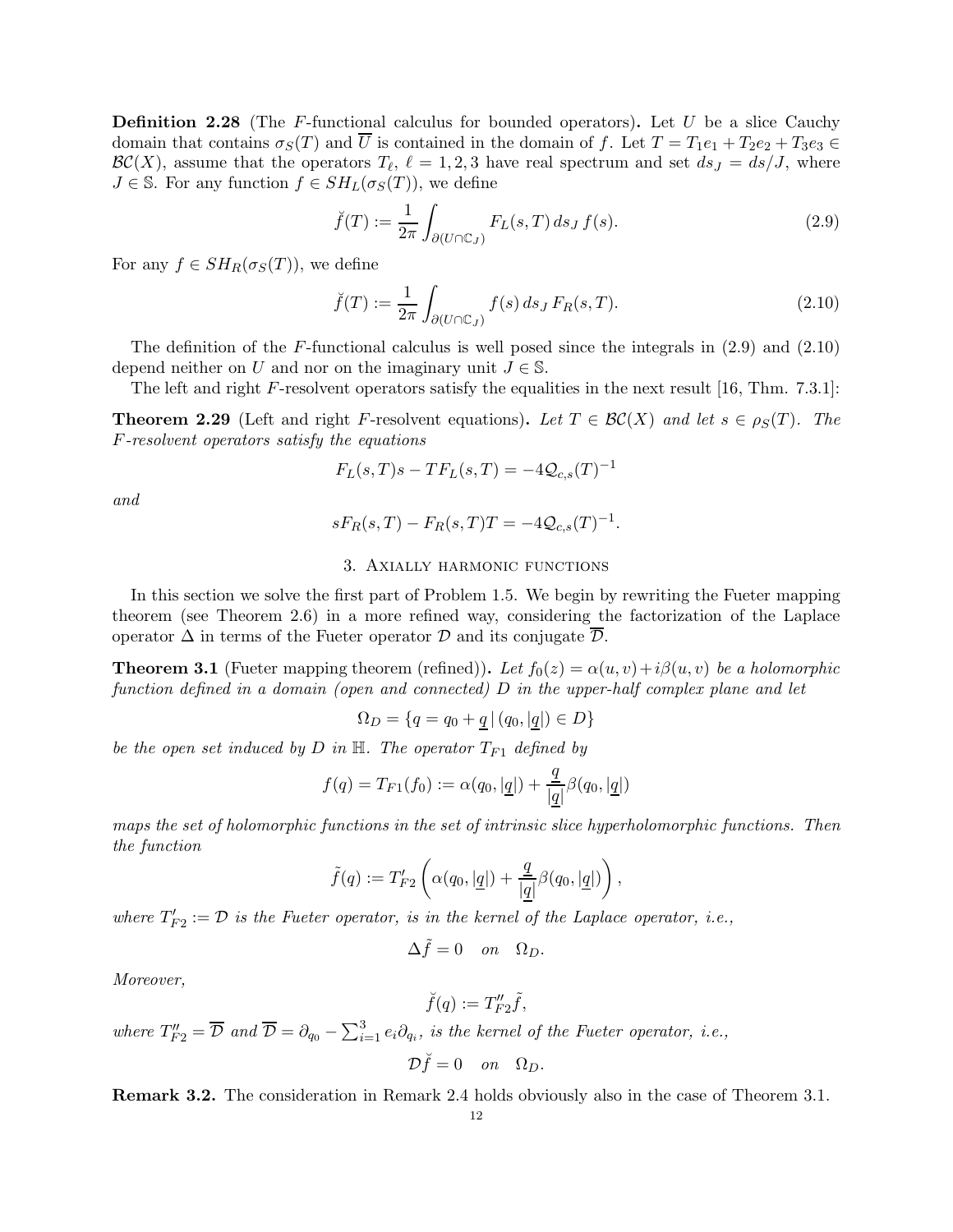In Theorem [3.1](#page-11-3) we have applied to the slice hyperholomorphic function  $f$  firstly the Fueter operator and then the operator  $D$ , while in Theorem [2.6](#page-5-1) we apply directly the Laplacian. Therefore, there is a class of functions that lies between the class of slice hyperholomorphic functions and the class of axially monogenic functions: it is the so-called class of axially harmonic functions that we introduce below.

<span id="page-12-0"></span>**Definition 3.3** (Axially harmonic function). Let  $U \subseteq \mathbb{H}$  be an axially symmetric open set not intersecting the real line, and let

$$
\mathcal{U} = \{(u, v) \in \mathbb{R} \times \mathbb{R}^+ \mid u + \mathbb{S}v \in U\}.
$$

Let  $f: U \to \mathbb{H}$  be a function, of class  $\mathcal{C}^3$ , of the form

$$
f(q) = \alpha(u, v) + J\beta(u, v), \quad q = u + Jv, \quad J \in \mathbb{S},
$$

where  $\alpha$  and  $\beta$  are H-valued functions. More in general, let  $U \subseteq \mathbb{H}$  be an axially symmetric open set and let

$$
\mathcal{U} = \{ (u, v) \in \mathbb{R}^2 \mid u + \mathbb{S}v \in U \},\
$$

and assume that

$$
\alpha(u, v) = \alpha(u, -v), \quad \beta(u, v) = -\beta(u, -v) \quad \text{for all } (u, v) \in \mathcal{U}.
$$
 (3.1)

Let us set

$$
\tilde{f}(q) := \mathcal{D}f(q)
$$
, for  $q \in U$ .

If

$$
\Delta \tilde{f}(q) = 0, \text{ for } q \in U
$$

we say that  $\tilde{f}$  is axially harmonic on U.

The axially monogenic functions satisfy a system of differential equations called Vekua system, see [\[25\]](#page-39-6). In the case of axially harmonic functions, the functions  $A(q_0, r)$  and  $B(q_0, r)$  satisfy a second order system of differential equations.

**Theorem 3.4.** Let U be an axially symmetric open set in  $\mathbb{H}$ , not intersecting the real line, and let  $\tilde{f}(q) = A(q_0, r) + \underline{\omega}B(q_0, r)$  be an axially harmonic function on U,  $r > 0$  and  $\underline{\omega} \in \mathbb{S}$ . Then the functions  $A = A(q_0, r)$  and  $B = B(q_0, r)$  satisfy the following system

$$
\begin{cases} \partial_{q_0}^2 A(q_0, r) + \partial_r^2 A(q_0, r) + \frac{2}{r} \partial_r A(q_0, r) = 0 \\ \partial_{q_0}^2 B(q_0, r) + \partial_r^2 B(q_0, r) + \frac{2r \partial_r B(q_0, r) - 2B(q_0, r)}{r^2} = 0. \end{cases}
$$

Proof. An axially harmonic function is written as

$$
\tilde{f}(q) = A(q_0, r) + \underline{\omega}B(q_0, r), \qquad q = q_0 + r\underline{\omega} \in U
$$

and it is in the kernel of the operator  $\Delta = \mathcal{D}\overline{\mathcal{D}}$ . We denote the Fueter operator as  $\mathcal{D} = \partial_{q_0} + \partial_q$ and  $\mathcal{D} = \partial_{q_0} - \partial_{\underline{q}},$  where  $\partial_{\underline{q}} = e_1 \partial_{q_1} + e_2 \partial_{q_2} + e_3 \partial_{q_3}$ . We know that (see [\[31\]](#page-39-7))

<span id="page-12-1"></span>
$$
\partial_{\underline{q}}(A(q_0, r) + \underline{\omega}B(q_0, r)) = \underline{\omega}\partial_r A(q_0, r) - \partial_r B(q_0, r) - \frac{2}{r}B(q_0, r). \tag{3.2}
$$

This implies that

$$
\overline{\mathcal{D}}f(q) = (\partial_{q_0} - \partial_{\underline{q}})(A(q_0, r) + \underline{\omega}B(q_0, r))
$$
  
= 
$$
\left(\partial_{q_0}A(q_0, r) + \partial_r B(q_0, r) + \frac{2}{r}B(q_0, r)\right) + \underline{\omega}(\partial_{q_0}B(q_0, r) - \partial_r A(q_0, r)).
$$
  
<sub>13</sub>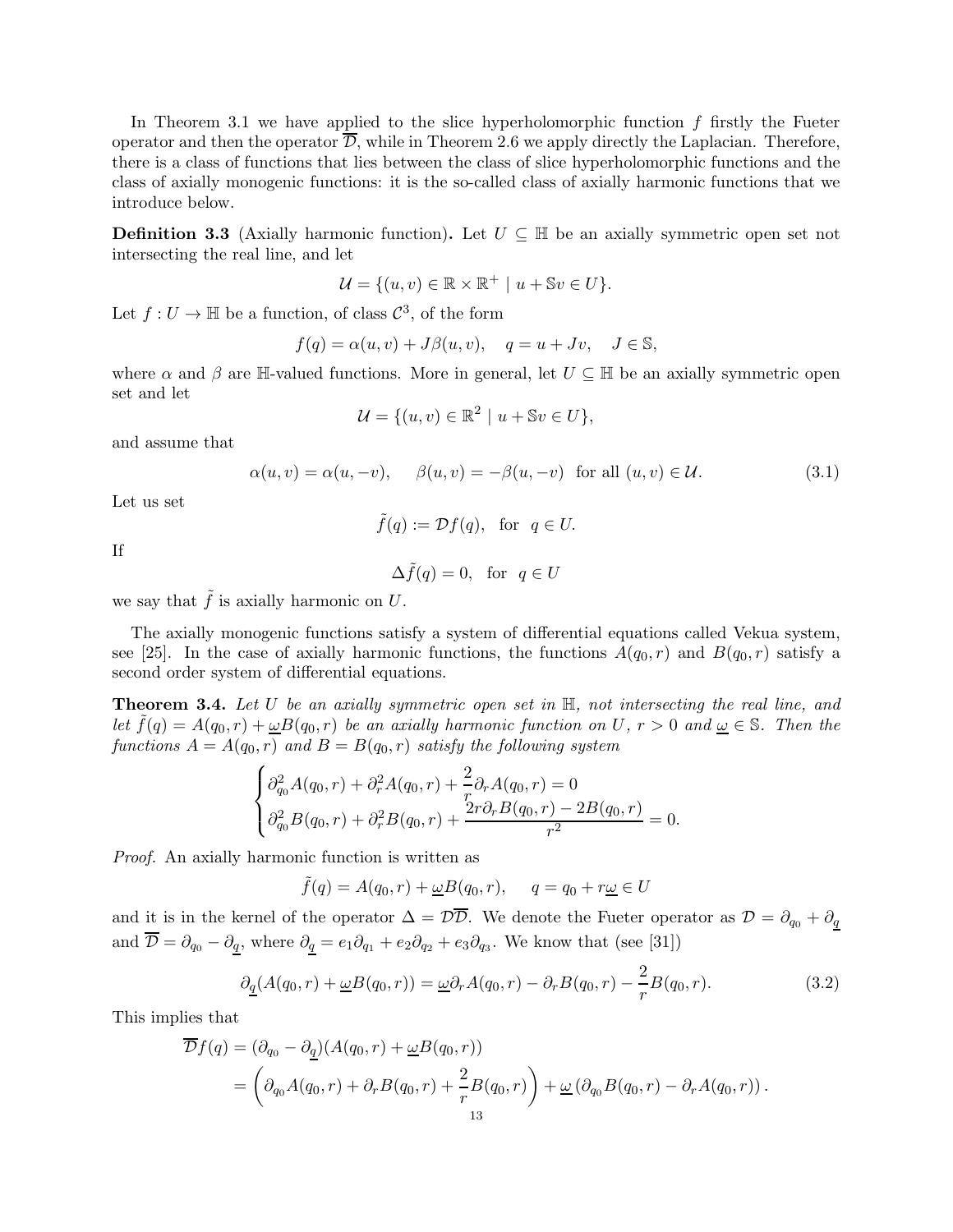By setting

$$
A'(q_0,r) := \partial_{q_0} A(q_0,r) + \partial_r B(q_0,r) + \frac{2}{r} B(q_0,r) \text{ and } B'(q_0,r) := \partial_{q_0} B(q_0,r) - \partial_r A(q_0,r),
$$

we get

$$
\overline{\mathcal{D}}f(q_0,r) = A'(q_0,r) + \underline{\omega}B'(q_0,r).
$$

Now, by applying another time formula [\(3.2\)](#page-12-1) we obtain

$$
\partial_{\underline{q}} \overline{D} f(q) = \underline{\omega} \partial_r A'(q_0, r) - \partial_r B'(q_0, r) - \frac{2}{r} B'(q_0, r).
$$

Therefore we have

$$
\Delta f(q) = \mathcal{D} \overline{\mathcal{D}} f(q)
$$
  
=  $(\partial_{q_0} + \partial_{q}) \overline{\mathcal{D}} f(q_0, r)$   
=  $\left( \partial_{q_0} A'(q_0, r) - \partial_r B'(q_0, r) - \frac{2}{r} B'(q_0, r) \right) - \underline{\omega} \left( \partial_{q_0} B'(q_0, r) + \partial_r A'(q_0, r) \right).$ 

Since the function f is axially harmonic we have  $\Delta f(q) = 0$ , thus we get

<span id="page-13-1"></span>
$$
\begin{cases} \partial_{q_0} A'(q_0, r) - \partial_r B'(q_0, r) - \frac{2}{r} B'(q_0, r) = 0 \\ \partial_{q_0} B'(q_0, r) + \partial_r A'(q_0, r) = 0. \end{cases}
$$
\n(3.3)

Now, we write the system [\(3.3\)](#page-13-1) in terms of  $A$  and  $B$  by substituting  $A'$  and  $B'$ 

<span id="page-13-2"></span>
$$
\partial_{q_0} A'(q_0, r) - \partial_r B'(q_0, r) - \frac{2}{r} B'(q_0, r) = \partial_{q_0}^2 A(q_0, r) + \partial_{q_0} \partial_r B(q_0, r) + \frac{2}{r} \partial_{q_0} B(q_0, r) \n- \partial_r \partial_{q_0} B(q_0, r) + \partial_r^2 A(q_0, r) - \frac{2}{r} \partial_{q_0} B(q_0, r) + \frac{2}{r} \partial_r A(q_0, r) \n= \partial_{q_0}^2 A(q_0, r) + \partial_r^2 A(q_0, r) + \frac{2}{r} \partial_r A(q_0, r).
$$
\n(3.4)

<span id="page-13-3"></span>
$$
\partial_{q_0} B'(q_0, r) + \partial_r A'(q_0, r) = \partial_{q_0}^2 B(q_0, r) - \partial_{q_0} \partial_r A(q_0, r) + \partial_r \partial_{q_0} A(q_0, r) \n+ \partial_r^2 B(q_0, r) + \frac{2}{r} \partial_r B(q_0, r) - \frac{2}{r^2} B(q_0, r) \n= \partial_{q_0}^2 B(q_0, r) + \partial_r^2 B(q_0, r) + \frac{2r \partial_r B(q_0, r) - 2B(q_0, r)}{r^2}.
$$
\n(3.5)

By putting  $(3.4)$  and  $(3.5)$  in  $(3.3)$  we get the statement.

**Remark 3.5.** If we suppose that a function f is harmonic over the ball  $B_r(p)$  of radius r and center  $p$ , and continuous in the closure of the ball we can write

$$
f(q) = \frac{r^2 - |q - p|^2}{|\partial B_r(p)|r} \int_{\partial B_r(p)} \frac{f(y)}{|y - q|^4} dy,
$$

<span id="page-13-0"></span>where  $|\partial B_r(p)|$  is the measure of the sphere.

## 4. Integral representation axially harmonic functions

<span id="page-13-4"></span>In this section we show how to write an axially haromonic function in integral form. The main advantage of this approach is that it is enough to compute an integral of slice hyperholomorphic functions in order to get an axially harmonic function. The crucial point to get the integral representation is to apply the Fueter operator  $D$  to the slice hyperholomorphic Cauchy kernels written in second form, see Definition [2.10.](#page-7-0)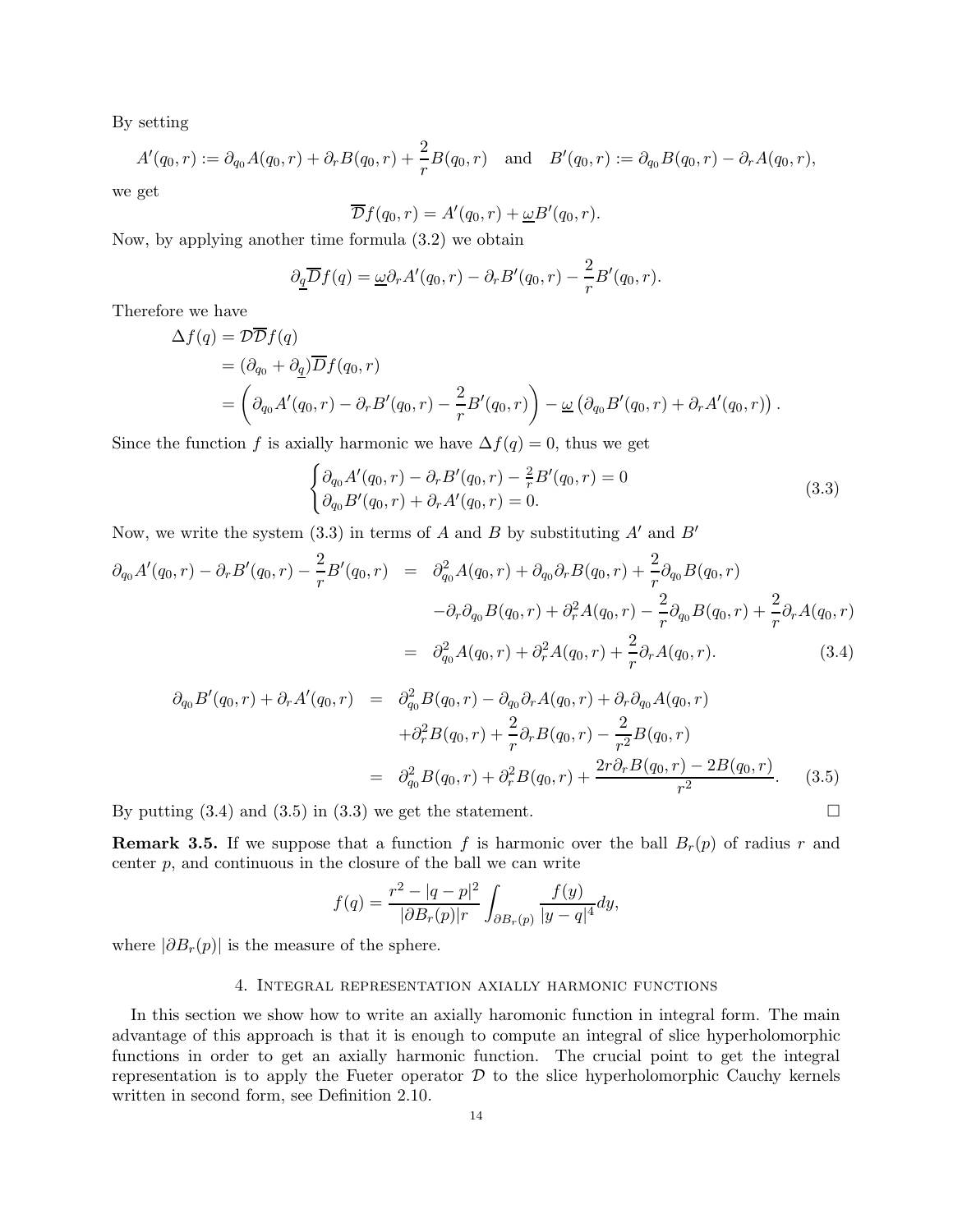**Theorem 4.1.** Let s,  $q \in \mathbb{H}$  be such that  $q \notin [s]$  then

and

$$
S_R^{-1}(s,q)\mathcal{D} = -2\mathcal{Q}_{c,s}(q)^{-1}.
$$

 ${\mathcal{D}} S_L^{-1}(s,q) = -2{\mathcal{Q}}_{c,s}(q)^{-1}$ 

Proof. We prove only the first equality since the second one follows with similar computations. First we apply  $\partial_{q_0}$  and  $\partial_{q_i}$  for  $i = 1, 2, 3$  to the left slice hyperholomorphic Cauchy kernel

$$
S_L^{-1}(s,q) = (s - \bar{q})\mathcal{Q}_{c,s}(q)^{-1}
$$

.

 $\Box$ 

Thus, we have

$$
\partial_{q_0} S_L^{-1}(s, q) = -\mathcal{Q}_{c,s}(q)^{-1} - (s - \overline{q})\mathcal{Q}_{c,s}(q)^{-2}(-2s + 2q_0)
$$
  
=  $-\mathcal{Q}_{c,s}(q)^{-1} - 2q_0(s - \overline{q})\mathcal{Q}_{c,s}(q)^{-2} + 2(s - \overline{q})\mathcal{Q}_{c,s}(q)^{-2}s$   
=  $-\mathcal{Q}_{c,s}(q)^{-1} + \frac{q_0}{2}F_L(s,q) - \frac{1}{2}F_L(s,q)s,$ 

where  $F_L(s,q)$  is the left F-kernel, see Definition [2.16.](#page-8-2) Then for any  $i = 1, 2, 3$  we get

$$
\partial_{q_i} S_L^{-1}(s, q) = e_i Q_{c,s}(q)^{-1} - 2q_i(s - \overline{q}) Q_{c,s}(q)^{-2}
$$
  
=  $e_i Q_{c,s}(q)^{-1} + \frac{1}{2} q_i F_L(s, q)$ .

Thus, by Theorem [2.17,](#page-8-3) we obtain

$$
\mathcal{D}S_L^{-1}(s,q) = \partial_{q_0}S_L^{-1}(s,q) + \sum_{i=1}^3 e_i \partial_{q_i}S_L^{-1}(s,q)
$$
  
=  $-\mathcal{Q}_{c,s}(q)^{-1} + \frac{q_0}{2}F_L(s,q) - \frac{1}{2}F_L(s,q)s - 3\mathcal{Q}_{c,s}(q)^{-1} + \frac{q}{2}F_L(s,q)$   
=  $-4\mathcal{Q}_{c,s}(q)^{-1} - \frac{1}{2}(F_L(s,q)s - qF_L(s,q))$   
=  $-2\mathcal{Q}_{c,s}(q)^{-1}.$ 

Remark 4.2. Although the slice hyperholomorphic Cauchy kernel written in form I is more suitable in various cases, like for the definition of S-functional calculus, it does not allow easy computations of  $\mathcal{D}S_L^{-1}(s,q)$ .

<span id="page-14-1"></span>We recall the following (see [\[7,](#page-38-22) Lemma 1]).

**Lemma 4.3.** For all  $n \geq 1$  we have

$$
\mathcal{D}q^n = q^n \mathcal{D} = -2 \sum_{k=1}^n q^{n-k} \overline{q}^{k-1}.
$$

Remark 4.4. Since

$$
\sum_{k=1}^{n} q^{n-k} \overline{q}^{k-1} = \sum_{k=1}^{n} q^{n-k} \overline{q}^{k-1}
$$

<span id="page-14-0"></span>we deduce that  $\mathcal{D}q^n$  is real.

**Definition 4.5.** Let  $s, q \in \mathbb{H}$ , we define the commutative Q-series as

$$
-2\sum_{m=1}^{+\infty}\sum_{k=1}^{m}q^{m-k}\overline{q}^{k-1}s^{-1-m} \quad \text{and} \quad -2\sum_{m=1}^{+\infty}\sum_{k=1}^{m}s^{-1-m}q^{m-k}\overline{q}^{k-1}.
$$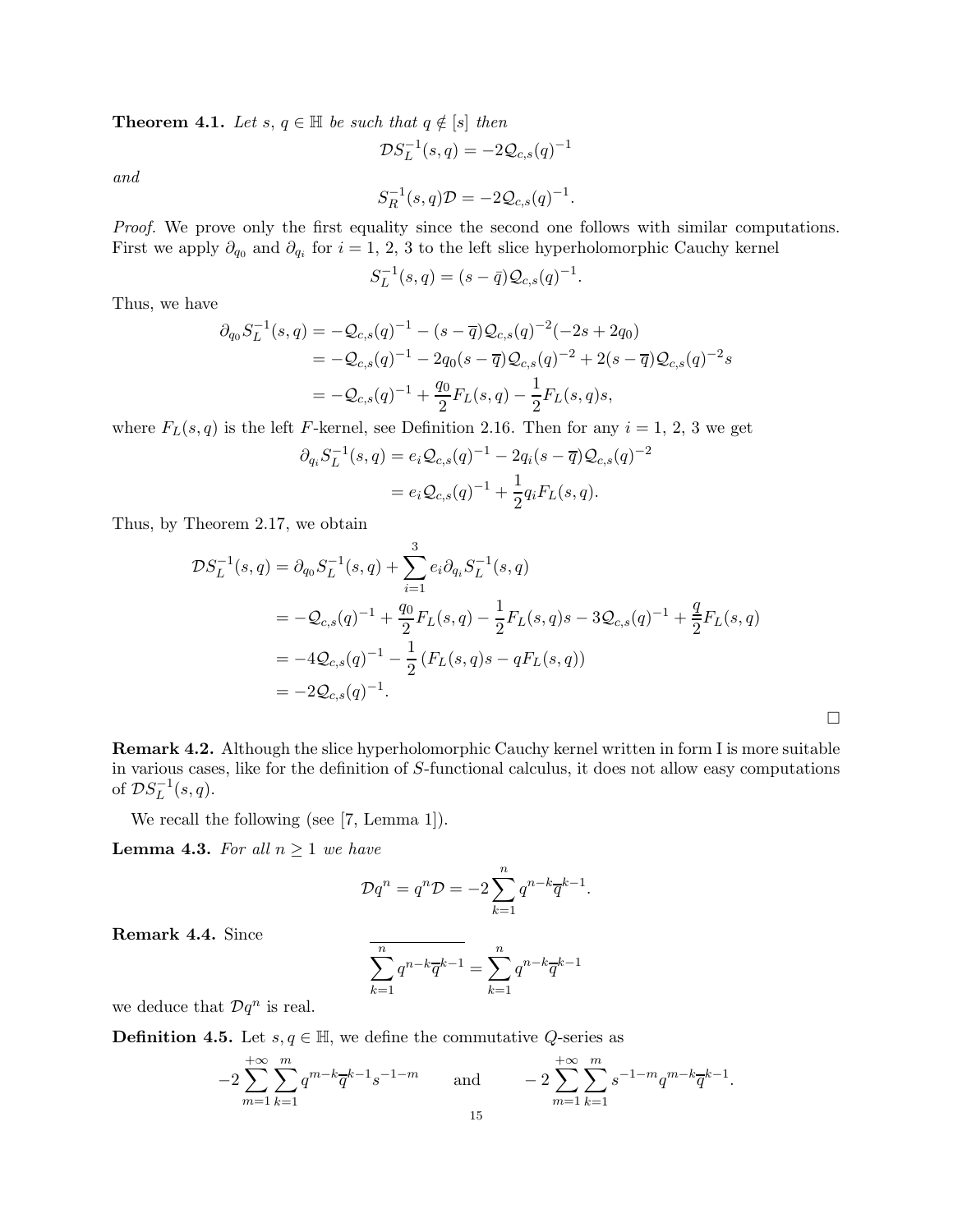**Remark 4.6.** The two series in Definition [4.5](#page-14-0) coincide, where they converge, since  $\sum_{k=1}^{m} q^{m-k} \overline{q}^{k-1}$ is real.

<span id="page-15-0"></span>**Proposition 4.7.** For  $s, q \in \mathbb{H}$  with  $|q| < |s|$ , the commutative Q-series converges.

Proof. To prove the convergence, it is sufficient to prove the convergence of the modulus of the series, i.e., we consider

$$
\sum_{m=1}^{+\infty} 2m|q|^{m-1}|s|^{-1-m}.
$$

The last series converges by the ratio test. Indeed, since  $|q| < |s|$ , we have

$$
\lim_{m \to \infty} \frac{(m+1)|q|^m |s|^{-2-m}}{m|q|^{m-1}|s|^{-1-m}} = \lim_{m \to \infty} \frac{m+1}{m}|q||s|^{-1} < 1.
$$

**Lemma 4.8.** For  $q, s \in \mathbb{H}$  such that  $|q| < |s|$ , we have

$$
\mathcal{Q}_{c,s}(q)^{-1} = \sum_{m=1}^{+\infty} \sum_{k=1}^{m} q^{m-k} \overline{q}^{k-1} s^{-1-m} = \sum_{m=1}^{+\infty} \sum_{k=1}^{m} s^{-1-m} q^{m-k} \overline{q}^{k-1}.
$$

Proof. We prove the first equality since the second one can be proved in a similar way. By Theorem [2.8,](#page-6-0) we can expand the left Cauchy kernel as

$$
S_L^{-1}(s,q) = \sum_{m=0}^{\infty} q^m s^{-1-m}.
$$

By Theorem [4.1](#page-13-4) and Proposition [4.7,](#page-15-0) which allows to exchange the series with the Fueter operator, we have

$$
-2\mathcal{Q}_{c,s}(q)^{-1} = \mathcal{D}S_L^{-1}(s,q) = \sum_{m=0}^{\infty} (\mathcal{D}q^m) s^{-1-m}.
$$

We get the statement by applying Lemma [4.3.](#page-14-1)

Remark 4.9. Using the well-known equality

$$
(an - bn) = (a - b) \sum_{k=1}^{n} a^{n-k} b^{k-1}
$$

for  $a = q$  and  $b = \overline{q}$ , and by Lemma [4.3](#page-14-1) we have

$$
\mathcal{D}q^n = \begin{cases}\n-2nq^{n-1} & \text{if } \text{Im}(q) = 0, \\
-(\underline{q})^{-1}(q^n - \overline{q}^n) & \text{if } \text{Im}(q) \neq 0.\n\end{cases}
$$

With this result, we can prove Theorem [4.1](#page-13-4) by using the series expansion of the kernel in the following way: if  $|q| < |s|$  and  $q \neq 0$  then

$$
\mathcal{D}S_L^{-1}(s,q) = \sum_{m=0}^{\infty} (\mathcal{D}q^m) s^{-1-m}
$$
  
=  $-(\underline{q})^{-1} \left( \sum_{m=1}^{\infty} q^m s^{-1-m} - \sum_{m=1}^{\infty} \overline{q}^m s^{-1-m} \right)$   
=  $-(\underline{q})^{-1} (S_L^{-1}(s, q) - S_L^{-1}(s, \overline{q}))$   
=  $-(\underline{q})^{-1} (2\underline{q} \mathcal{Q}_{c,s}(q)^{-1})$   
=  $-2\mathcal{Q}_{c,s}(q)^{-1},$   
16

 $\Box$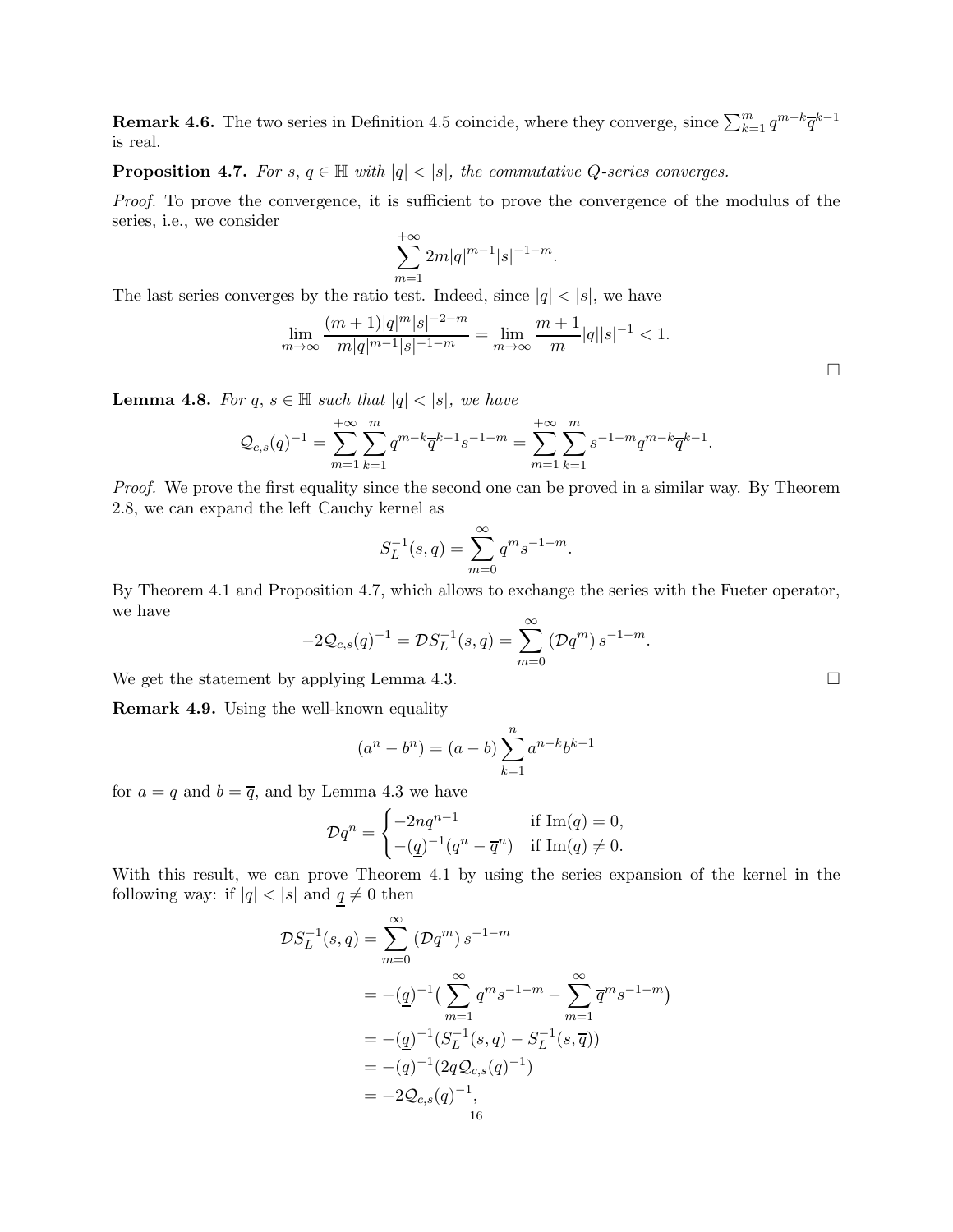if  $|q| < |s|$  and  $q = 0$ , we have

$$
Q_{c,s}(q)DS_{L}^{-1}(s,q) = (s^{2} - 2qs + q^{2}) \left( -2 \sum_{m=1}^{\infty} mq^{m-1} s^{-1-m} \right)
$$
  
=  $-2 \sum_{m=1}^{\infty} mq^{m-1} s^{1-m} + 4 \sum_{m=1}^{\infty} mq^{m} s^{-m} - 2 \sum_{m=1}^{\infty} mq^{m+1} s^{-m-1}$   
=  $-2 \sum_{m=0}^{\infty} q^{m} s^{-m} + 2 \sum_{m=1}^{\infty} nq^{m} s^{-m} - 2 \sum_{m=2}^{\infty} nq^{m} s^{-m} + 2 \sum_{m=2}^{\infty} q^{m} s^{-m}$   
=  $-2$ .

<span id="page-16-4"></span>Now, we study the regularity of the function  $\mathcal{D}S_L^{-1}(s,q)$  in both variables.

**Proposition 4.10.** Let s,  $q \in \mathbb{H}$  be such that  $q \notin [s]$ . The function  $DS_L^{-1}(s,q)$  is an intrinsic slice hyperholomorphic function in s.

<span id="page-16-2"></span>*Proof.* This follows by Theorem [4.1](#page-13-4) and the shape of the commutative pseudo Cauchy kernel.  $\Box$ 

**Remark 4.11.** The function  $\mathcal{D}(S_L^{-1}(s,q))$  is not left slice hyperholomorphic in the variable q. Indeed, let  $q = u + Iv$  for an arbitrary  $I \in \mathbb{S}$  then  $\mathcal{Q}_{c,s}(q)^{-1} = (s^2 - 2us + u^2 + v^2)^{-1}$  and we have the following two relations

$$
\frac{\partial}{\partial u} \mathcal{Q}_{c,s}(u+Iv)^{-1} = -(-2s+2u)\mathcal{Q}_{c,s}(u+Iv)^{-2}
$$

and

$$
\frac{\partial}{\partial v} \mathcal{Q}_{c,s}(u+Iv)^{-1} = -2v \mathcal{Q}_{c,s}(u+Iv)^{-2},
$$

which yield

$$
\left(\frac{\partial}{\partial u} + I\frac{\partial}{\partial v}\right) \mathcal{Q}_{c,s}(u+Iv)^{-1} = -(-2s + 2u + 2Iv)\mathcal{Q}_{c,s}(u+Iv)^{-2}
$$

$$
= 2(s-q)\mathcal{Q}_{c,s}(u+Iv)^{-2} = -\frac{1}{2}F_L(s,\overline{q}).
$$

<span id="page-16-3"></span>The function  $DS<sub>L</sub><sup>-1</sup>(s,q)$  turns out to be harmonic in q, as proved in the following result.

**Proposition 4.12.** Let  $s, q \in \mathbb{H}$  be such that  $q \notin [s]$ . Then the function  $DS<sub>L</sub><sup>-1</sup>(s,q)$  is harmonic in the real components of q.

Proof. The result follows by the facts that the Laplacian is a real operator, thus it commutes with D, and by Proposition [2.14.](#page-7-1) Indeed

$$
\Delta \mathcal{D} S_L^{-1}(s, q) = \mathcal{D} \Delta S_L^{-1}(s, q) = \mathcal{D} F_L(s, q) = 0.
$$

<span id="page-16-1"></span>Finally as a consequence of the definition of the F-kernel we have:

**Lemma 4.13.** Let s,  $q \in \mathbb{H}$  be such that  $q \notin [s]$ , then

$$
\mathcal{D}^2 S_L^{-1}(s,q) = F_L(s,\bar{q}).
$$

Proof. By Theorem [4.1](#page-13-4) we have

<span id="page-16-0"></span>
$$
\mathcal{D}^2 S_L^{-1}(s, q) = -2\mathcal{D}\mathcal{Q}_{c,s}(q)^{-1}.
$$
\n(4.1)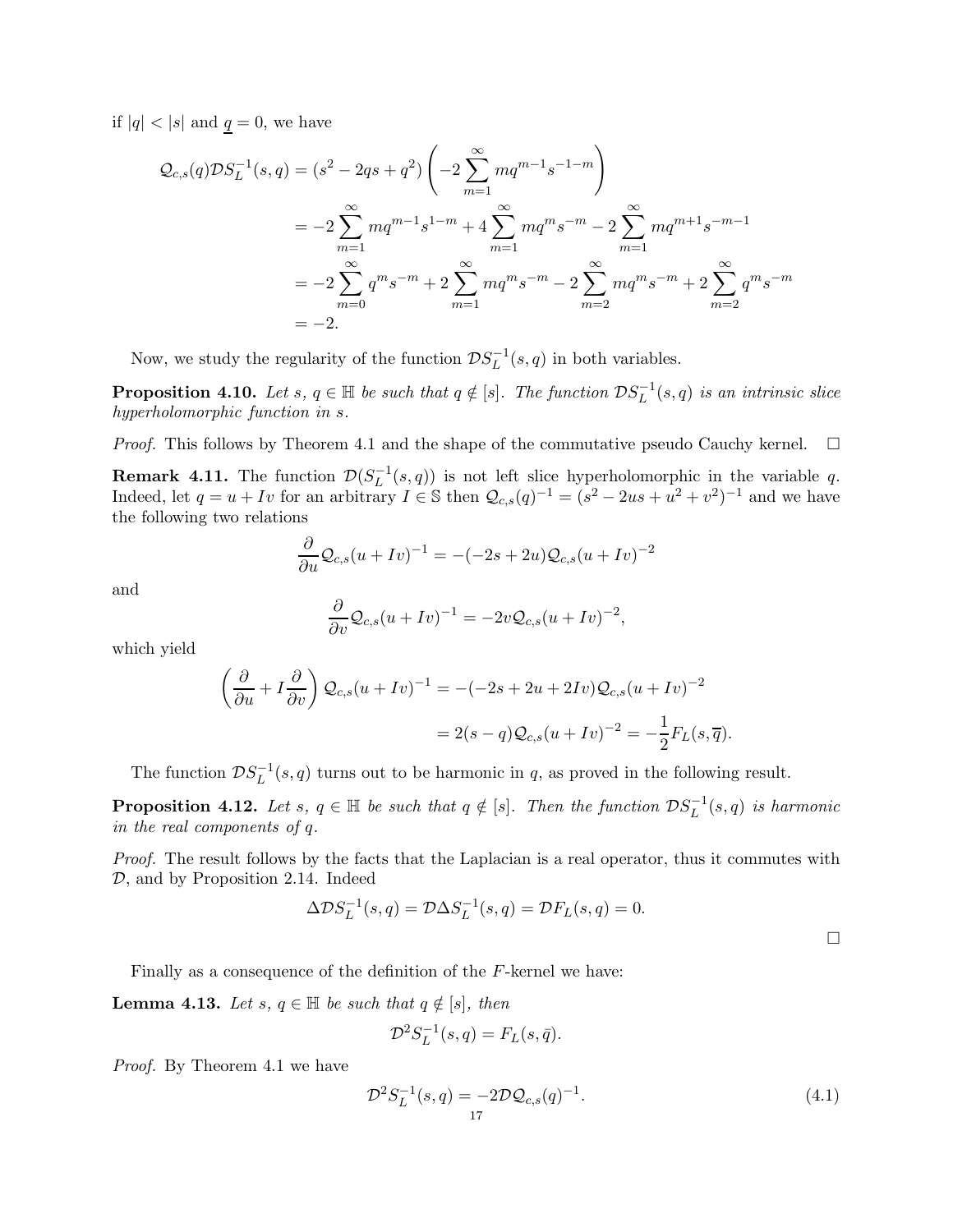Firstly, we apply the derivatives with respect to  $q_0$  and  $q_i$ , with  $i = 1, 2, 3$  to the commutative pseudo Cauchy kernel

$$
\frac{\partial}{\partial q_0} \mathcal{Q}_{c,s}(q)^{-1} = -2(-s+q_0)(s^2 - 2q_0s + |q|^2)^{-2},
$$

and for  $i = 1, 2, 3$  we get

$$
\frac{\partial}{\partial q_i} \mathcal{Q}_{c,s}(q)^{-1} = -2q_i(s^2 - 2q_0s + |q|^2)^{-2}.
$$

Thus we obtain

$$
\mathcal{D}\mathcal{Q}_{c,s}(q)^{-1} = \frac{\partial}{\partial q_0} \mathcal{Q}_{c,s}(q)^{-1} + \sum_{i=1}^3 e_i \frac{\partial}{\partial q_i} \mathcal{Q}_{c,s}(q)^{-1}
$$
  
= -2(-s + q<sub>0</sub> + q)(s<sup>2</sup> - 2q<sub>0</sub>s + |q|<sup>2</sup>)<sup>-2</sup>  
= 2(s - q)(s<sup>2</sup> - 2q<sub>0</sub>s + |q|<sup>2</sup>)<sup>-2</sup>.

Therefore by [\(4.1\)](#page-16-0) we get

$$
\mathcal{D}^2 S_L^{-1}(s,q) = -4(s-q)(s^2 - 2q_0s + |q|^2)^{-2} = F_L(s,\bar{q}).
$$

**Remark 4.14.** By Proposition [2.14](#page-7-1) it is clear that the function  $F_L(s, \bar{q})$  is axially anti-monogenic. This observation together with Lemma [4.13](#page-16-1) imply the construction of the following diagram

<span id="page-17-0"></span>
$$
\mathcal{O}(D) \xrightarrow{T_{F1}} SH(\Omega_D) \xrightarrow{\mathcal{D}} AH(\Omega_D) \xrightarrow{\mathcal{D}} \overline{AM(\Omega_D)},
$$
\n(4.2)

where  $\overline{AM(\Omega_D)}$  is the set of axially anti-monogenic functions. In order to avoid this set of functions in the constructions like the one in  $(4.2)$  we impose that the composition of the operators that lie up the arrows must be the Fueter map (in the case of this paper  $\Delta$ ). This is very important when we increase the dimension of the algebra, see [\[11\]](#page-38-18).

We observe that if we set  $q = u + Iv$  and we apply the 2-dimensional Laplacian

$$
\Delta_2 := \overline{\partial_I} \partial_I = \left(\frac{\partial}{\partial u} - I\frac{\partial}{\partial v}\right) \left(\frac{\partial}{\partial u} + I\frac{\partial}{\partial v}\right),
$$

to the commutative pseudo Cauchy kernel we get itself elevated to a bigger power.

**Lemma 4.15.** Let s,  $q = u + Iv \in \mathbb{H}$  be such that  $q \notin [s]$ , then

$$
\Delta_2 \mathcal{Q}_{c,s}(q)^{-1} = 4 \mathcal{Q}_{c,s}(q)^{-2}.
$$

*Proof.* We set  $q = u + Iv$ ,  $I \in \mathbb{S}$ . By Remark [4.11](#page-16-2) we know that

$$
\partial_I Q_{c,s}(u+Iv)^{-1} = 2(s-u-Iv)Q_{c,s}(q)^{-2}.
$$

Now, we have

$$
\frac{\partial}{\partial u}\partial_{I}Q_{c,s}(u+Iv)^{-1} = -2Q_{c,s}(u+Iv)^{-2} - 4(s-u-Iv)Q_{c,s}(u+Iv)^{-3}(-2s+2u),
$$

and

$$
\frac{\partial}{\partial v}\partial_I\mathcal{Q}_{c,s}(u+Iv)^{-1}=-2I\mathcal{Q}_{c,s}(u+Iv)^{-2}-8(s-u-Iv)\mathcal{Q}_{c,s}(u+Iv)^{-3}v.
$$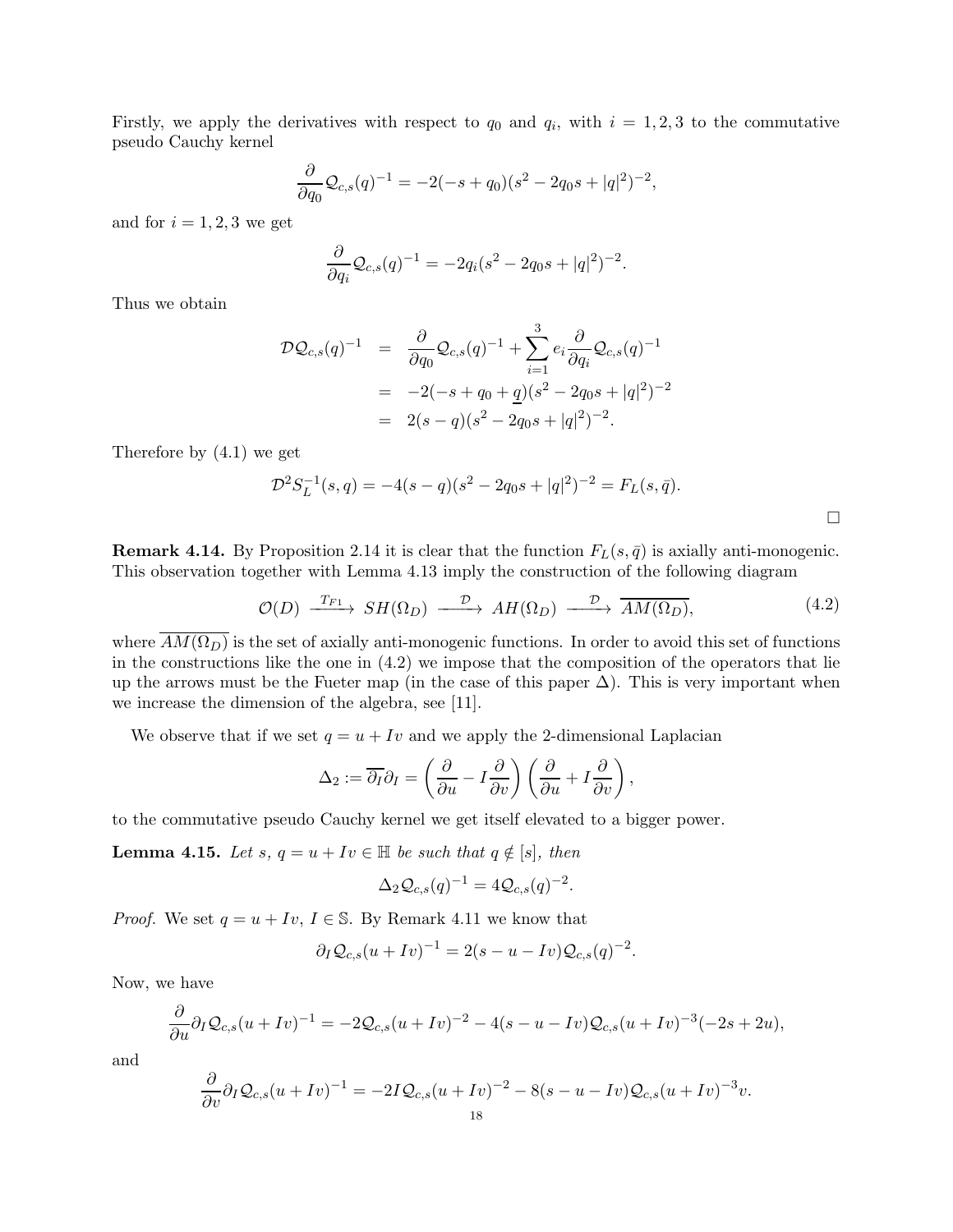By definition of the 2-dimensional laplacian and since the variable s commute with  $Q_{c,s}(u + Iv)$ , we get

$$
\Delta_2 Q_{c,s}(q)^{-1} = \left(\frac{\partial}{\partial u} - I \frac{\partial}{\partial v}\right) \partial_I Q_{c,s}(u+Iv)^{-1}
$$
  
\n
$$
= -4(s - u - Iv)Q_{c,s}(u+Iv)^{-3}(-2s+2u) + 8I(s - u - Iv)Q_{c,s}(u+Iv)^{-3}v
$$
  
\n
$$
-4Q_{c,s}(u+Iv)^{-2}
$$
  
\n
$$
= 8(s - u - Iv)(s - u)Q_{c,s}(u+Iv)^{-3} + 8I(s - u - Iv)vQ_{c,s}(u+Iv)^{-2}
$$
  
\n
$$
-4Q_{c,s}(u+Iv)^{-2}
$$
  
\n
$$
= 8(s^2 - su - us + u^2 - Isv + Iuv + Isv - Iuv + v^2)Q_{c,s}(u+Iv)^{-3}
$$
  
\n
$$
-4Q_{c,s}(u+Iv)^{-2}
$$
  
\n
$$
= 8Q_{c,s}(u+Iv)Q_{c,s}(u+Iv)^{-3} - 4Q_{c,s}(u+Iv)^{-2}
$$
  
\n
$$
= 8Q_{c,s}(u+Iv)^{-2} - 4Q_{c,s}(u+Iv)^{-2} = 4Q_{c,s}(u+Iv)^{-2}.
$$

<span id="page-18-0"></span>We conclude this section with an integral representation of axially harmonic functions that will allow us to define the harmonic functional calculus based on the S-spectrum.

**Theorem 4.16** (Integral representation of axially harmonic functions). Let  $W \subset \mathbb{H}$  be an open set. Let U be a slice Cauchy domain such that  $\overline{U} \subset W$ . Then for  $J \in \mathbb{S}$  and  $ds_J = ds(-J)$  we have:

1) If  $f \in SH_L(W)$ , then the function  $\tilde{f}(q) = \mathcal{D}f(q)$  is harmonic and it admits the following integral representation

<span id="page-18-1"></span>
$$
\tilde{f}(q) = -\frac{1}{\pi} \int_{\partial (U \cap \mathbb{C}_J)} \mathcal{Q}_{c,s}(q)^{-1} ds_J f(s), \qquad q \in U.
$$
\n(4.3)

2) If  $f \in SH_R(W)$ , then the function  $\tilde{f}(q) = f(q)\mathcal{D}$  is harmonic and it admits the following integral representation

$$
\tilde{f}(q) = -\frac{1}{\pi} \int_{\partial (U \cap \mathbb{C}_J)} f(s) ds_J \mathcal{Q}_{c,s}(q)^{-1}, \qquad q \in U.
$$
\n(4.4)

The integrals depend neither on U nor on the imaginary unit  $J \in \mathbb{S}$ .

Proof. We prove only the first statement because the other proof is similar. We can write the function f by using the Cauchy formula for slice hyperholomorphic functions, see Theorem [2.12.](#page-7-2) Now, by applying the left Fueter operator to  $f(q)$  and by Theorem [4.1](#page-13-4) we get

$$
\tilde{f}(q) = \mathcal{D}f(q) = \frac{1}{2\pi} \int_{\partial(U \cap \mathbb{C}_J)} \mathcal{D}S_L^{-1}(s,q) ds_J f(s) = -\frac{1}{\pi} \int_{\partial(U \cap \mathbb{C}_J)} \mathcal{Q}_{c,s}(q)^{-1} ds_J f(s).
$$

Since  $\tilde{f}(q) = \mathcal{D}f(q)$  and by Proposition [4.12,](#page-16-3) it is immediately verified that  $\tilde{f}(q)$  is a harmonic function. The independence of integral in [\(4.3\)](#page-18-1) from the set U and the imaginary unit  $J \in \mathbb{S}$  follows by the Cauchy formula. follows by the Cauchy formula.

In this section we have described the central part of the following diagram

<span id="page-18-2"></span>
$$
\mathcal{O}(D) \xrightarrow{T_{F1}} SH(\Omega_D) \xrightarrow{\mathcal{D}} AH(\Omega_D) \xrightarrow{\overline{\mathcal{D}}} AM(\Omega_D). \tag{4.5}
$$

Remark 4.17. In the quaternionic setting it is possible to develop another digram like the one in [\(4.5\)](#page-18-2). This comes from the factorization  $\Delta = \mathcal{D}\overline{\mathcal{D}}$  and is called second fine structure in the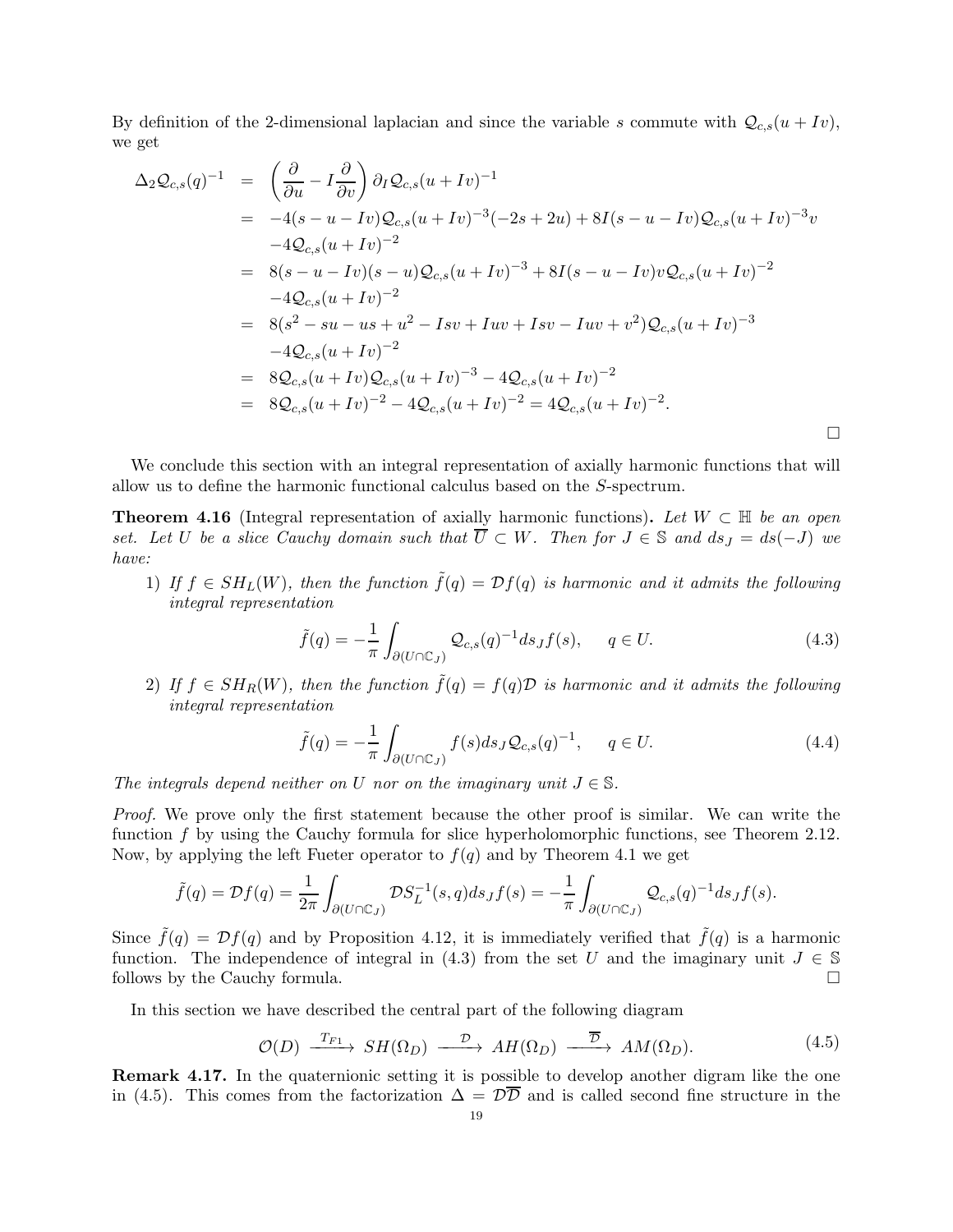quaternionic setting, see Definition [1.2.](#page-3-2) The set of functions that lies between the set of slice hyperholomorphic functions and the set of axially monogenic functions is the set of axially polyanalytic functions of order 2, for more details see [\[26\]](#page-39-8).

### 5. The harmonic functional calculus on the S-spectrum

<span id="page-19-0"></span>In this section we introduce the harmonic functional calculus on the S-spectrum, which is based on the integral representation of axially harmonic functions. Recall that X denotes a two-sided quaternionic Banach space.

<span id="page-19-1"></span>We give meaning to the substitution of the variable q with the operator  $T$  in the power series introduced in Definition [4.5.](#page-14-0)

**Definition 5.1.** Let  $T = T_0 + \sum_{i=1}^3 e_i T_i \in \mathcal{BC}(X)$ ,  $s \in \mathbb{H}$ , we formally define the commutative pseudo S-resolvent series as

$$
-2\sum_{m=1}^{\infty}\sum_{k=1}^{m}T^{m-k}\overline{T}^{k-1}s^{-1-m} \quad \text{and} \quad -2\sum_{m=1}^{\infty}\sum_{k=1}^{m}s^{-1-m}T^{m-k}\overline{T}^{k-1}.
$$

<span id="page-19-5"></span>Remark 5.2. The two series in Definition [5.1](#page-19-1) coincide, where they converge.

**Proposition 5.3.** Let  $T = T_0 + \sum_{i=1}^3 e_i T_i \in BC(X)$ ,  $s \in \mathbb{H}$  and  $||T|| < |s|$ , the series in the Definition [5.1](#page-19-1) converges. Moreover, we have

<span id="page-19-3"></span>
$$
\sum_{m=1}^{\infty} \sum_{k=1}^{m} T^{m-k} \overline{T}^{k-1} s^{-1-m} = \sum_{m=1}^{\infty} \sum_{k=1}^{m} s^{-1-m} T^{m-k} \overline{T}^{k-1} = \mathcal{Q}_{c,s}(T)^{-1}.
$$
 (5.1)

Proof. For the convergence of the series it is sufficient to prove the convergence of the series of the operator norm:

<span id="page-19-2"></span>
$$
\sum_{m=1}^{\infty} m ||T||^{m-1} |s|^{-1-m}.
$$
\n(5.2)

Since

$$
\lim_{m \to \infty} \frac{(m+1) \|T\|^m |s|^{-2-m}}{m \|T\|^{m-1} |s|^{-1-m}} = \lim_{m \to \infty} \frac{m+1}{m} \|T\| |s|^{-1} < 1,
$$

by the ratio test the series  $(5.2)$  is convergent. To prove the equality  $(5.1)$ , we show that

<span id="page-19-4"></span>
$$
\mathcal{Q}_{c,s}(T)\left(\sum_{m=1}^{\infty}\sum_{k=1}^{m}T^{m-k}\overline{T}^{k-1}s^{-1-m}\right) = \left(\sum_{m=1}^{\infty}\sum_{k=1}^{m}T^{m-k}\overline{T}^{k-1}s^{-1-m}\right)\mathcal{Q}_{c,s}(T) = \mathcal{I}.
$$
 (5.3)

The first equality in  $(5.3)$  is a consequence of the following facts: for any positive integer m the operator  $\sum_{k=1}^{m} T^{m-k} \overline{T}^{k-1}$  does not contain any imaginary units, so it is real and then it commutes with any power of s. Secondly, the components of  $\overline{T}$  are commuting among them and the operator  $\mathcal{Q}_{c,s}(T)$ , see Definition [2.24,](#page-10-1) can be written as:  $s^2\mathcal{I} - 2sT_0 + \sum_{i=0}^3 T_i^2$ .

Now we prove the second equality in  $(5.3)$ . First we observe that

$$
\left(\sum_{m=1}^{\infty} \sum_{k=1}^{m} T^{m-k} \overline{T}^{k-1} s^{-1-m}\right) \mathcal{Q}_{c,s}(T) = \left(\sum_{m=1}^{\infty} \sum_{k=1}^{m} T^{m-k} \overline{T}^{k-1} s^{-1-m}\right) (s^2 - s(T + \overline{T}) + T\overline{T})
$$
\n
$$
= \sum_{m=1}^{\infty} \sum_{k=1}^{m} T^{m-k} \overline{T}^{k-1} s^{1-m} - \sum_{m=1}^{\infty} \sum_{k=1}^{m} T^{m+1-k} \overline{T}^{k-1} s^{-m} - \sum_{m=1}^{\infty} \sum_{k=1}^{m} T^{m-k} \overline{T}^{k} s^{-m} +
$$
\n
$$
+ \sum_{m=1}^{\infty} \sum_{k=1}^{m} T^{m-k+1} \overline{T}^{k} s^{-1-m}.
$$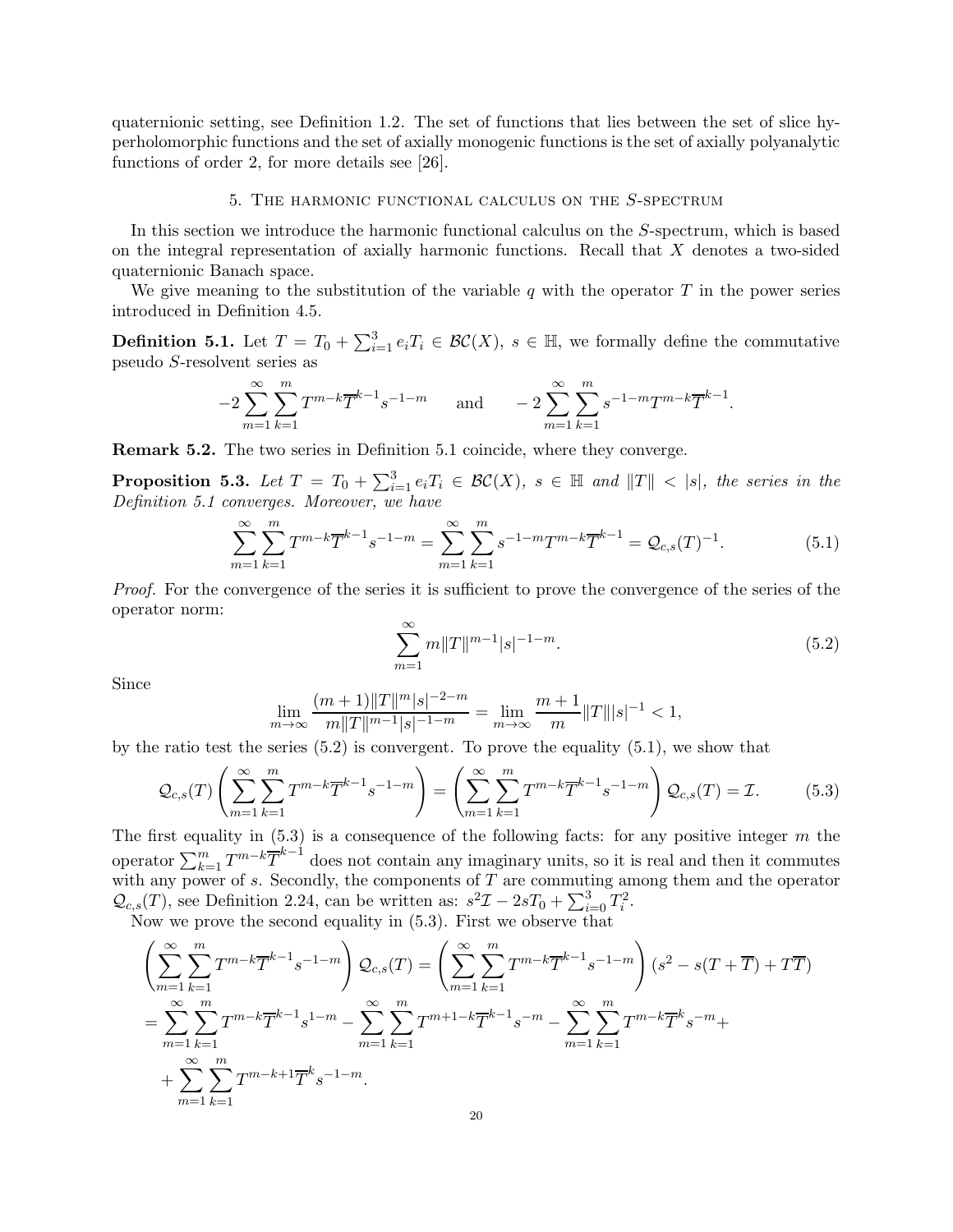Making the change of index  $m' = 1 + m$  in the second and fourth series, we have

$$
\left(\sum_{m=1}^{\infty} \sum_{k=1}^{m} T^{m-k} \overline{T}^{k-1} s^{-1-m}\right) \mathcal{Q}_{c,s}(T) =
$$
\n
$$
= \sum_{m=1}^{\infty} \sum_{k=1}^{m} T^{m-k} \overline{T}^{k-1} s^{1-m} - \sum_{m'=2}^{\infty} \sum_{k=1}^{m'-1} T^{m'-k} \overline{T}^{k-1} s^{1-m'} - \sum_{m=1}^{\infty} \sum_{k=1}^{m} T^{m-k} \overline{T}^{k} s^{-m}
$$
\n
$$
+ \sum_{m'=2}^{\infty} \sum_{k=1}^{m'-1} T^{m'-k} \overline{T}^{k} s^{-m'}
$$
\n
$$
= \mathcal{I} + \sum_{m=2}^{\infty} \sum_{k=1}^{m} T^{m-k} \overline{T}^{k-1} s^{1-m} - \sum_{m'=2}^{\infty} \sum_{k=1}^{m'-1} T^{m'-k} \overline{T}^{k-1} s^{1-m'} +
$$
\n
$$
- \overline{T} s^{-1} - \sum_{m=2}^{\infty} \sum_{k=1}^{m} T^{m-k} \overline{T}^{k} s^{-m} + \sum_{m'=2}^{\infty} \sum_{k=1}^{m'-1} T^{m'-k} \overline{T}^{k} s^{-m'}.
$$

Simplifying the opposite terms in the first and second series and in the third and fourth series, we finally get

$$
\left(\sum_{m=1}^{\infty}\sum_{k=1}^{m}T^{m-k}\overline{T}^{k-1}s^{-1-m}\right)Q_{c,s}(T)=\mathcal{I}+\sum_{m=2}^{\infty}\overline{T}^{m-1}s^{1-m}-\sum_{m=2}^{\infty}\overline{T}^{m-1}s^{1-m}=\mathcal{I}.
$$

**Lemma 5.4.** Let  $T \in \mathcal{BC}(X)$ . The commutative pseudo S-resolvent operator  $\mathcal{Q}_{c,s}(T)^{-1}$  is a  $\mathcal{B}(X)$ valued right and left slice hyperholomorphic function of the variable s in  $\rho_S(T)$ .

*Proof.* It follows by Proposition [4.10.](#page-16-4)

Remark 5.5. We point out an important difference between the commutative and the noncommutative pseudo S-resolvent operator. For  $T \in \mathcal{B}(X)$  with noncommuting components the operator  $\mathcal{Q}_{c,s}(T)$  is not well defined because  $T\overline{T} \neq \overline{T}T$ . But in the case  $T \in \mathcal{BC}(X)$  then it turns out to be well defined and the inverse is  $\mathcal{B}(X)$ -valued slice hyperholomorphic function for  $s \in \rho_S(T)$ .

The noncommutative pseudo S-resolvent operator  $\mathcal{Q}_s(T)^{-1}$  turns out to be well defined for operators  $T \in \mathcal{B}(X)$  with noncommuting components, but it is not a  $\mathcal{B}(X)$ -valued slice hyperholomorphic function.

Remark 5.6. The functional calculus based on axially harmonic functions in integral form will be called harmonic functional calculus (on the S-spectrum) or, since it is based on the commutative pseudo S-resolvent operator  $\mathcal{Q}_{c,s}(T)^{-1}$ , for simplicity it will also be called Q-functional calculus.

<span id="page-20-0"></span>**Definition 5.7** (Harmonic functional calculus on the S-spectrum). Let  $T \in \mathcal{BC}(X)$  and set  $ds_J =$ ds(-J) for  $J \in \mathbb{S}$ . For every function  $\tilde{f} = \mathcal{D}f$  with  $f \in SH_L(\sigma_S(T))$ , we set

<span id="page-20-1"></span>
$$
\tilde{f}(T) := -\frac{1}{\pi} \int_{\partial(U \cap \mathbb{C}_J)} \mathcal{Q}_{c,s}(T)^{-1} ds_J f(s),\tag{5.4}
$$

where U is an arbitrary bounded slice Cauchy domain with  $\sigma_S(T) \subset U$  and  $\overline{U} \subset dom(f)$  and  $J \in \mathbb{S}$ is an arbitrary imaginary unit.

For every function  $\tilde{f} = f\mathcal{D}$  with  $f \in SH_R(\sigma_S(T))$ , we set

<span id="page-20-2"></span>
$$
\tilde{f}(T) := -\frac{1}{\pi} \int_{\partial(U \cap \mathbb{C}_J)} f(s) ds_J \mathcal{Q}_{c,s}(T)^{-1},\tag{5.5}
$$

where  $U$  and  $J$  are as above.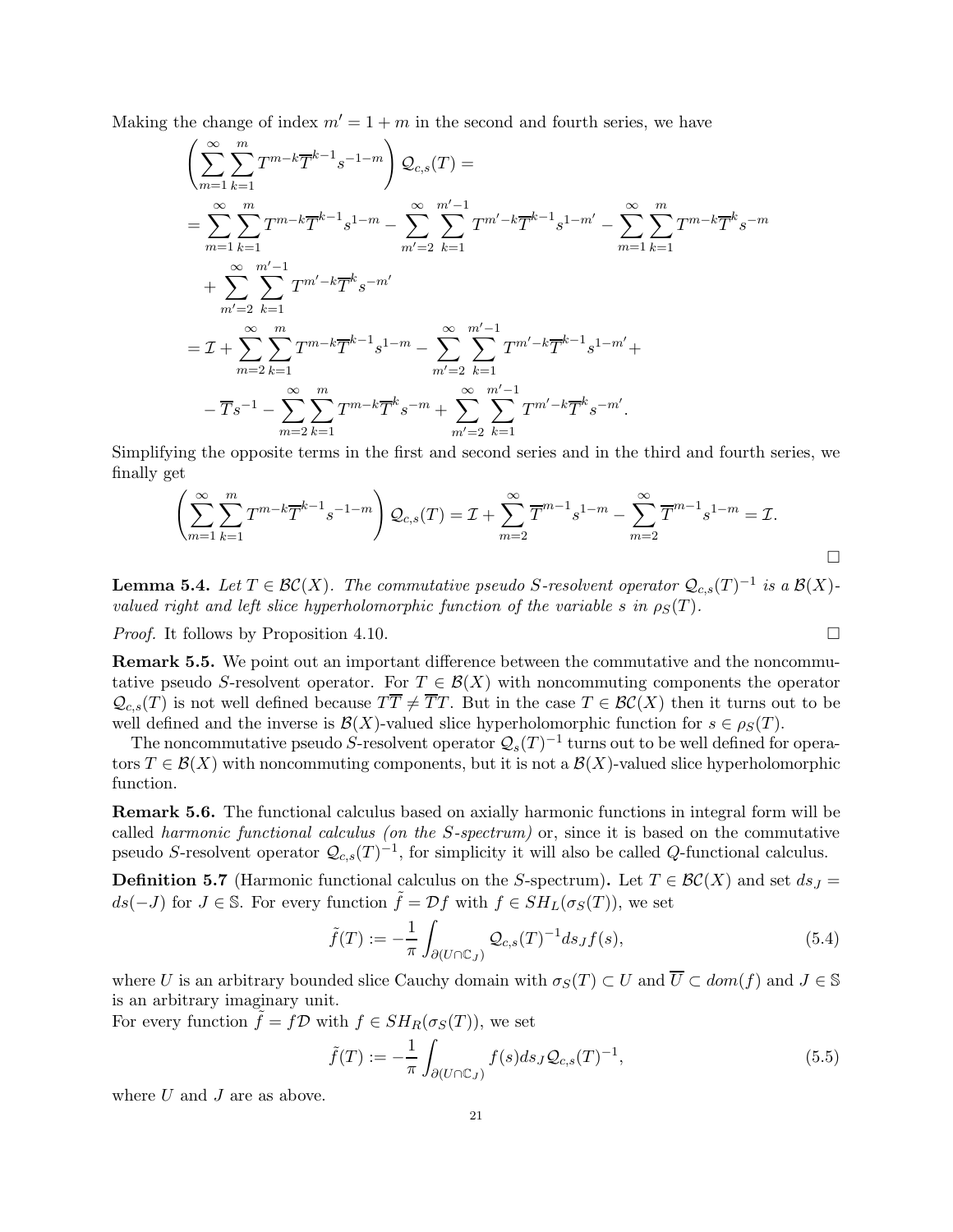Theorem 5.8. The harmonic functional calculus on the S-spectrum is well-defined, i.e., the inte-qrals in [\(5.4\)](#page-20-1) and [\(5.5\)](#page-20-2) depend neither on the imaginary unit  $J \in \mathbb{S}$  nor on the slice Cauchy domain U.

*Proof.* Here we show only the case  $\tilde{f} = Df$  with  $f \in SH_L(\sigma_S(T))$ , since the other one follows by analogous arguments.

Since  $\mathcal{Q}_{c,s}(T)^{-1}$  is a right slice hyperholomorphic function in s and f is left slice hyperholomorphic, the independence from the set  $U$  follows by the Cauchy integral formula, see Theorem [2.12](#page-7-2) and Theorem [2.13.](#page-7-3)

Now, we want to show the independence from the imaginary unit. Let us consider two imaginary units J,  $I \in \mathbb{S}$  with  $J \neq I$  and two bounded slice Cauchy domains  $U_q$ ,  $U_s$  with  $\sigma_s(T) \subset U_q$ ,  $\overline{U}_q \subset U_s$  and  $\overline{U}_s \subset dom(f)$ . Then every  $s \in \partial(U_s \cap \mathbb{C}_J)$  belongs to the unbounded slice Cauchy domain  $\mathbb{H} \setminus U_q$ . Recall that  $\mathcal{Q}_{c,q}(T)^{-1}$  is right slice hyperholomorphic on  $\rho_S(T)$ , also at infinity, since  $\lim_{q \to +\infty} \mathcal{Q}_{c,q}(T)^{-1} = 0$ . Thus the Cauchy formula implies

<span id="page-21-0"></span>
$$
\mathcal{Q}_{c,s}(T)^{-1} = \frac{1}{2\pi} \int_{\partial((\mathbb{H}\setminus U_q)\cap\mathbb{C}_I)} \mathcal{Q}_{c,q}(T)^{-1} dq_I S_R^{-1}(q,s)
$$
  

$$
= \frac{1}{2\pi} \int_{\partial(U_q\cap\mathbb{C}_I)} \mathcal{Q}_{c,q}(T)^{-1} dq_I S_L^{-1}(s,q).
$$
(5.6)

The last equality is due to the fact that  $\partial ((\mathbb{H} \setminus U_q) \cap \mathbb{C}_I) = -\partial (U_q \cap \mathbb{C}_I)$  and  $S_R^{-1}(q, s) = -S_L^{-1}(s, q)$ . Combining  $(5.4)$  and  $(5.6)$  we get

$$
\tilde{f}(T) = -\frac{1}{\pi} \int_{\partial(U_s \cap \mathbb{C}_J)} \mathcal{Q}_{c,s}(T)^{-1} ds_J f(s)
$$
\n
$$
= -\frac{1}{\pi} \int_{\partial(U_s \cap \mathbb{C}_J)} \left( \frac{1}{2\pi} \int_{\partial(U_q \cap \mathbb{C}_I)} \mathcal{Q}_{c,q}(T)^{-1} dq_I S_L^{-1}(s,q) \right) ds_J f(s).
$$

Due to Fubini's theorem we can exchange the order of integration and by the Cauchy formula we obtain

$$
\tilde{f}(T) = -\frac{1}{\pi} \int_{\partial (U_q \cap \mathbb{C}_I)} \mathcal{Q}_{c,q}(T)^{-1} dq_I \left( \frac{1}{2\pi} \int_{\partial (U_s \cap \mathbb{C}_J)} S_L^{-1}(s,q) ds_J f(s) \right)
$$
\n
$$
= -\frac{1}{\pi} \int_{\partial (U_q \cap \mathbb{C}_I)} \mathcal{Q}_{c,q}(T)^{-1} dq_I f(q).
$$

This proves the statement.

<span id="page-21-1"></span>**Problem 5.9.** Let  $\Omega$  be a slice Cauchy domain. It might happen that  $f, g \in SH<sub>L</sub>(\Omega)$  (resp.  $f, g \in SH_R(\Omega)$  and  $\mathcal{D}f = \mathcal{D}g$  (resp.  $f\mathcal{D} = g\mathcal{D}$ ). Is it possible to show that for any  $T \in \mathcal{BC}(X)$ , with  $\sigma_S(T) \subset \Omega$ , we have  $\tilde{f}(T) = \tilde{g}(T)$ ?

We start to address the problem by observing that  $\mathcal{D}(f - g) = 0$  (resp.  $(f - g)\mathcal{D} = 0$ ). Therefore it is necessary to study the set

$$
(\ker \mathcal{D})_{SH_L(\Omega)} := \{ f \in SH_L(\Omega) : \mathcal{D}(f) = 0 \} \quad \text{resp. } (\ker \mathcal{D})_{SH_R(\Omega)} := \{ f \in SH_R(\Omega) : (f)\mathcal{D} = 0 \}.
$$

<span id="page-21-2"></span>**Theorem 5.10.** Let  $\Omega$  be a connected slice Cauchy domain of  $\mathbb{H}$ , then

$$
(\ker \mathcal{D})_{SH_L(\Omega)} = \{ f \in SH_L(\Omega) : f \equiv \alpha \text{ for some } \alpha \in \mathbb{H} \}
$$
  
= 
$$
\{ f \in SH_R(\Omega) : f \equiv \alpha \text{ for some } \alpha \in \mathbb{H} \} = (\ker D)_{SH_R(\Omega)}.
$$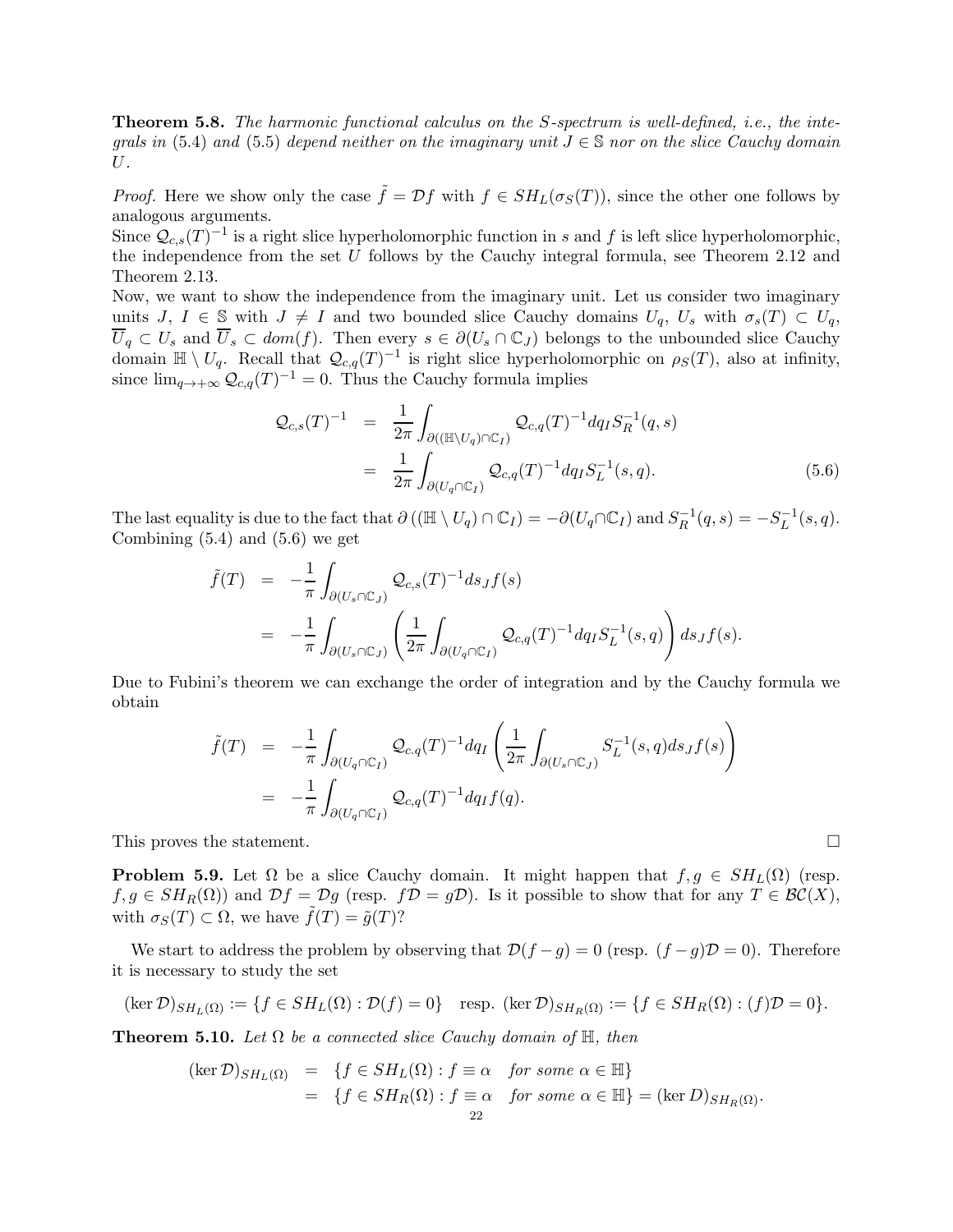*Proof.* We prove the result in the case  $f \in SH<sub>L</sub>(\Omega)$  since the case  $f \in SH<sub>R</sub>(\Omega)$  follows by similar arguments. We proceed by double inclusion. The fact that

$$
(\ker D)_{SH_L(\Omega)} \supseteq \{f \in SH_L(\Omega) : f \equiv \alpha \quad \text{for some } \alpha \in \mathbb{H} \}
$$

is obvious. The other inclusion can be proved observing that if  $f \in (\ker \mathcal{D})_{SH_{L}(\Omega)}$ , after a change of variable if needed, there exists  $r > 0$  such that the function f can be expanded in a convergent series at the origin

$$
f(q) = \sum_{k=0}^{\infty} q^k \alpha_k \quad \text{for } (\alpha_k)_{k \in \mathbb{N}_0} \subset \mathbb{H} \text{ and for any } q \in B_r(0)
$$

where  $B_r(0)$  is the ball centered at 0 and of radius r. By Lemma [4.3,](#page-14-1) we have

$$
0 = \mathcal{D}f(q) \equiv \sum_{k=1}^{\infty} \mathcal{D}(q^k)\alpha_k = -2\sum_{k=1}^{\infty} \sum_{s=1}^{k} q^{k-s} \overline{q}^{s-1}\alpha_k, \quad \forall q \in B_r(0),
$$

If we restrict the previous series in a neighbourhood  $U$  of 0 of the real line, we obtain

$$
0 = (\mathcal{D}f)(q_0) = -2 \sum_{k=1}^{\infty} k q_0^{k-1} \alpha_k, \quad \forall q_0 \in U.
$$

By [\[30,](#page-39-9) Cor. 1.2.6], we have

$$
\alpha_k = 0, \quad \forall k \ge 1,
$$

which yields  $f(q) \equiv \alpha_0$  in U and since  $\Omega$  is connected  $f(q) \equiv \alpha_0$  for any  $q \in \Omega$ .

<span id="page-22-0"></span>We solve the problem [5.9](#page-21-1) in the case in whcih  $\Omega$  is connected.

**Proposition 5.11.** Let  $T \in \mathcal{BC}(X)$  and let U be a connected slice Cauchy domain with  $\sigma_S(T) \subset U$ . If  $f, g \in SH_L(U)$  (resp.  $f, g \in SH_R(U)$ ) satisfy the property  $\mathcal{D}f = \mathcal{D}g$  (resp.  $f\mathcal{D} = g\mathcal{D}$ ) then  $f(T) = \tilde{g}(T).$ 

*Proof.* We prove the theorem in the case  $f, g \in SH<sub>L</sub>(\Omega)$  since the case  $f, g \in SH<sub>R</sub>(\Omega)$  follows by similar arguments. By definition of the harmonic functional calculus on the S-spectrum, see Definition [5.7,](#page-20-0) we have

$$
\tilde{f}(T) - \tilde{g}(T) = -\frac{1}{\pi} \int_{\partial(U \cap \mathbb{C}_J)} \mathcal{Q}_{c,s}(T)^{-1} ds_J(f(s) - g(s)).
$$

Since  $\mathcal{Q}_{c,s}(T)^{-1}$  is slice hyperholomorphic in the variable s by Theorem [2.12,](#page-7-2) we can change the domain of integration to  $B_r(0) \cap \mathbb{C}_J$  for some  $r > 0$  with  $||T|| < r$ . Moreover, by hypothesis we have that  $f(s) - g(s) \in (\ker D)_{SH_L(\Omega)}$ , thus by Theorem [5.10](#page-21-2) and Proposition [5.3](#page-19-5) we get

$$
\tilde{f}(T) - \tilde{g}(T) = -\frac{1}{\pi} \int_{\partial (B_r(0) \cap \mathbb{C}_J)} \mathcal{Q}_{c,s}(T)^{-1} ds_J(f(s) - g(s))
$$
  
\n
$$
= \int_{\partial (B_r(0) \cap \mathbb{C}_J)} \mathcal{Q}_{c,s}(T)^{-1} ds_J \alpha
$$
  
\n
$$
= \sum_{m=1}^{\infty} \sum_{k=1}^{m} T^{m-k} \overline{T}^{k-1} \int_{\partial (B_r(0) \cap \mathbb{C}_J)} s^{-1-m} ds_J \alpha = 0.
$$

<span id="page-22-1"></span>In order to solve Problem [5.9,](#page-21-1) in the case  $\Omega$  not connected, we need the following lemma, which is based on the monogenic functional calculus developed by McIntosh and collaborators, see [\[29,](#page-39-4) [28\]](#page-39-5).

 $\Box$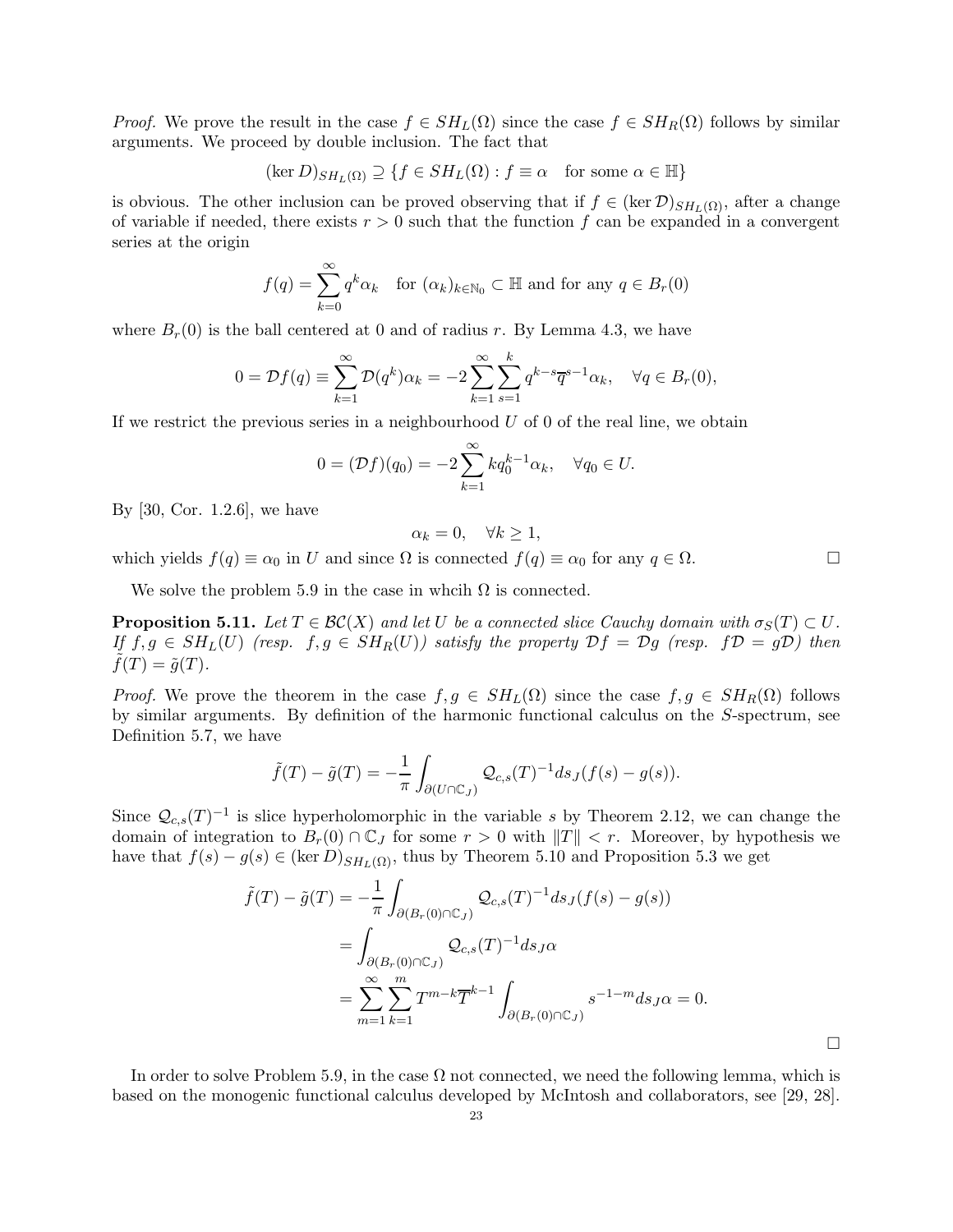**Lemma 5.12.** Let  $T \in \mathcal{BC}(X)$  be such that  $T = T_1e_1 + T_2e_2 + T_3e_3$ , and assume that the operators  $T_{\ell}$ ,  $\ell = 1, 2, 3$ , have real spectrum. Let G be a bounded slice Cauchy domain such that  $(\partial G) \cap \sigma_S(T) = \emptyset$ . For every  $J \in \mathbb{S}$  we have

$$
\int_{\partial(G \cap \mathbb{C}_J)} \mathcal{Q}_{c,s}(T)^{-1} ds_J = 0.
$$
\n(5.7)

*Proof.* Since  $\Delta(1) = 0$  and  $\Delta(q) = 0$ , by Theorem [2.18](#page-8-1) we also have

<span id="page-23-0"></span>
$$
\int_{\partial(G \cap \mathbb{C}_J)} F_L(s, q) ds_J = \Delta(1) = 0,
$$
\n(5.8)

and

<span id="page-23-1"></span>
$$
\int_{\partial(G \cap \mathbb{C}_J)} F_L(s, q) ds_J s = \Delta(q) = 0,
$$
\n(5.9)

for all  $q \notin \partial G$  and  $J \in \mathbb{S}$ . By the monogenic functional calculus [\[29,](#page-39-4) [28\]](#page-39-5) we have

$$
F_L(s,T) = \int_{\partial\Omega} G(\omega,T) \mathbf{D}\omega F_L(s,\omega),
$$

where  $\mathbf{D}\omega$  is a suitable differential form, the open set  $\Omega$  contains the left spectrum of T and  $G(\omega, T)$ is the Fueter resolvent operator. By Theorem [2.29](#page-11-4) we can write

$$
\mathcal{Q}_{c,s}(T)^{-1} = -\frac{1}{4}(F_L(s,T)s - TF_L(s,T)),
$$

thus we have

$$
\int_{\partial(G\cap\mathbb{C}_J)} \mathcal{Q}_{c,s}(T)^{-1} ds_J = -\frac{1}{4} \int_{\partial(G\cap\mathbb{C}_J)} F_L(s,T) s - TF_L(s,T) ds_J
$$
\n
$$
= -\frac{1}{4} \left( \int_{\partial(G\cap\mathbb{C}_J)} \int_{\partial\Omega} G(\omega,T) \mathbf{D}\omega F_L(s,\omega) s \, ds_J - T \int_{\partial(G\cap\mathbb{C}_J)} \int_{\partial\Omega} G(\omega,T) \mathbf{D}\omega F_L(s,\omega) ds_J \right)
$$
\n
$$
= -\frac{1}{4} \left( \int_{\partial\Omega} G(\omega,T) \mathbf{D}\omega \left( \int_{\partial(G\cap\mathbb{C}_J)} F_L(s,\omega) ds_J s \right) - T \int_{\partial\Omega} G(\omega,T) \mathbf{D}\omega \left( \int_{\partial(G\cap\mathbb{C}_J)} F_L(s,\omega) ds_J \right) \right)
$$
\n
$$
= 0
$$

where the second equality is a consequence of the Fubini's Theorem and the last equality is a consequence of formulas  $(5.8)$  and  $(5.9)$ .

Finally in the following result we give an answer to the question in Problem [5.9.](#page-21-1)

**Proposition 5.13.** Let  $T \in BC(X)$  be such that  $T = T_1e_1 + T_2e_2 + T_3e_3$ , and assume that the operators  $T_{\ell}$ ,  $\ell = 1, 2, 3$ , have real spectrum. Let U be a slice Cauchy domain with  $\sigma_S(T) \subset U$ . If  $f, g \in SH_L(U)$  (resp.  $f, g \in SH_R(U)$ ) satisfy the property  $\mathcal{D}f = \mathcal{D}g$  (resp  $f\mathcal{D} = g\mathcal{D}$ ) then  $f(T) = \tilde{g}(T)$ .

*Proof.* If U is connected we can use Proposition [5.11.](#page-22-0) If U is not connected then  $U = \bigcup_{l=1}^{n} U_l$  where the  $U_l$  are the connected components of U. Hence, we have  $f(s) - g(s) = \sum_{l=1}^n \chi_{U_l}(s) \alpha_l$  and we can write

$$
\tilde{f}(T) - \tilde{g}(T) = -\sum_{l=1}^{n} \frac{1}{\pi} \int_{\partial (U_l \cap \mathbb{C}_J)} \mathcal{Q}_{c,s}(T)^{-1} ds_J \alpha_l.
$$

The last summation is zero by Lemma [5.12.](#page-22-1)  $\Box$ 

We conclude this section with some algebraic properties of the harmonic functional calculus.

**Proposition 5.14.** Let  $T \in BC(X)$  be such that  $T = T_1e_1 + T_2e_2 + T_3e_3$ , and assume that the operators  $T_{\ell}$ ,  $\ell = 1, 2, 3$ , have real spectrum.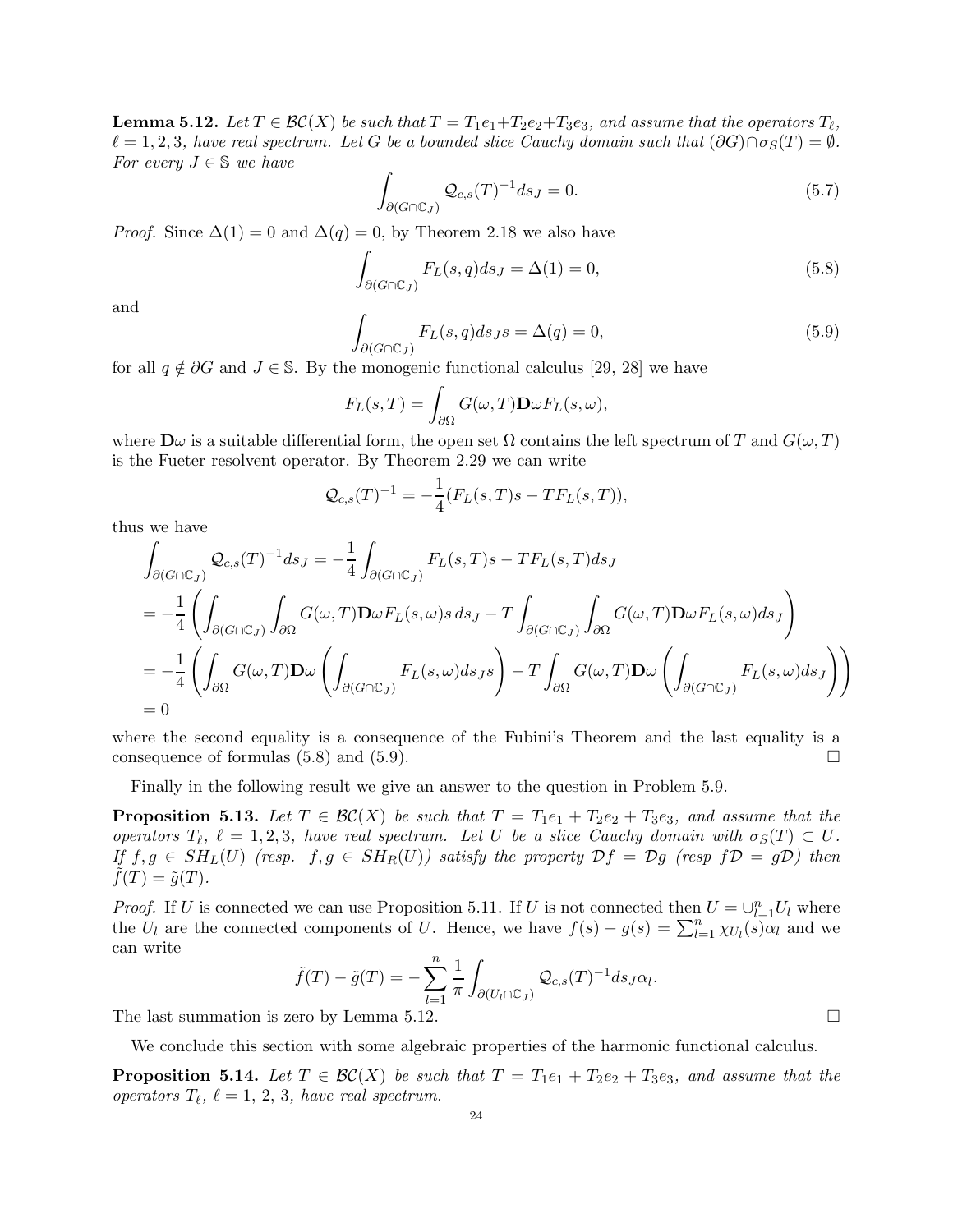\n- \n
$$
\text{If } \tilde{f} = \mathcal{D}f \text{ and } \tilde{g} = \mathcal{D}g \text{ with } f, g \in SH_L(\sigma_S(T)) \text{ and } a \in \mathbb{H}, \text{ then}
$$
\n
$$
(\tilde{f}a + \tilde{g})(T) = \tilde{f}(T)a + \tilde{g}(T).
$$
\n
\n- \n
$$
\text{If } \tilde{f} = f\mathcal{D} \text{ and } \tilde{g} = g\mathcal{D} \text{ with } f, g \in SH_R(\sigma_S(T)) \text{ and } a \in \mathbb{H}, \text{ then}
$$
\n
$$
(a\tilde{f} + \tilde{g})(T) = a\tilde{f}(T) + \tilde{g}(T).
$$
\n
\n

Proof. The obove identities follow immediately from the linearity of the integrals in  $(5.4)$ , resp.  $(5.5)$ .

**Proposition 5.15.** Let  $T \in BC(X)$  be such that  $T = T_1e_1 + T_2e_2 + T_3e_3$ , and assume that the operators  $T_{\ell}$ ,  $\ell = 1, 2, 3$ , have real spectrum.

• If  $\tilde{f} = Df$  with  $f \in SH_L(\sigma_S(T))$  and assume that  $f(q) = \sum_{m=0}^{\infty} q^m a_m$  with  $a_m \in \mathbb{H}$ , where this series converges on a ball  $B_r(0)$  with  $\sigma_S(T) \subset B_r(0)$ . Then

$$
\tilde{f}(T) = -2 \sum_{m=1}^{\infty} \sum_{k=1}^{m} T^{m-k} \overline{T}^{k-1} a_m.
$$

• If  $\tilde{f} = f\mathcal{D}$  with  $f \in SH_R(\sigma_S(T))$  and assume that  $f(q) = \sum_{m=0}^{\infty} a_m q^m$  with  $a_m \in \mathbb{H}$ , where this series converges on a ball  $B_r(0)$  with  $\sigma_S(T) \subset B_r(0)$ . Then

$$
\tilde{f}(T) = -2 \sum_{m=1}^{\infty} \sum_{k=1}^{m} a_m T^{m-k} \overline{T}^{k-1}.
$$

Proof. We prove the first assertion since the second one can be proven similarly. We choose an imaginary unit  $J \in \mathbb{S}$  and a radius  $0 < R < r$  such that  $\sigma_S(T) \subset B_R(0)$ . Then the series expansion of f converges uniformly on  $\partial(B_R(0) \cap \mathbb{C}_J)$ , and so

$$
\tilde{f}(T) = -\frac{1}{\pi} \int_{\partial (B_R(0) \cap \mathbb{C}_J)} \mathcal{Q}_{c,s}(T)^{-1} \, ds_J \sum_{l=0}^{\infty} s^l a_l = -\frac{1}{\pi} \sum_{l=0}^{\infty} \int_{\partial (B_R(0) \cap \mathbb{C}_J)} \mathcal{Q}_{c,s}(T)^{-1} \, ds_J s^l a_l.
$$

By replacing  $\mathcal{Q}_{c,s}(T)^{-1}$  with its series expansion, see Proposition [5.3,](#page-19-5) we further obtain

$$
\tilde{f}(T) = -\frac{1}{\pi} \int_{\partial (B_R(0) \cap \mathbb{C}_J)} \sum_{m=1}^{\infty} \sum_{k=1}^{m} T^{m-k} \overline{T}^{k-1} s^{-1-m} ds_J \sum_{l=0}^{\infty} s^l a_l
$$
  
\n
$$
= -\frac{1}{\pi} \sum_{m=1}^{\infty} \sum_{k=1}^{m} \sum_{l=0}^{\infty} T^{m-k} \overline{T}^{k-1} \int_{\partial (B_R(0) \cap \mathbb{C}_J)} s^{-1-m} ds_J s^l a_l
$$
  
\n
$$
= -2 \sum_{m=1}^{\infty} \sum_{k=1}^{m} T^{m-k} \overline{T}^{k-1} a_m.
$$

<span id="page-24-0"></span>The last equality is due to the fact that  $\int_{\partial (B_R(0) \cap \mathbb{C}_J)} s^{-1-m} ds_J s^l$  is equal to  $2\pi$  if  $l = m$ , and 0 otherwise.  $\square$ 

## 6. The resolvent equations for harmonic functional calculus

In this section we prove various resolvent equations for the pseudo S-resolvent operator  $\mathcal{Q}_{c,s}(T)^{-1}$ . The first version of this equation is written in terms of  $\mathcal{Q}_{c,s}(T)^{-1}$  and of the S-resolvent operators.

<span id="page-24-1"></span>**Theorem 6.1** (The Q-resolvent equation with S-resolvent operators). Let  $T \in \mathcal{BC}(X)$ . Then, for  $p, s \in \rho_S(T)$  with  $s \notin [p]$ , the following equalities hold

$$
\mathcal{Q}_{c,s}(T)^{-1}\mathcal{Q}_{c,p}(T)^{-1} = \left\{ \left[ \mathcal{Q}_{c,s}(T)^{-1}S_L^{-1}(p,T) - S_R^{-1}(s,T)\mathcal{Q}_{c,p}(T)^{-1} \right] p - \bar{s} \left[ \mathcal{Q}_{c,s}(T)^{-1}S_L^{-1}(p,T) - S_R^{-1}(s,T)\mathcal{Q}_{c,p}(T)^{-1} \right] \right\} (p^2 - 2s_0p + |s|^2)^{-1},
$$
\n(6.1)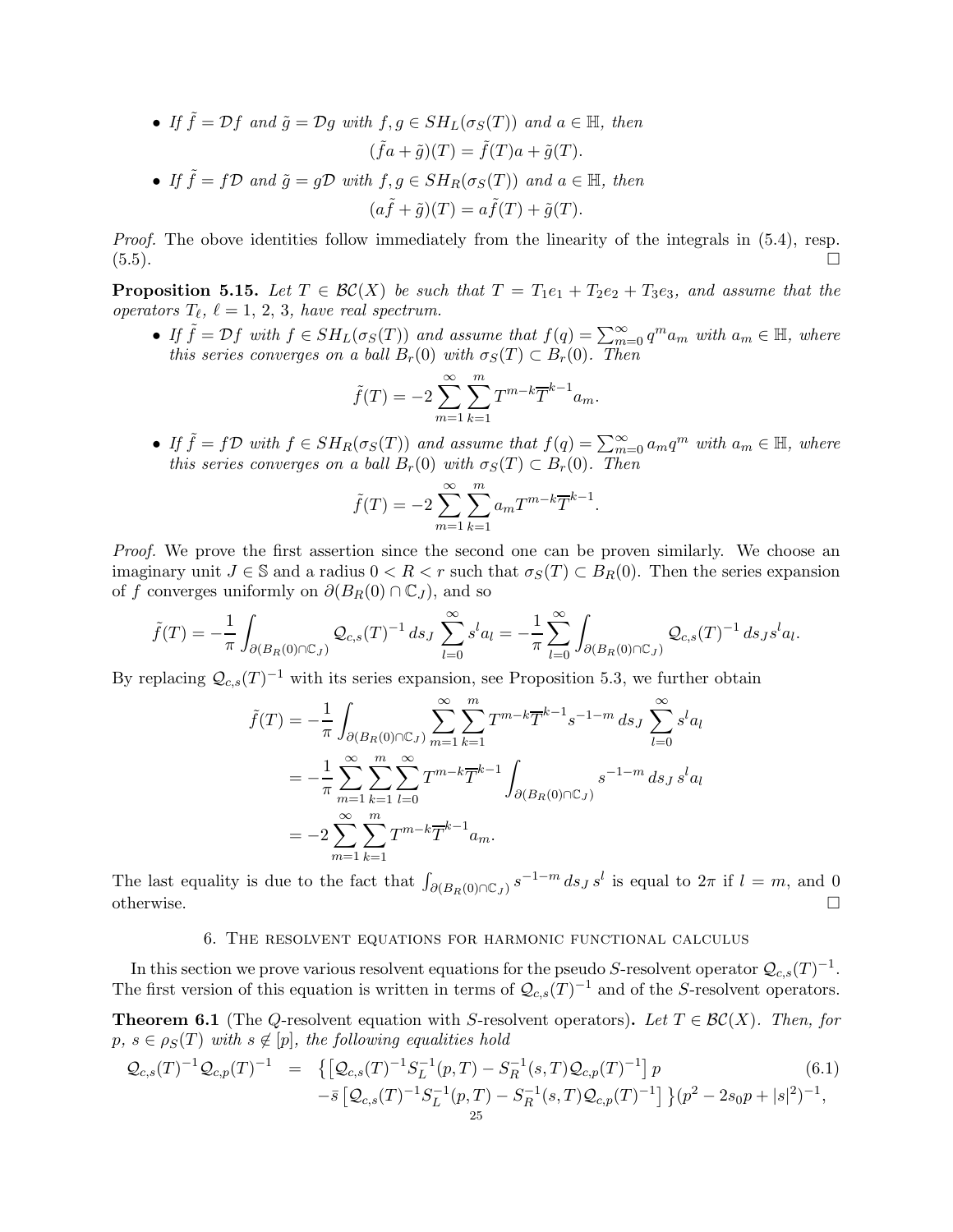and

<span id="page-25-1"></span>
$$
\mathcal{Q}_{c,s}(T)^{-1}\mathcal{Q}_{c,p}(T)^{-1} = (p^2 - 2s_0p + |s|^2)^{-1} \left\{ s \left[ \mathcal{Q}_{c,s}(T)^{-1}S_L^{-1}(p,T) - S_R^{-1}(s,T)\mathcal{Q}_{c,p}(T)^{-1} \right] (6.2) - \left[ \mathcal{Q}_{c,s}(T)^{-1}S_L^{-1}(p,T) - S_R^{-1}(s,T)\mathcal{Q}_{c,p}(T)^{-1} \right] \bar{p} \right\}.
$$

Proof. By the definition of left S-resolvent operator we have

<span id="page-25-0"></span>
$$
\mathcal{Q}_{c,p}(T)^{-1}p = \overline{T}\mathcal{Q}_{c,p}(T)^{-1} + S_L^{-1}(p,T).
$$
\n(6.3)

By iterating [\(6.3\)](#page-25-0) we get

$$
Q_{c,s}(T)^{-1}Q_{c,p}(T)^{-1}(p^{2}-2s_{0}p+|s|^{2})
$$
  
=  $Q_{c,s}(T)^{-1}[Q_{c,p}(T)^{-1}p]p-2s_{0}Q_{c,s}(T)^{-1}Q_{c,p}(T)^{-1}p+|s|^{2}Q_{c,s}(T)^{-1}Q_{c,p}(T)^{-1}$   
=  $Q_{c,s}(T)^{-1}[\overline{T}Q_{c,p}(T)^{-1}+S_{L}^{-1}(p,T)]p-2s_{0}Q_{c,s}(T)^{-1}[\overline{T}Q_{c,p}(T)^{-1}+S_{L}^{-1}(p,T)]$   
+ $|s|^{2}Q_{c,s}(T)^{-1}Q_{c,p}(T)^{-1}$   
=  $Q_{c,s}(T)^{-1}\overline{T}[Q_{c,p}(T)^{-1}p]+Q_{c,s}(T)^{-1}S_{L}^{-1}(p,T)p-2s_{0}Q_{c,s}(T)^{-1}[\overline{T}Q_{c,p}(T)^{-1}+S_{L}^{-1}(p,T)]$   
+ $|s|^{2}Q_{c,s}(T)^{-1}Q_{c,p}(T)^{-1}$   
=  $Q_{c,s}(T)^{-1}\overline{T}[\overline{T}Q_{c,p}(T)^{-1}+S_{L}^{-1}(p,T)]+Q_{c,s}(T)^{-1}S_{L}^{-1}(p,T)p-2s_{0}Q_{c,s}(T)^{-1}[\overline{T}Q_{c,p}(T)^{-1}$   
+ $S_{L}^{-1}(p,T)]+|s|^{2}Q_{c,s}(T)^{-1}Q_{c,p}(T)^{-1}$ .

Now, by the definition of the right  $S$ -resolvent operator we have

$$
\mathcal{Q}_{c,s}(T)^{-1}\overline{T} = s\mathcal{Q}_{c,s}(T)^{-1} - S_R^{-1}(s,T). \tag{6.4}
$$

This equality implies

$$
Q_{c,s}(T)^{-1}Q_{c,p}(T)^{-1}(p^{2}-2s_{0}p+|s|^{2})
$$
\n
$$
= [Q_{c,s}(T)^{-1}\overline{T}]\overline{T}Q_{c,p}(T)^{-1} + [Q_{c,s}(T)^{-1}\overline{T}]S_{L}^{-1}(p,T) + Q_{c,s}(T)^{-1}S_{L}^{-1}(p,T)p
$$
\n
$$
-2s_{0}[Q_{c,s}(T)^{-1}\overline{T}]\mathcal{Q}_{c,p}(T)^{-1} - 2s_{0}Q_{c,s}(T)^{-1}S_{L}^{-1}(p,T) + |s|^{2}Q_{c,s}(T)^{-1}\mathcal{Q}_{c,p}(T)^{-1}
$$
\n
$$
= [sQ_{c,s}(T)^{-1}S_{L}^{-1}(p,T)p - 2s_{0}[sQ_{c,s}(T)^{-1} + [sQ_{c,s}(T)^{-1} - S_{R}^{-1}(s,T)]S_{L}^{-1}(p,T)
$$
\n
$$
+Q_{c,s}(T)^{-1}S_{L}^{-1}(p,T)p - 2s_{0}[sQ_{c,s}(T)^{-1} - S_{R}^{-1}(s,T)]Q_{c,p}(T)^{-1} - 2s_{0}Q_{c,s}(T)^{-1}S_{L}^{-1}(p,T)
$$
\n
$$
+|s|^{2}Q_{c,s}(T)^{-1}\mathcal{Q}_{c,p}(T)^{-1}
$$
\n
$$
= s[Q_{c,s}(T)^{-1}\overline{T}]\mathcal{Q}_{c,p}(T)^{-1} - S_{R}^{-1}(s,T)\overline{T}\mathcal{Q}_{c,p}(T)^{-1} + sQ_{c,s}(T)^{-1}S_{L}^{-1}(p,T) - S_{R}^{-1}(s,T)S_{L}^{-1}(p,T)
$$
\n
$$
+Q_{c,s}(T)^{-1}S_{L}^{-1}(p,T)p - 2s_{0}sQ_{c,s}(T)^{-1}\mathcal{Q}_{c,p}(T)^{-1} + 2s_{0}S_{R}^{-1}(s,T)\mathcal{Q}_{c,p}(T)^{-1}
$$
\n
$$
-2s_{0}Q_{c,s}(T)^{-1}S_{L}^{-1}(p,T) + |s|^{2}\mathcal{Q}_{c,s}(T)^{-1}\mathcal{Q}_{c,p}(T)^{-1}
$$
\n
$$
= s[sQ_{c,s}(T)^{-1} - S_{R}^{-1}(s,T)]\mathcal{Q}_{c,p}(T)^{-
$$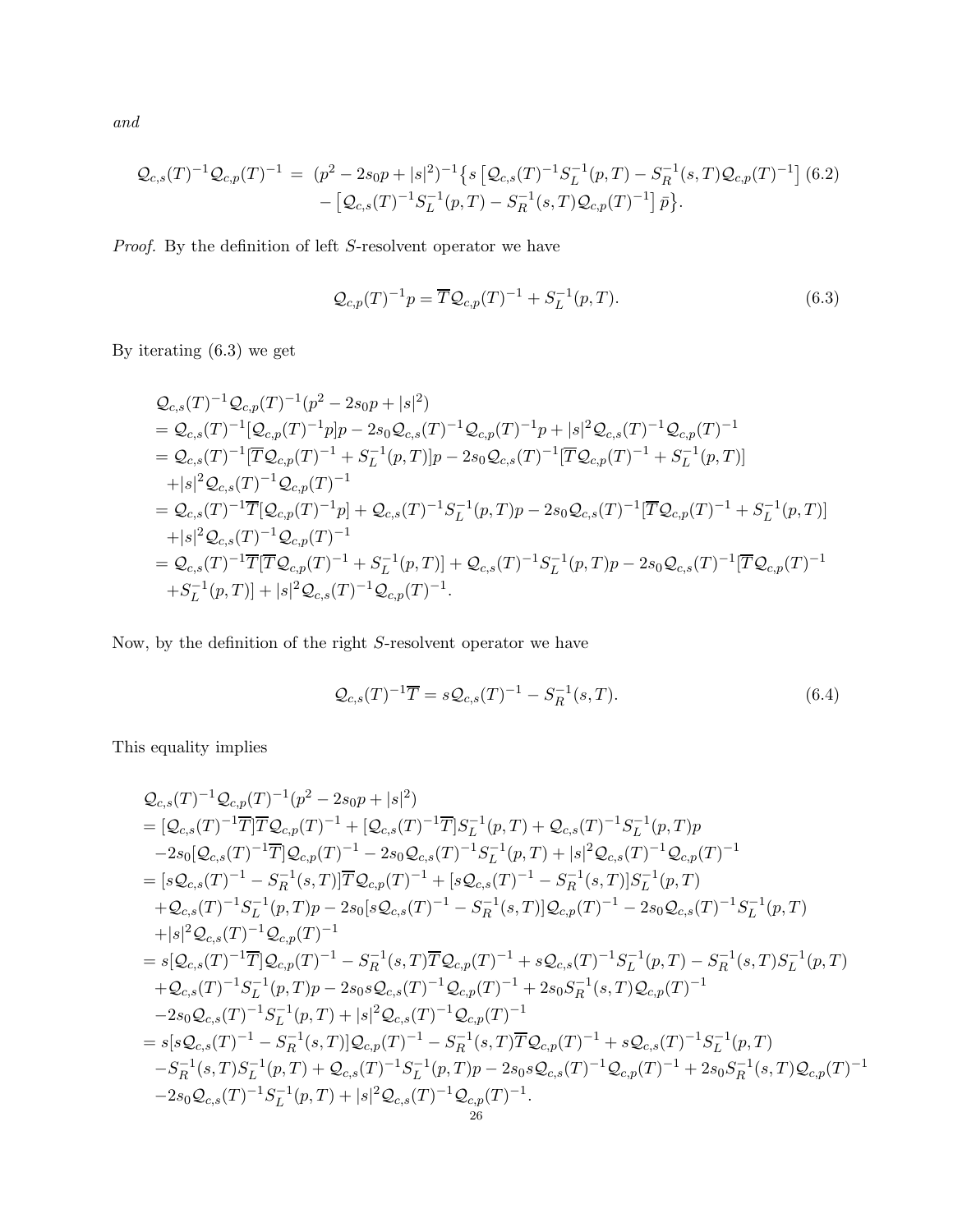Now, since  $s^2 - 2s_0s + |s|^2 = 0$  we get

$$
Q_{c,s}(T)^{-1}Q_{c,p}(T)^{-1}(p^{2}-2s_{0}p+|s|^{2})
$$
  
\n
$$
= (s^{2}-2s_{0}s+|s|^{2})Q_{c,s}(T)^{-1}Q_{c,p}(T)^{-1}-sS_{R}^{-1}(s,T)Q_{c,p}(T)^{-1}-S_{R}^{-1}(s,T)\overline{T}Q_{c,p}(T)^{-1}
$$
  
\n
$$
+sQ_{c,s}(T)^{-1}S_{L}^{-1}(p,T)-S_{R}^{-1}(s,T)S_{L}^{-1}(p,T)+Q_{c,s}(T)^{-1}S_{L}^{-1}(p,T)p+2s_{0}S_{R}^{-1}(s,T)Q_{c,p}(T)^{-1}
$$
  
\n
$$
-2s_{0}Q_{c,s}(T)^{-1}S_{L}^{-1}(p,T)
$$
  
\n
$$
= -sS_{R}^{-1}(s,T)Q_{c,p}(T)^{-1}-S_{R}^{-1}(s,T)\overline{T}Q_{c,p}(T)^{-1}+sQ_{c,s}(T)^{-1}S_{L}^{-1}(p,T)-S_{R}^{-1}(s,T)S_{L}^{-1}(p,T)
$$
  
\n
$$
+Q_{c,s}(T)^{-1}S_{L}^{-1}(p,T)p+2s_{0}S_{R}^{-1}(s,T)Q_{c,p}(T)^{-1}-2s_{0}Q_{c,s}(T)^{-1}S_{L}^{-1}(p,T)
$$
  
\n
$$
= -sS_{R}^{-1}(s,T)Q_{c,p}(T)^{-1}+sQ_{c,s}(T)^{-1}S_{L}^{-1}(p,T)-S_{R}^{-1}(s,T)[\overline{T}Q_{c,p}(T)^{-1}+S_{L}^{-1}(p,T)]
$$
  
\n
$$
+Q_{c,s}(T)^{-1}S_{L}^{-1}(p,T)p+2s_{0}S_{R}^{-1}(s,T)Q_{c,p}(T)^{-1}-2s_{0}Q_{c,s}(T)^{-1}S_{L}^{-1}(p,T).
$$

Finally, by using another time formula [\(6.3\)](#page-25-0) and the fact that  $2s_0 - s = \overline{s}$  we obtain

$$
Q_{c,s}(T)^{-1}Q_{c,p}(T)^{-1}(p^{2}-2s_{0}p+|s|^{2})
$$
  
= -sS<sub>R</sub><sup>-1</sup>(s, T)Q<sub>c,p</sub>(T)<sup>-1</sup> + sQ<sub>c,s</sub>(T)<sup>-1</sup>S<sub>L</sub><sup>-1</sup>(p, T) - S<sub>R</sub><sup>-1</sup>(s, T)Q<sub>c,p</sub>(T)<sup>-1</sup>p  
+Q<sub>c,s</sub>(T)<sup>-1</sup>S<sub>L</sub><sup>-1</sup>(p, T)p + 2s\_{0}S<sub>R</sub><sup>-1</sup>(s, T)Q<sub>c,p</sub>(T)<sup>-1</sup> - 2s\_{0}Q<sub>c,s</sub>(T)<sup>-1</sup>S<sub>L</sub><sup>-1</sup>(p, T)  
= [Q<sub>c,s</sub>(T)<sup>-1</sup>S<sub>L</sub><sup>-1</sup>(p, T) - S<sub>R</sub><sup>-1</sup>(s, T)Q<sub>c,p</sub>(T)<sup>-1</sup>] p - \bar{s}[Q<sub>c,s</sub>(T)<sup>-1</sup>S<sub>L</sub><sup>-1</sup>(p, T) - S<sub>R</sub><sup>-1</sup>(s, T)Q<sub>c,p</sub>(T)<sup>-1</sup>].

It is possible to obtain formula [\(6.2\)](#page-25-1) with similar computations.

Remark 6.2. We can rewrite the equations obtained in Theorem [6.1](#page-24-1) by using the left or right ∗-products, see [\[22,](#page-38-6) Chap. 4], in the variables  $s, p \in \rho_S(T)$  with  $s \notin [p]$ ,

$$
\mathcal{Q}_{c,s}(T)^{-1}\mathcal{Q}_{c,p}(T)^{-1} = \left[\mathcal{Q}_{c,s}(T)^{-1}S_L^{-1}(p,T) - S_R^{-1}(s,T)\mathcal{Q}_{c,p}(T)^{-1}\right] *_{s,left}(p-\bar{s})(p^2-2s_0p+|s|^2)^{-1}\mathcal{I},
$$
 or

$$
\mathcal{Q}_{c,s}(T)^{-1}\mathcal{Q}_{c,p}(T)^{-1} = (p-\bar{s})(p^2-2s_0p+|s|^2)^{-1}\mathcal{I} *_{p, right}[\mathcal{Q}_{c,s}(T)^{-1}S_L^{-1}(p,T)-S_R^{-1}(s,T)\mathcal{Q}_{c,p}(T)^{-1}].
$$

**Theorem 6.3** (Left and right generalized Q-resolvent equations). Let  $T \in \mathcal{BC}(X)$  with  $s \in \rho_S(T)$ and set

$$
\mathcal{M}^L_m(s,T):=\sum_{i=0}^{m-1}\overline{T}^iS^{-1}_L(s,T)s^{m-i-1}
$$

and

$$
\mathcal{M}_m^R(s,T) := \sum_{i=0}^{m-1} s^{m-i-1} S_R^{-1}(s,T) \overline{T}^i.
$$

Then for  $m \geq 1$  and  $s \in \rho_S(T)$ , the following equations hold

<span id="page-26-0"></span>
$$
\mathcal{Q}_{c,s}(T)^{-1} s^m - \overline{T}^m \mathcal{Q}_{c,s}(T)^{-1} = \mathcal{M}_m^L(s,T)
$$
\n
$$
(6.5)
$$

and

$$
s^m \mathcal{Q}_{c,s}(T)^{-1} - \mathcal{Q}_{c,s}(T)^{-1}\overline{T}^m = \mathcal{M}_m^R(s,T).
$$

*Proof.* We prove the result by induction on m. We will prove only  $(6.5)$  since the other equality is proven with similar techniques. The case  $m = 1$  is trivial because

$$
\mathcal{M}_1^L(s,t) = S_L^{-1}(s,t) = \mathcal{Q}_{c,s}^{-1}(T)s - \overline{T}\mathcal{Q}_{c,s}^{-1}(T).
$$

We assume that the equation holds for  $m-1$  and we will prove it for m. By inductive hypothesis, we have

$$
\overline{T}^m \mathcal{Q}_{c,s}(T)^{-1} = \overline{TT}^{m-1} \mathcal{Q}_{c,s}(T)^{-1} = \overline{T}(\mathcal{Q}_{c,s}(T)^{-1} s^{m-1} - \mathcal{M}_{m-1}^L(s,T))
$$
  
=  $\overline{T} \mathcal{Q}_{c,s}(T)^{-1} s^{m-1} - \overline{T} \mathcal{M}_{m-1}^L(s,T).$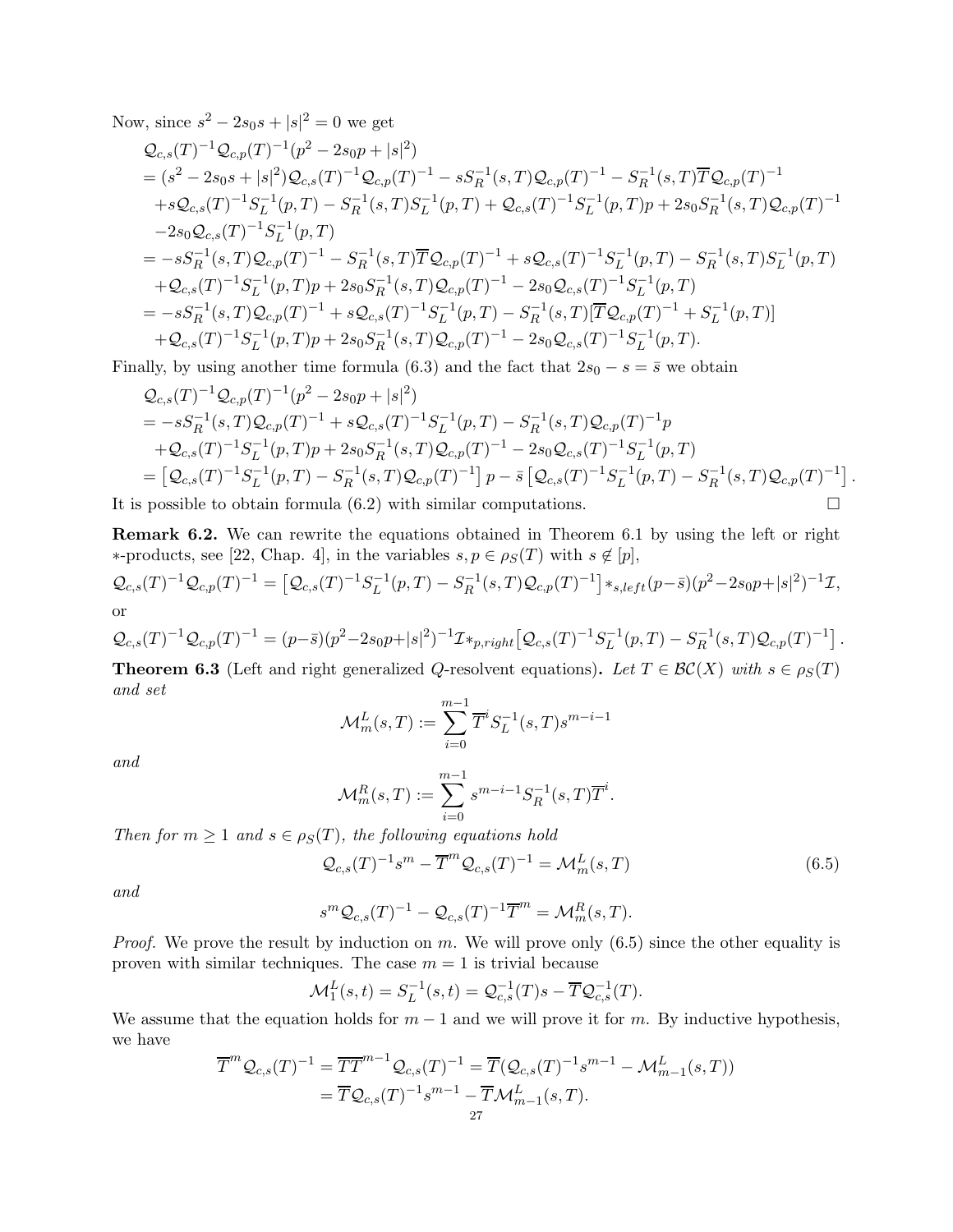Since

$$
\overline{T}\mathcal{M}_{m-1}^{L}(s,T) = \sum_{i=0}^{m-2} \overline{T}^{i+1} S_L^{-1}(s,T) s^{m-i-2} = \sum_{i=1}^{m-1} \overline{T}^i S^{-1}(s,T) s^{m-i-1}
$$

and

$$
\overline{T}\mathcal{Q}_{c,s}(T)^{-1} = \mathcal{Q}_{c,s}(T)^{-1}s - S_L^{-1}(s,t),
$$

we have

$$
\overline{T}^m \mathcal{Q}_{c,s}(T)^{-1} = \mathcal{Q}_{c,s}(T)^{-1} s^m - S_L^{-1}(s,T) s^{m-1} - \sum_{i=1}^{m-1} \overline{T}^i S^{-1}(s,T) s^{m-i-1}
$$
  
= 
$$
\mathcal{Q}_{c,s}(T)^{-1} s^m - \sum_{i=0}^{m-1} \overline{T}^i S^{-1}(s,T) s^{m-i-1} = \mathcal{Q}_{c,s}(T)^{-1} s^m - \mathcal{M}_m^L(s,T).
$$

<span id="page-27-1"></span>Now we prove the Q-resolvent equation just in terms of the commutative pseudo S-resolvent operator.

**Theorem 6.4** (The Q-resolvent equation). Let  $T \in \mathcal{BC}(X)$ . Then for  $s, p \in \rho_S(T)$  with  $s \notin [p]$ , we have the following equation

<span id="page-27-0"></span>
$$
sQ_{c,s}(T)^{-1}Q_{c,p}(T)^{-1}p - sQ_{c,s}(T)^{-1}\overline{T}Q_{c,p}(T)^{-1}
$$
  
\n
$$
-Q_{c,s}(T)^{-1}\overline{T}Q_{c,p}(T)^{-1}p + Q_{c,s}(T)^{-1}\overline{T}^2Q_{c,p}(T)^{-1}
$$
  
\n
$$
= [(sQ_{c,s}(T)^{-1} - pQ_{c,p}(T)^{-1})p - \overline{s}(sQ_{c,s}(T)^{-1} - pQ_{c,p}(T)^{-1})] (p^2 - 2s_0p + |s|^2)^{-1} (6.6)
$$
  
\n
$$
+ [(\overline{T}Q_{c,p}(T)^{-1} - Q_{c,s}(T)^{-1}\overline{T})p - \overline{s}(\overline{T}Q_{c,p}(T)^{-1} - Q_{c,s}(T)^{-1}\overline{T})] (p^2 - 2s_0p + |s|^2)^{-1}.
$$

Proof. Starting from the S-resolvent equation (see formula [\(2.6\)](#page-9-3))

 $S_R^{-1}(s,T)S_L^{-1}(p,T) = [(S_R^{-1}(s,T) - S_L^{-1}(p,T))p - \overline{s}(S_R^{-1}(s,T) - S_L^{-1}(p,T))] (p^2 - 2s_0p + |s|^2)^{-1}$ and using the definitions of the S-resolvent operators

$$
S_R^{-1}(s,T) = \mathcal{Q}_{c,s}(T)^{-1}(s\mathcal{I} - \overline{T}),
$$

and

$$
S_L^{-1}(p,T) = (p\mathcal{I} - \overline{T})\mathcal{Q}_{c,p}(T)^{-1},
$$

we obtain that the left hand side of the S-resolvent equation can be rewritten as

$$
S_R^{-1}(s,T)S_L^{-1}(p,T) = \mathcal{Q}_{c,s}(T)^{-1}(s\mathcal{I} - \overline{T})(p\mathcal{I} - \overline{T})\mathcal{Q}_{c,p}(T)^{-1}
$$
  
=  $s\mathcal{Q}_{c,s}(T)^{-1}\mathcal{Q}_{c,p}(T)^{-1}p - s\mathcal{Q}_{c,s}(T)^{-1}\overline{T}\mathcal{Q}_{c,p}(T)^{-1}$   
-  $\mathcal{Q}_{c,s}(T)^{-1}\overline{T}\mathcal{Q}_{c,p}(T)^{-1}p + \mathcal{Q}_{c,s}(T)^{-1}\overline{T}^2\mathcal{Q}_{c,p}(T)^{-1}.$ 

The right hand side can be rewritten in the following way

$$
\begin{split}\n&\left[ (S_R^{-1}(s,T) - S_L^{-1}(p,T))p - \overline{s}(S_R^{-1}(s,T) - S_L^{-1}(p,T)) \right] (p^2 - 2s_0p + |s|^2)^{-1} \\
&= \left[ (\mathcal{Q}_{c,s}(T)^{-1}(s\mathcal{I} - \overline{T}) - (p\mathcal{I} - \overline{T})\mathcal{Q}_{c,p}(T)^{-1})p + \\
&- \overline{s}(\mathcal{Q}_{c,s}(T)^{-1}(s\mathcal{I} - \overline{T}) - (p\mathcal{I} - \overline{T})\mathcal{Q}_{c,p}(T)^{-1}) \right] (p^2 - 2s_0p + |s|^2)^{-1} \\
&= \left[ (s\mathcal{Q}_{c,s}(T)^{-1} - p\mathcal{Q}_{c,p}(T)^{-1})p - \overline{s}(s\mathcal{Q}_{c,s}(T)^{-1} - p\mathcal{Q}_{c,p}(T)^{-1}) \right] (p^2 - 2s_0p + |s|^2)^{-1} \\
&+ \left[ (\overline{T}\mathcal{Q}_{c,p}(T)^{-1} - \mathcal{Q}_{c,s}(T)^{-1}\overline{T})p - \overline{s}(\overline{T}\mathcal{Q}_{c,p}(T)^{-1} - \mathcal{Q}_{c,s}(T)^{-1}\overline{T}) \right] (p^2 - 2s_0p + |s|^2)^{-1}.\n\end{split}
$$

By equating  $(6.7)$  and  $(6.7)$ , we obtain the assertion.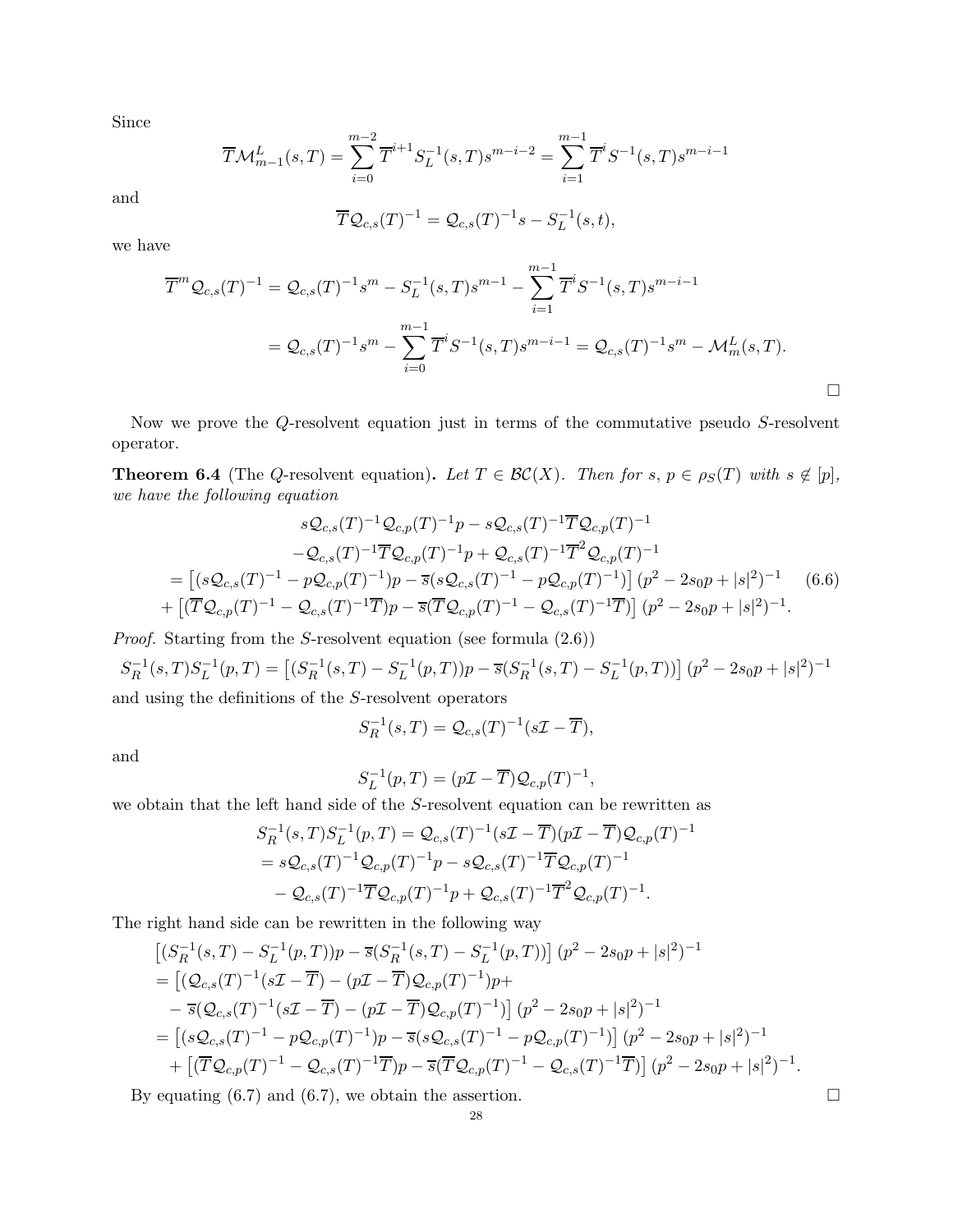**Remark 6.5.** It is possible to rewrite  $(6.6)$  as

<span id="page-28-2"></span>
$$
sQ_{c,s}(T)^{-1}Q_{c,p}(T)^{-1}p - sQ_{c,s}(T)^{-1}\overline{T}Q_{c,p}(T)^{-1} +
$$
  
\n
$$
-Q_{c,s}(T)^{-1}\overline{T}Q_{c,p}(T)^{-1}p + Q_{c,s}(T)^{-1}\overline{T}^{2}Q_{c,p}(T)^{-1}
$$
  
\n
$$
= (sQ_{c,s}(T)^{-1} - pQ_{c,p}(T)^{-1}) *_{s,left} S_{L}^{-1}(p,s) + (\overline{T}Q_{c,s}(T)^{-1} - Q_{c,p}(T)^{-1}\overline{T}) *_{s,left} S_{L}^{-1}(p,s)
$$
\n(6.7)

Remark 6.6. Formula [\(6.6\)](#page-27-0) or, equivalently, [\(6.7\)](#page-28-2) can be considered the most appropriate Qresolvent equation because

- (I) it preserves the left slice hyperholomorphicity in s and the right slice hyperholomorphicity in p;
- (II) the product  $\mathcal{Q}_{c,s}(T)^{-1}\mathcal{Q}_{c,p}(T)^{-1}$  (multiplied by monomials or bounded operators) is written in terms of the difference  $Q_{c,s}(T)^{-1} - Q_{c,p}(T)^{-1}$  entangled with the left slice hyperholomorphic Cauchy kernel.

For more information of the properties of the resolvent equations in hyperholomorphic spectral theories see the paper [\[12\]](#page-38-14).

## 7. The Riesz projectors for harmonic functional calculus

<span id="page-28-0"></span>We now take advantage of the Q-resolvent equation in Theorem [6.4](#page-27-1) to study the Riesz projectors for the harmonic functional calculus. In the sequel we need the crucial result originally proved in [\[3,](#page-38-20) Lemma 3.23].

<span id="page-28-3"></span>**Lemma 7.1** (See [\[16\]](#page-38-5)). Let  $B \in \mathcal{B}(X)$ . Let G be an axially symmetric domain and assume  $f \in N(G)$ . Then for  $p \in G$ , we have

$$
\frac{1}{2\pi} \int_{\partial (G \cap \mathbb{C}_I)} f(s) ds_I(\bar{s}B - Bp)(p^2 - 2s_0p + |s|^2)^{-1} = Bf(p).
$$

<span id="page-28-1"></span>**Theorem 7.2** (The Riesz projectors). Let  $T = T_1e_1 + T_2e_2 + T_3e_3$  and assume that the operators  $T_l$ ,  $l = 1, 2, 3$ , have real spectrum. Let  $\sigma_S(T) = \sigma_1 \cup \sigma_2$  with  $dist(\sigma_1, \sigma_2) > 0$ .

Let  $G_1, G_2 \subset \mathbb{H}$  be two bounded slice Cauchy domains such that  $\sigma_1 \subset G_1$ ,  $\overline{G}_1 \subset G_2$  and  $dist(G_2, \sigma_2) > 0$ . Then the operator

$$
\tilde{P} := \frac{1}{2\pi} \int_{\partial(G_2 \cap \mathbb{C}_J)} s \, ds_J \mathcal{Q}_{c,s}(T)^{-1} = \frac{1}{2\pi} \int_{\partial(G_1 \cap \mathbb{C}_J)} \mathcal{Q}_{c,p}(T)^{-1} \, dp_J p
$$

is a projection, i.e.,

$$
\tilde{P}^2 = \tilde{P}.
$$

Moreover, the operator  $\tilde{P}$  commutes with T, i.e. we have

<span id="page-28-4"></span>
$$
T\tilde{P} = \tilde{P}T.\tag{7.1}
$$

*Proof.* First we multiply equation [\(6.6\)](#page-27-0) by  $ds_J$  on the left and we integrate it on  $\partial(G_2 \cap \mathbb{C}_J)$  with respect to  $ds_J$ , and then we multiply it by  $dp_J$  on the right and we integrate it on  $\partial(G_1 \cap \mathbb{C}_J)$  with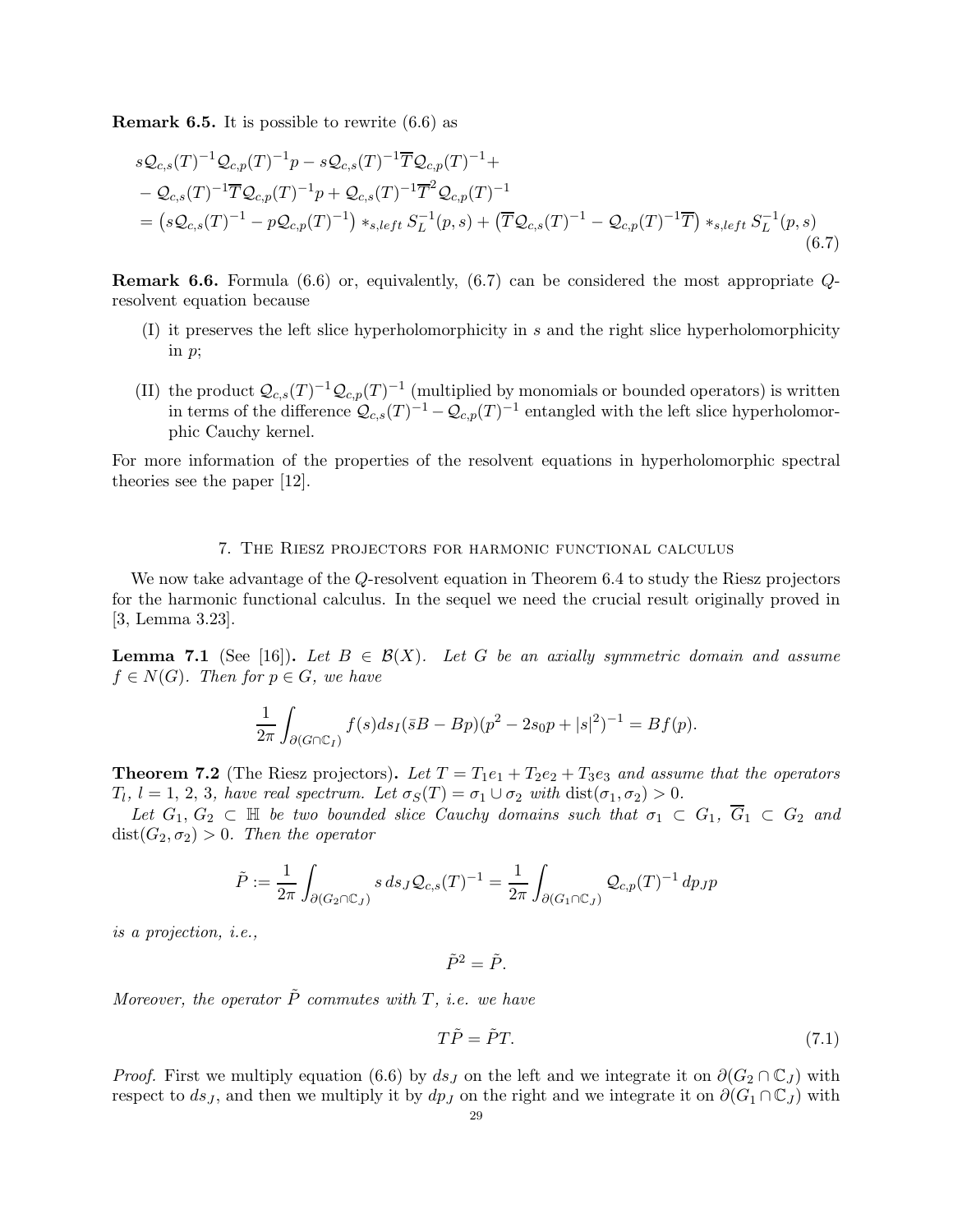<span id="page-29-0"></span>respect to  $dp_J$ . We obtain

$$
\int_{\partial(G_2 \cap \mathbb{C}_J)} s \, ds_J \mathcal{Q}_{c,s}(T)^{-1} \int_{\partial(G_1 \cap \mathbb{C}_J)} \mathcal{Q}_{c,p}(T)^{-1} \, dp_J p \n+ \int_{\partial(G_2 \cap \mathbb{C}_J)} s \, ds_J \mathcal{Q}_{c,s}(T)^{-1} T \int_{\partial(G_1 \cap \mathbb{C}_J)} \mathcal{Q}_{c,p}(T)^{-1} \, dp_J \n+ \int_{\partial(G_2 \cap \mathbb{C}_J)} ds_J \mathcal{Q}_{c,s}(T)^{-1} T \int_{\partial(G_1 \cap \mathbb{C}_J)} \mathcal{Q}_{c,p}(T)^{-1} \, dp_J p \n+ \int_{\partial(G_2 \cap \mathbb{C}_J)} ds_J \mathcal{Q}_{c,s}(T)^{-1} T^2 \int_{\partial(G_1 \cap \mathbb{C}_J)} \mathcal{Q}_{c,p}(T)^{-1} \, dp_J \n= \int_{\partial(G_2 \cap \mathbb{C}_J)} ds_J \int_{\partial(G_1 \cap \mathbb{C}_J)} [(s \mathcal{Q}_{c,s}(T)^{-1} - p \mathcal{Q}_{c,p}(T)^{-1}) p \n- \overline{s}(s \mathcal{Q}_{c,s}(T)^{-1} - p \mathcal{Q}_{c,p}(T)^{-1})] \mathcal{Q}_s(p)^{-1} \, dp_J \n+ \int_{\partial(G_2 \cap \mathbb{C}_J)} ds_J \int_{\partial(G_1 \cap \mathbb{C}_J)} [(\overline{T} \mathcal{Q}_{c,p}(T)^{-1} - \mathcal{Q}_{c,s}(T)^{-1} \overline{T}) p \n- \overline{s}(\overline{T} \mathcal{Q}_{c,p}(T)^{-1} - \mathcal{Q}_{c,s}(T)^{-1} \overline{T})] \mathcal{Q}_s(p)^{-1} \, dp_J,
$$

where we set  $Q_s(p) = p^2 - 2s_0p + |s|^2$ . By Lemma [5.12](#page-22-1) the expression on the left-hand side of [\(7.2\)](#page-29-0) simplifies to

$$
\int_{\partial(G_2 \cap \mathbb{C}_J)} s \, ds_J \mathcal{Q}_{c,s}(T)^{-1} \int_{\partial(G_1 \cap \mathbb{C}_J)} \mathcal{Q}_{c,p}(T)^{-1} \, dp_J p.
$$

Now we focus on the right hand-side of [\(7.2\)](#page-29-0). We start by rewriting it as

$$
\int_{\partial(G_2 \cap \mathbb{C}_J)} ds_J \int_{\partial(G_1 \cap \mathbb{C}_J)} s[\mathcal{Q}_{c,s}(T)^{-1}p - \overline{s}\mathcal{Q}_{c,s}(T)^{-1}]\mathcal{Q}_s(p)^{-1} dp_J \n+ \int_{\partial(G_2 \cap \mathbb{C}_J)} ds_J \int_{\partial(G_1 \cap \mathbb{C}_J)} [-\mathcal{Q}_{c,s}(T)^{-1}\overline{T}p + \overline{s}\mathcal{Q}_{c,s}(T)^{-1}\overline{T}]\mathcal{Q}_s(p)^{-1} dp_J \n+ \int_{\partial(G_2 \cap \mathbb{C}_J)} ds_J \int_{\partial(G_1 \cap \mathbb{C}_J)} [\overline{s}\mathcal{Q}_{c,p}(T)^{-1}p - p\mathcal{Q}_{c,p}(T)^{-1}p]\mathcal{Q}_s(p)^{-1} dp_J \n+ \int_{\partial(G_2 \cap \mathbb{C}_J)} ds_J \int_{\partial(G_1 \cap \mathbb{C}_J)} [-\overline{s}\overline{T}\mathcal{Q}_{c,p}(T)^{-1} + \overline{T}\mathcal{Q}_{c,p}(T)^{-1}p]\mathcal{Q}_s(p)^{-1} dp_J.
$$
\n(7.3)

<span id="page-29-1"></span>Now, since  $\overline{G}_1\subset G_2,$  for any  $s\in \partial (G_2 \cap \mathbb{C}_J)$  the functions

$$
p \to p \mathcal{Q}_s(p)^{-1}
$$

and

$$
p \to \mathcal{Q}_s(p)^{-1}
$$

are intrinsic slice hyperholomorphic on  $G_1$ . By the Cauchy integral formula we have

$$
\int_{\partial (G_1 \cap \mathbb{C}_J)} p \mathcal{Q}_s(p)^{-1} dp_J = 0, \quad \int_{\partial (G_1 \cap \mathbb{C}_J)} \mathcal{Q}_s(p)^{-1} dp_J = 0.
$$

Therefore

Z

$$
\int_{\partial(G_2 \cap \mathbb{C}_J)} ds_J \int_{\partial(G_1 \cap \mathbb{C}_J)} s[\mathcal{Q}_{c,s}(T)^{-1}p - \overline{s}\mathcal{Q}_{c,s}(T)^{-1}]\mathcal{Q}_s(p)^{-1} dp_J = 0
$$

and

$$
\int_{\partial (G_2 \cap \mathbb{C}_J)} ds_J \int_{\partial (G_1 \cap \mathbb{C}_J)} [-\mathcal{Q}_{c,s}(T)^{-1} \overline{T}p + \overline{s} \mathcal{Q}_{c,s}(T)^{-1} \overline{T}] \mathcal{Q}_s(p)^{-1} dp_J = 0.
$$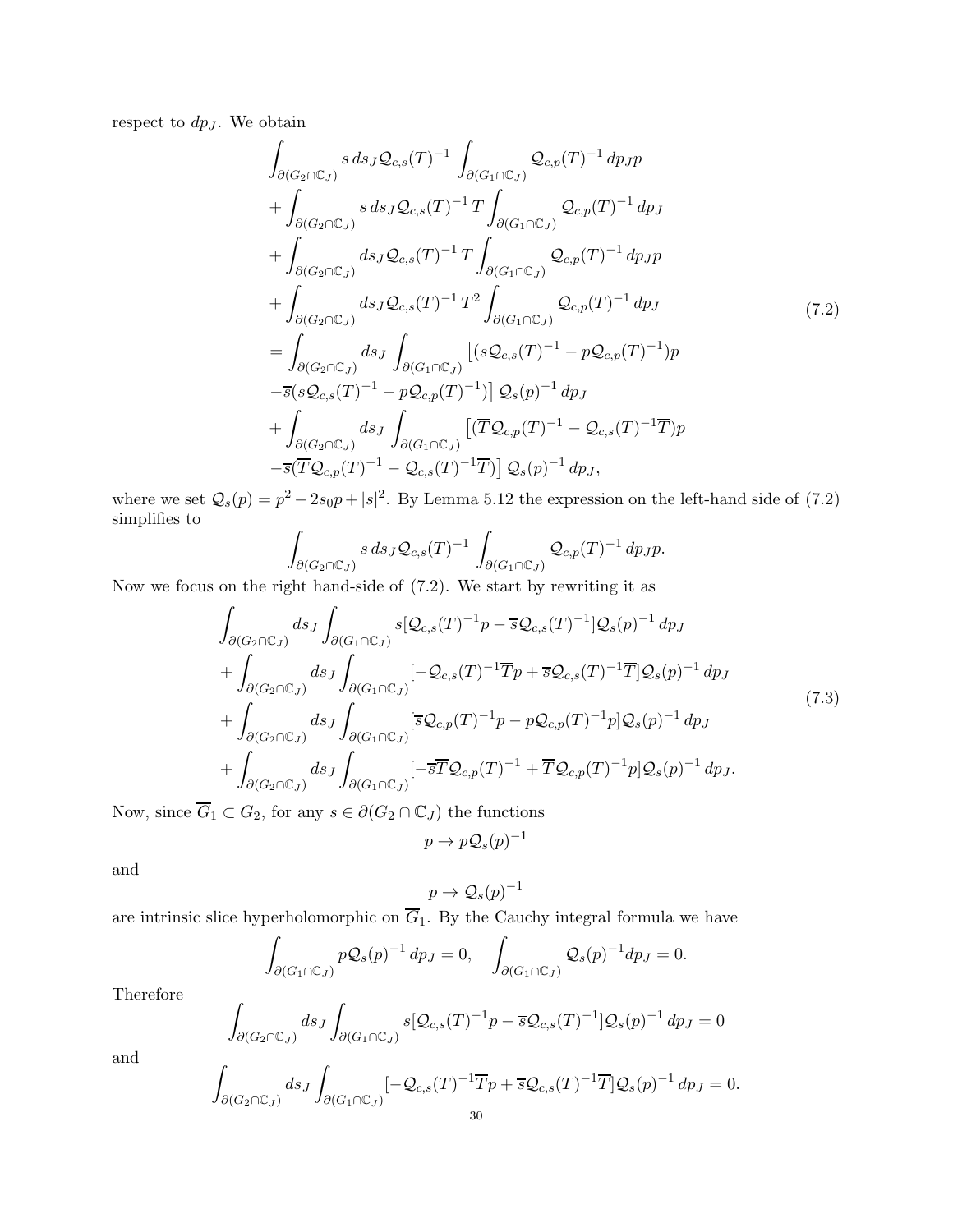Thus the right hand side in [\(7.3\)](#page-29-1) is just

$$
\int_{\partial (G_2 \cap \mathbb{C}_J)} ds_J \int_{\partial (G_1 \cap \mathbb{C}_J)} [\overline{s} \mathcal{Q}_{c,p}(T)^{-1} p - p \mathcal{Q}_{c,p}(T)^{-1} p] \mathcal{Q}_s(p)^{-1} dp_J \n- \int_{\partial (G_2 \cap \mathbb{C}_J)} ds_J \int_{\partial (G_1 \cap \mathbb{C}_J)} [\overline{s} \overline{T} \mathcal{Q}_{c,p}(T)^{-1} - \overline{T} \mathcal{Q}_{c,p}(T)^{-1} p] \mathcal{Q}_s(p)^{-1} dp_J.
$$

We can further simplify the previous expression by applying Lemma [7.1](#page-28-3) twice: in the first integral for

$$
B:=p{\mathcal Q}_{c,p}(T)^{-1}
$$

and in the second integral for

$$
B:=\overline{T}\mathcal{Q}_{c,p}(T)^{-1}
$$

.

Thus we obtain

$$
\int_{\partial(G_2 \cap \mathbb{C}_J)} ds_J \int_{\partial(G_1 \cap \mathbb{C}_J)} [\overline{s} \mathcal{Q}_{c,p}(T)^{-1} p - p \mathcal{Q}_{c,p}(T)^{-1} p] \mathcal{Q}_s(p)^{-1} dp_J \n- \int_{\partial(G_2 \cap \mathbb{C}_J)} ds_J \int_{\partial(G_1 \cap \mathbb{C}_J)} [\overline{s} \overline{T} \mathcal{Q}_{c,s}(T)^{-1} - \overline{T} \mathcal{Q}_{c,s}(T)^{-1} p] \mathcal{Q}_s(p)^{-1} dp_J \n= 2\pi \int_{\partial(G_1 \cap \mathbb{C}_J)} p \mathcal{Q}_{c,p}(T)^{-1} dp_J - 2\pi \int_{\partial(G_1 \cap \mathbb{C}_J)} \overline{T} \mathcal{Q}_{c,p}(T)^{-1} dp_J \n= 2\pi \int_{\partial(G_1 \cap \mathbb{C}_J)} p \mathcal{Q}_{c,p}(T)^{-1} dp_J.
$$

In the last equation we have used Lemma [5.12.](#page-22-1) In conclusion equation [\(7.2\)](#page-29-0) reduces to

$$
\int_{\partial (G_2 \cap \mathbb{C}_J)} s \, ds_J \mathcal{Q}_{c,s}(T)^{-1} \int_{\partial (G_1 \cap \mathbb{C}_J)} \mathcal{Q}_{c,p}(T)^{-1} \, dp_J p = 2\pi \int_{\partial (G_1 \cap \mathbb{C}_J)} \mathcal{Q}_{c,p}(T)^{-1} \, dp_J p
$$

and, by the definition of the operator  $\tilde{P}$  given in the statement, the previous equality means  $\tilde{P}^2 = \tilde{P}$ .

Now, we prove [\(7.1\)](#page-28-4). Since  $T_0 = 0$  and

$$
\overline{T} \mathcal{Q}_{c,p}(T)^{-1} = \mathcal{Q}_{c,p}(T)^{-1} p - S_L^{-1}(p,T),
$$

we get

$$
T\tilde{P} = -\frac{1}{2\pi} \int_{\partial(G_1 \cap \mathbb{C}_J)} \overline{T} \mathcal{Q}_{c,p}(T)^{-1} dp_J p = -\frac{1}{2\pi} \int_{\partial(G_1 \cap \mathbb{C}_J)} (\mathcal{Q}_p(T)^{-1} p - S_L^{-1}(p, T)) dp_J p
$$
  
= 
$$
-\frac{1}{2\pi} \int_{\partial(G_1 \cap \mathbb{C}_J)} \mathcal{Q}_{c,p}(T)^{-1} dp_j p^2 + \frac{1}{2\pi} \int_{\partial(G_1 \cap \mathbb{C}_J)} S_L^{-1}(p, T) dp_J p.
$$

Thus we get

<span id="page-30-0"></span>
$$
T\tilde{P} = -\frac{1}{2\pi} \int_{\partial (G_1 \cap \mathbb{C}_J)} \mathcal{Q}_{c,p}(T)^{-1} dp_J p^2 + \frac{1}{2\pi} \int_{\partial (G_1 \cap \mathbb{C}_J)} S_L^{-1}(p,T) dp_J p. \tag{7.4}
$$

On the other side, since

$$
\mathcal{Q}_{c,p}(T)^{-1}\overline{T}=\mathcal{Q}_{c,p}(T)^{-1}p-S_R^{-1}(p,T),
$$

we get

$$
\tilde{P}T = -\frac{1}{2\pi} \int_{\partial(G_1 \cap \mathbb{C}_J)} p dp_J \mathcal{Q}_{c,p}(T)^{-1} \overline{T}
$$
\n
$$
= -\frac{1}{2\pi} \int_{\partial(G_1 \cap \mathbb{C}_J)} \mathcal{Q}_{c,p}(T)^{-1} dp_J p^2 + \frac{1}{2\pi} \int_{\partial(G_1 \cap \mathbb{C}_J)} p dp_J S_R^{-1}(p,T).
$$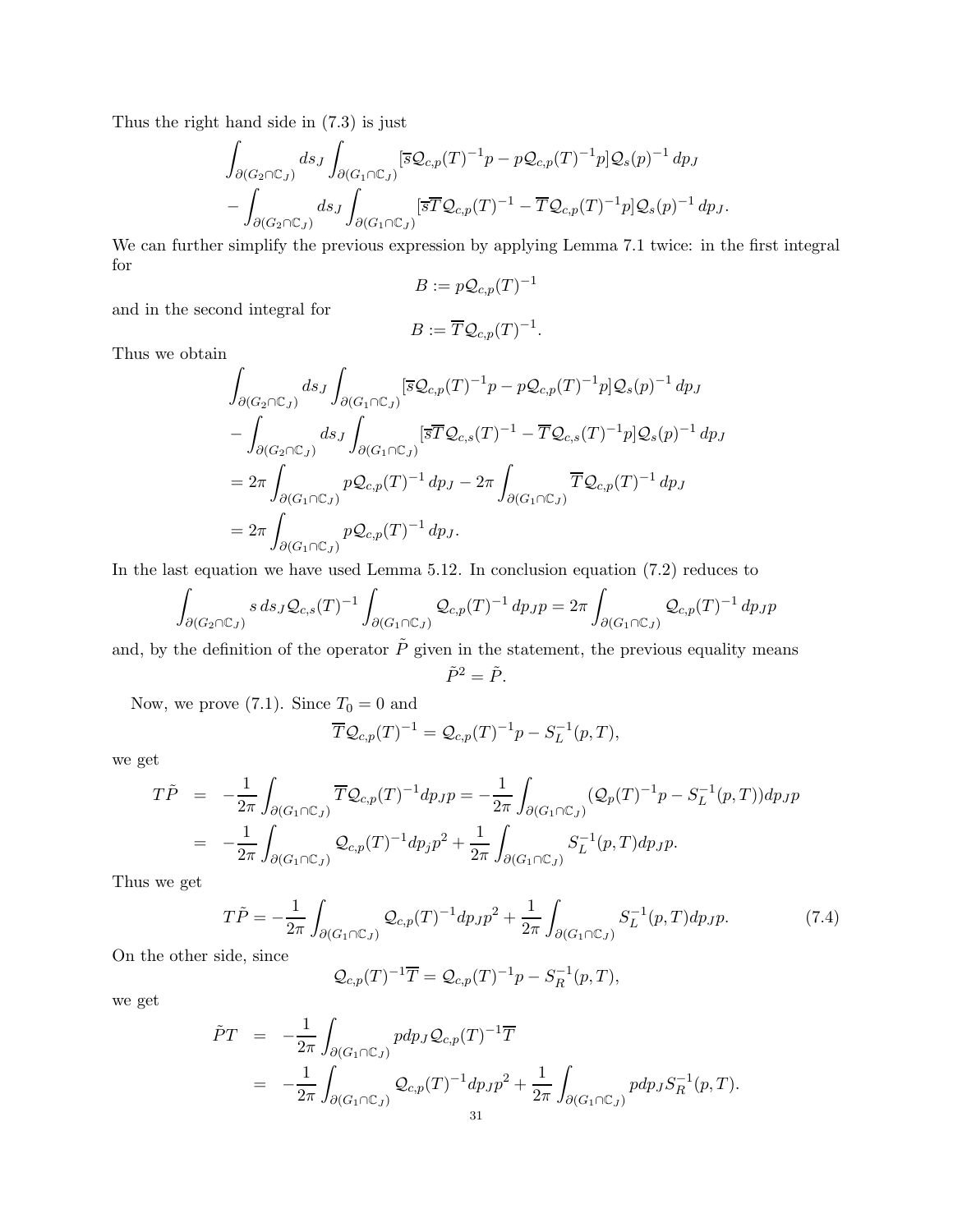From the fact that  $p\chi_{G_1}(p)$  is intrinsic slice hyperholomorphic in  $G_1$ , it follows by [\[16,](#page-38-5) Thm. 3.2.11] that

<span id="page-31-1"></span>
$$
\tilde{P}T = -\frac{1}{2\pi} \int_{\partial(G_1 \cap \mathbb{C}_J)} \mathcal{Q}_{c,p}(T)^{-1} dp_J p^2 + \frac{1}{2\pi} \int_{\partial(G_1 \cap \mathbb{C}_J)} S_L^{-1}(p,T) p dp_J.
$$
 (7.5)

Since  $(7.4)$  and  $(7.5)$  are equal we get the statement.

Remark 7.3. The Q-resolvent equation stated in Theorem [6.1](#page-24-1) preserves the slice hyperholomorphicity, however it is not useful to prove Theorem [7.2.](#page-28-1)

Remark 7.4. Theorem [7.2](#page-28-1) can be proved using directly the F-Functional Calculus. Indeed, in the same hypothesis of the theorem, it is proved in [\[16,](#page-38-5) Thm. 7.4.2] that

$$
\check{P}_1^2 = \check{P}_1 \quad \text{and} \quad T\check{P}_1 = \check{P}_1T
$$

for

$$
\check{P}_1 := -\frac{1}{8\pi} \int_{\partial(G_1 \cap \mathbb{C}_J)} F_L(p, T) \, dp_J p^2.
$$

Now, using Theorem [2.29](#page-11-4) and [\[16,](#page-38-5) Lemma 7.4.1], we have

$$
\tilde{P} = \frac{1}{2\pi} \int_{\partial(G_1 \cap \mathbb{C}_J)} \mathcal{Q}_{c,p}(T)^{-1} dp_J p = -\frac{1}{8\pi} \int_{\partial(G_1 \cap \mathbb{C}_J)} F_L(p,T) p - TF_L(p,T) dp_J p
$$
  
=  $-\frac{1}{8\pi} \int_{\partial(G_1 \cap \mathbb{C}_J)} F_L(p,T) dp_J p^2 = \check{P}.$ 

### 8. Further properties of the harmonic functional calculus

<span id="page-31-3"></span><span id="page-31-0"></span>In this section we prove other important properties of the harmonic functional calculus.

**Theorem 8.1.** Let  $T \in \mathcal{BC}(X)$ . Let  $m \in \mathbb{N}_0$ , and let  $U \subset \mathbb{H}$  be a bounded slice Cauchy domain with  $\sigma_S(T) \subset U$ . For every  $J \in \mathbb{S}$  we have

<span id="page-31-2"></span>
$$
H_m(T) = \frac{1}{2\pi} \int_{\partial(U \cap \mathbb{C}_J)} \mathcal{Q}_{c,s}(T)^{-1} ds_J s^{m+1},\tag{8.1}
$$

where

$$
H_m(T) := \sum_{k=0}^m T^{m-k} \overline{T}^k.
$$

*Proof.* We start by considering U to be the ball  $B_r(0)$  with  $||T|| < r$ . We know that

$$
\mathcal{Q}_{c,s}(T)^{-1} = \sum_{n=1}^{+\infty} \sum_{k=1}^{n} T^{n-k} \overline{T}^{k-1} s^{-1-n}
$$

for every  $s \in \partial B_r(0)$ . By Proposition [5.3](#page-19-5) we know that the series converges on  $\partial B_r(0)$ . Thus we have

$$
\frac{1}{2\pi} \int_{\partial (B_r(0) \cap \mathbb{C}_J)} \mathcal{Q}_{c,s}(T)^{-1} ds_J s^{m+1} = \frac{1}{2\pi} \sum_{n=1}^{+\infty} \sum_{k=1}^n T^{n-k} \overline{T}^{k-1} \int_{\partial (B_r(0) \cap \mathbb{C}_J)} s^{-n+m} ds_J
$$

$$
= \sum_{k=1}^{m+1} T^{m+1-k} \overline{T}^{k-1} = \sum_{k=0}^m T^{m-k} \overline{T}^k = H_m(T)
$$

since

$$
\int_{\partial (B_r(0)\cap\mathbb{C}_J)} s^{-n+m} ds_J = \begin{cases} 0 & \text{if } n \neq m+1 \\ 2\pi & \text{if } n = m+1. \end{cases}
$$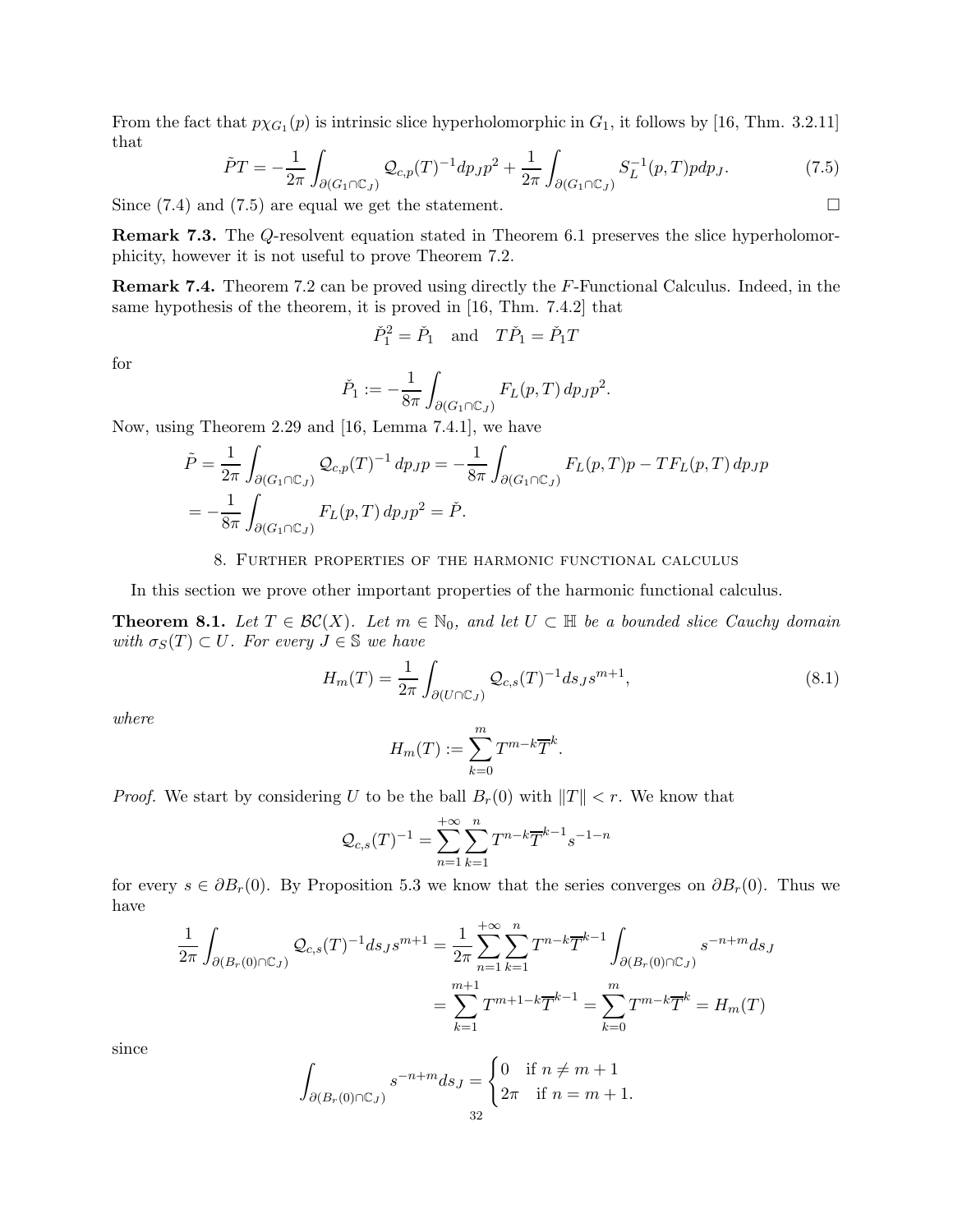This proves the result for the case  $U = B<sub>r</sub>(0)$ . Now we get the result for an arbitrary bounded Cauchy domain U that contains  $\sigma_S(T)$ . Then there exists a radius r such that  $\overline{U} \subset B_r(0)$ . The operator  $\mathcal{Q}_{c,s}(T)^{-1}$  is right slice hyperholomorphic and the monomial  $s^{m+1}$  is left slice hyperholomorphic on the bounded slice Cauchy domain  $B_r(0) \setminus U$ . By the Cauchy's integral formula we get

$$
\begin{split} &\frac{1}{2\pi}\int_{\partial (B_{r}(0)\cap \mathbb{C}_{J})}\mathcal{Q}_{c,s}(T)^{-1}ds_{J}s^{m+1}-\frac{1}{2\pi}\int_{\partial (U\cap \mathbb{C}_{J})}\mathcal{Q}_{c,s}(T)^{-1}ds_{J}s^{m+1}\\ &=\frac{1}{2\pi}\int_{\partial ((B_{r}(0)\backslash U)\cap \mathbb{C}_{J})}\mathcal{Q}_{c,s}(T)^{-1}ds_{J}s^{m+1}=0. \end{split}
$$

Finally we have

$$
\frac{1}{2\pi} \int_{\partial (U \cap \mathbb{C}_J)} \mathcal{Q}_{c,s}(T)^{-1} ds_J s^{m+1} = \frac{1}{2\pi} \int_{\partial (B_r(0) \cap \mathbb{C}_J)} \mathcal{Q}_{c,s}(T)^{-1} ds_J s^{m+1} = H_m(T),
$$

and this concludes the proof.

Remark 8.2. Unlike what happens in the S-functional calculus (see [\[16,](#page-38-5) Thm. 3.2.2]) we do not have a left slice hyperholomorphic polynomial on the left hand side of equality  $(8.1)$ , but we have harmonic polynomials. Another difference with respect to [\[16,](#page-38-5) Thm. 3.2.2] is that in Theorem [8.1](#page-31-3) we do not have a difference between right and left part, because by Proposition [5.3](#page-19-5)

$$
\sum_{m=1}^{\infty} \sum_{k=1}^{m} T^{m-k} \overline{T}^{k-1} s^{-1-m} = \sum_{m=1}^{\infty} \sum_{k=1}^{m} s^{-1-m} T^{m-k} \overline{T}^{k-1} = \mathcal{Q}_{c,s}(T)^{-1}.
$$

<span id="page-32-0"></span>For the intrinsic functions we have the following result.

**Lemma 8.3.** Let  $T \in \mathcal{BC}(X)$ . If  $f \in N(\sigma_S(T))$  and U is a bounded slice Cauchy domain such that  $\sigma_S(T) \subset U$  and  $\overline{U} \subset dom(f)$ , then we have

$$
\tilde{f}(T) = -\frac{1}{\pi} \int_{\partial(U \cap \mathbb{C}_J)} \mathcal{Q}_{c,s}(T)^{-1} ds_J f(s) = -\frac{1}{\pi} \int_{\partial(U \cap \mathbb{C}_J)} f(s) ds_J \mathcal{Q}_{c,s}(T)^{-1}.
$$

Proof. It follows by the definitions of intrinsic functions, of the Q-functional calculus and Runge's theorem.  $\Box$ 

For the Q- functional calculus it is possible to prove a generalized product rule.

**Theorem 8.4.** Let  $T \in \mathcal{BC}(X)$  and assume  $f \in N(\sigma_S(T))$  and  $g \in SH_L(\sigma_S(T))$  then

$$
2[\mathcal{D}((.)fg)(T) - \overline{T}\mathcal{D}(fg)(T)] = f(T)\mathcal{D}((.)g)(T) - f(T)\overline{T}\mathcal{D}(g)(T) + + \mathcal{D}(f(.))(T)g(T) - \mathcal{D}(f)(T)\overline{T}g(T).
$$
(8.2)

*Proof.* Let  $G_1$  and  $G_2$  be two bounded slice Cauchy domains such that contain  $\sigma_S(T)$  and  $\overline{G}_1 \subset G_2$ and  $\overline{G}_2 \subset dom(f) \cap dom(g)$ . We choose  $p \in \partial(G_1 \cap \mathbb{C}_J)$  and  $s \in \partial(G_2 \cap \mathbb{C}_J)$ . By Definition [2.23](#page-9-2) and Definition [5.7](#page-20-0) for  $J \in \mathbb{S}$  we have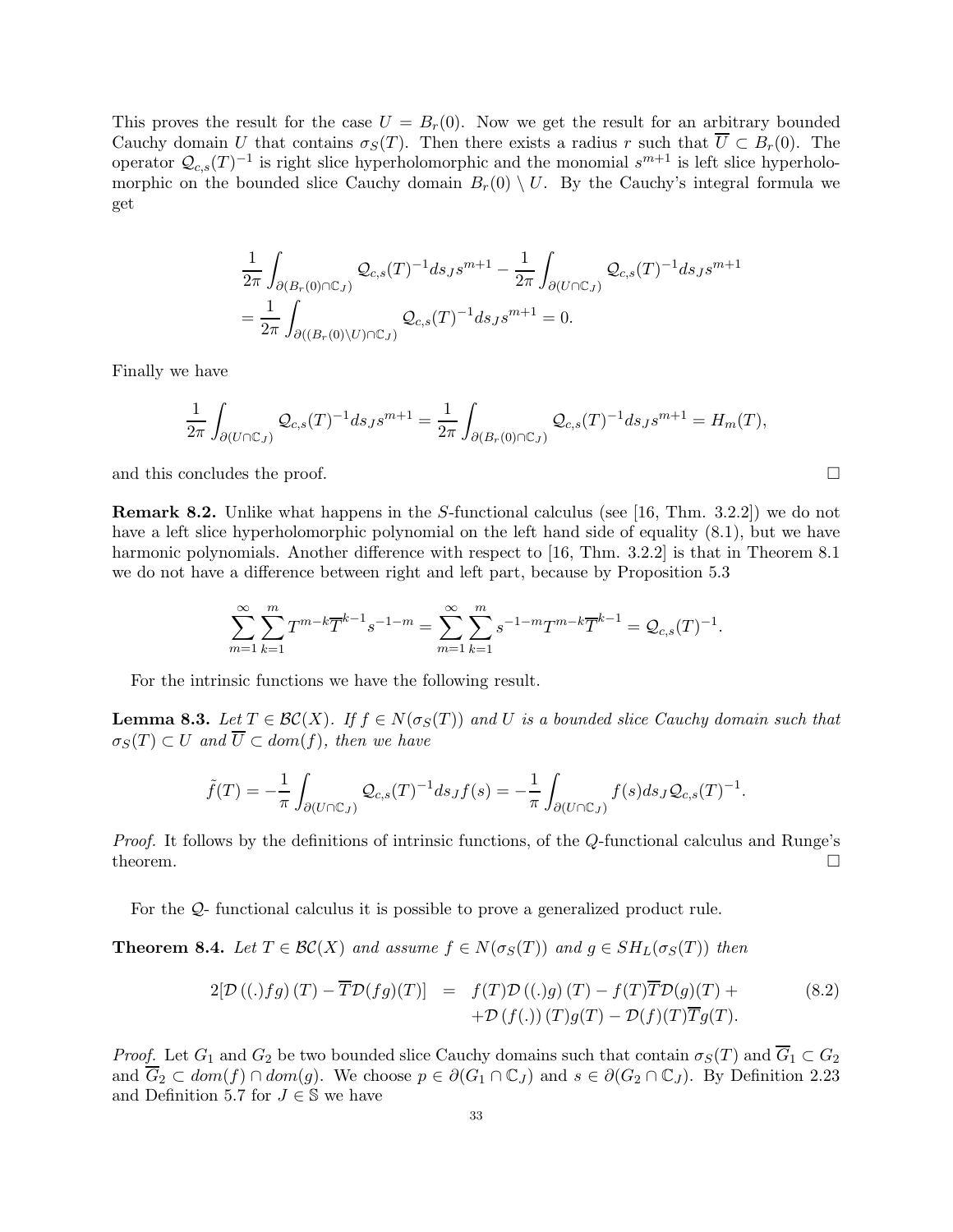$$
f(T)\mathcal{D}((.)g) (T) - f(T)\overline{T}\mathcal{D}(g)(T) + \mathcal{D}(f(.)) (T)g(T) - \mathcal{D}(f)(T)\overline{T}g(T)
$$
  
\n
$$
= -\frac{1}{2\pi} \int_{\partial(G_2 \cap \mathbb{C}_J)} f(s) ds_J S_R^{-1}(s, T) \frac{1}{\pi} \int_{\partial(G_1 \cap \mathbb{C}_J)} \mathcal{Q}_{c,p}(T)^{-1} p d p_J g(p)
$$
  
\n
$$
+ \frac{1}{2\pi} \int_{\partial(G_2 \cap \mathbb{C}_J)} f(s) ds_J S_R^{-1}(s, T) \frac{\overline{T}}{\pi} \int_{\partial(G_1 \cap \mathbb{C}_J)} \mathcal{Q}_{c,p}(T)^{-1} d p_J g(p)
$$
  
\n
$$
- \frac{1}{\pi} \int_{\partial(G_2 \cap \mathbb{C}_J)} \mathcal{Q}_{c,s}(T)^{-1} s ds_J f(s) \frac{1}{2\pi} \int_{\partial(G_1 \cap \mathbb{C}_J)} S_L^{-1}(p, T) d p_J g(p)
$$
  
\n
$$
+ \frac{1}{\pi} \int_{\partial(G_2 \cap \mathbb{C}_J)} \mathcal{Q}_{c,s}(T)^{-1} d s_J f(s) \frac{\overline{T}}{2\pi} \int_{\partial(G_1 \cap \mathbb{C}_J)} S_L^{-1}(p, T) d p_J g(p).
$$

Since the function  $f$  is intrinsic by Lemma [8.3](#page-32-0) we get

$$
f(T)\mathcal{D}((.)g)(T) - f(T)\overline{T}\mathcal{D}(g)(T) + \mathcal{D}(f(.))(T)g(T) - \mathcal{D}(f)(T)\overline{T}g(T)
$$
\n
$$
= -\frac{1}{2\pi^2} \int_{\partial(G_2 \cap \mathbb{C}_J)} f(s)ds_J S_R^{-1}(s,T) \int_{\partial(G_1 \cap \mathbb{C}_J)} \mathcal{Q}_{c,p}(T)^{-1} pdp_J g(p)
$$
\n
$$
+ \frac{1}{2\pi^2} \int_{\partial(G_2 \cap \mathbb{C}_J)} f(s)ds_J S_R^{-1}(s,T) \overline{T} \int_{\partial(G_1 \cap \mathbb{C}_J)} \mathcal{Q}_{c,p}(T)^{-1} dp_J g(p)
$$
\n
$$
- \frac{1}{2\pi^2} \int_{\partial(G_2 \cap \mathbb{C}_J)} f(s)ds_J s \mathcal{Q}_{c,s}(T)^{-1} \int_{\partial(G_1 \cap \mathbb{C}_J)} S_L^{-1}(p,T) dp_J g(p)
$$
\n
$$
+ \frac{1}{2\pi^2} \int_{\partial(G_2 \cap \mathbb{C}_J)} f(s)ds_J \mathcal{Q}_{c,s}(T)^{-1} \overline{T} \int_{\partial(G_1 \cap \mathbb{C}_J)} S_L^{-1}(p,T) dp_J g(p)
$$
\n
$$
= \frac{1}{2\pi^2} \int_{\partial(G_2 \cap \mathbb{C}_J)} f(s)ds_J \int_{\partial(G_1 \cap \mathbb{C}_J)} \left[ -S_R^{-1}(s,T) \mathcal{Q}_{c,p}(T)^{-1} p + S_R^{-1}(s,T) \overline{T} \mathcal{Q}_{c,p}(T)^{-1} \right.
$$
\n
$$
- s\mathcal{Q}_{c,s}(T)^{-1} S_L^{-1}(p,T) + \mathcal{Q}_{c,s}(T)^{-1} \overline{T} S_L^{-1}(p,T) \right] dp_J g(p)
$$
\n
$$
= \frac{1}{2\pi^2} \int_{\partial(G_2 \cap \mathbb{C}_J)} f(s)ds_J \int_{\partial(G_1 \cap \mathbb{C}_J)} \left[ -S_R^{-1}(s,T)(p\mathcal{I} - \overline{T}) \mathcal{Q}_{c,p}(T)^{-1} \right.
$$
\n
$$
+ \mathcal{Q}_{c,s}(T)^{-1} (\overline{T} - s\math
$$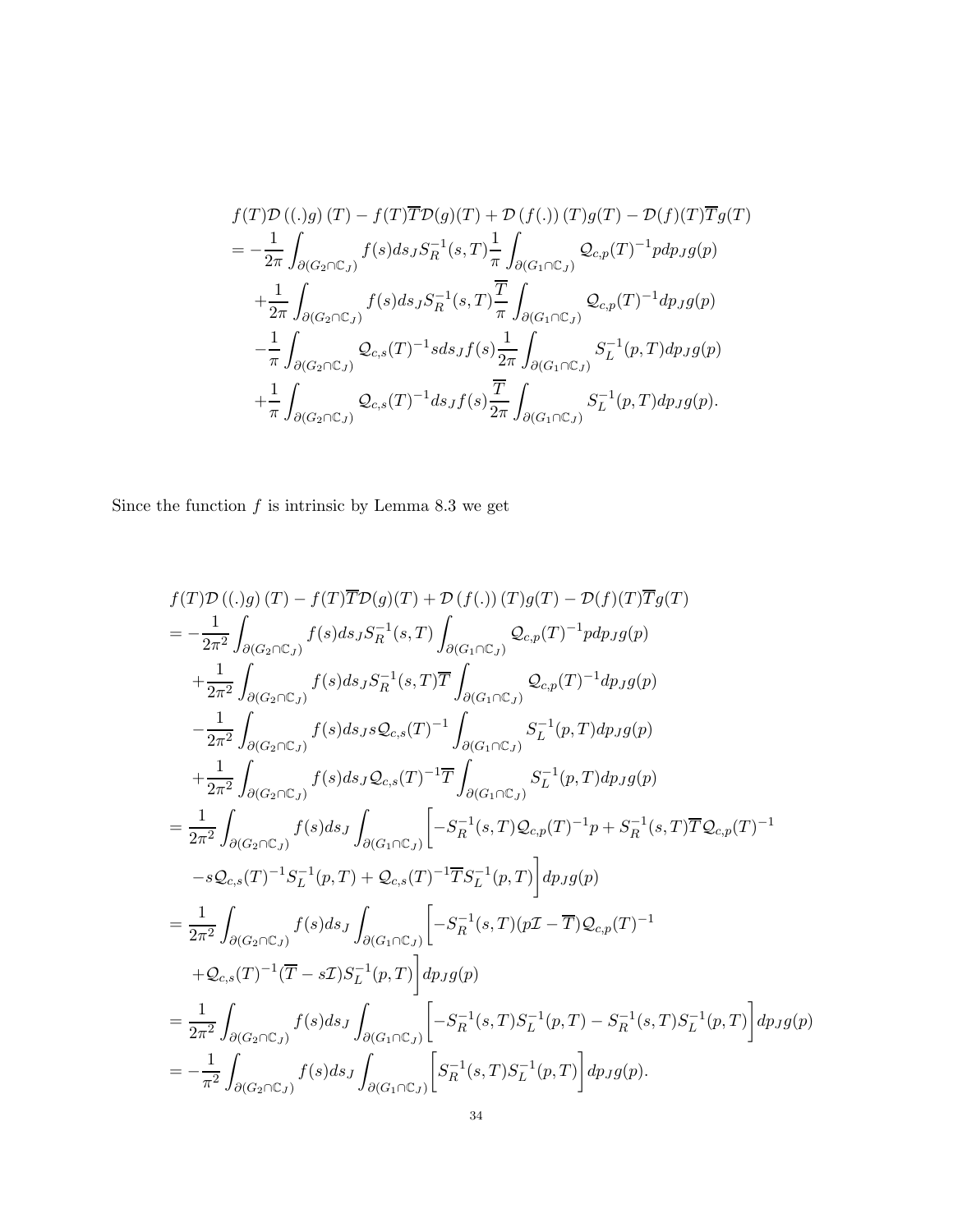By the S-resolvent equation (see [\(2.6\)](#page-9-3)) and by setting  $Q_s(p) := p^2 - 2s_0p + |s|^2$ , we get

$$
f(T)\mathcal{D}((.)g) (T) - f(T)\overline{T}\mathcal{D}(g)(T) + \mathcal{D}(f(.)) (T)g(T) - \mathcal{D}(f)(T)\overline{T}g(T)
$$
  
\n
$$
= -\frac{1}{\pi^2} \int_{\partial(G_2 \cap \mathbb{C}_J)} f(s) ds_J \int_{\partial(G_1 \cap \mathbb{C}_J)} [(S_R^{-1}(s, T) - S_L^{-1}(p, T))p - \overline{s}(S_R^{-1}(s, T) - S_L^{-1}(p, T))].
$$
  
\n
$$
\cdot Q_s(p)^{-1} dp_J g(p)
$$
  
\n
$$
= -\frac{1}{\pi^2} \Biggl[ \int_{\partial(G_2 \cap \mathbb{C}_J)} f(s) ds_J \int_{\partial(G_1 \cap \mathbb{C}_J)} S_R^{-1}(s, T) p Q_s(p)^{-1} dp_J g(p) +
$$
  
\n
$$
- \int_{\partial(G_2 \cap \mathbb{C}_J)} f(s) ds_J \int_{\partial(G_1 \cap \mathbb{C}_J)} S_L^{-1}(p, T) p Q_s(p)^{-1} dp_J g(p)
$$
  
\n
$$
- \int_{\partial(G_2 \cap \mathbb{C}_J)} f(s) ds_J \int_{\partial(G_1 \cap \mathbb{C}_J)} \overline{s} S_R^{-1}(s, T) Q_s(p)^{-1} dp_J g(p)
$$
  
\n
$$
+ \int_{\partial(G_2 \cap \mathbb{C}_J)} f(s) ds_J \int_{\partial(G_1 \cap \mathbb{C}_J)} \overline{s} S_L^{-1}(p, T) Q_s(p)^{-1} dp_J g(p) \Biggr].
$$

From the Cauchy formula we obtain

$$
\int_{\partial(G_2 \cap \mathbb{C}_J)} f(s) ds_J \int_{\partial(G_1 \cap \mathbb{C}_J)} S_R^{-1}(s, T) p \mathcal{Q}_s(p)^{-1} dp_J g(p) = 0,
$$
  

$$
\int_{\partial(G_2 \cap \mathbb{C}_J)} f(s) ds_J \int_{\partial(G_1 \cap \mathbb{C}_J)} \overline{s} S_R^{-1}(s, T) \mathcal{Q}_s(p)^{-1} dp_J g(p) = 0.
$$

Therefore

$$
f(T)\mathcal{D}((.)g) (T) - f(T)\overline{T}\mathcal{D}(g)(T) + \mathcal{D}(f(.)) (T)g(T) - \mathcal{D}(f)(T)\overline{T}g(T)
$$
  
\n
$$
= -\frac{1}{\pi^2} \Bigg[ -\int_{\partial(G_2 \cap \mathbb{C}_J)} f(s) ds_J \int_{\partial(G_1 \cap \mathbb{C}_J)} S_L^{-1}(p, T) p \mathcal{Q}_s(p)^{-1} dp_J g(p)
$$
  
\n
$$
+ \int_{\partial(G_2 \cap \mathbb{C}_J)} f(s) ds_J \int_{\partial(G_1 \cap \mathbb{C}_J)} \overline{s} S_L^{-1}(p, T) \mathcal{Q}_s(p)^{-1} dp_J g(p) \Bigg]
$$
  
\n
$$
= -\frac{1}{\pi^2} \int_{\partial(G_2 \cap \mathbb{C}_J)} f(s) ds_J \int_{\partial(G_1 \cap \mathbb{C}_J)} \left[ \overline{s} S_L^{-1}(p, T) - S_L^{-1}(p, T) p \right] \mathcal{Q}_s(p)^{-1} dp_J g(p).
$$

Using Lemma [7.1](#page-28-3) with  $B := S_L^{-1}(p,T)$  we get

$$
f(T)\mathcal{D}((.)g) (T) - f(T)\overline{T}\mathcal{D}(g) (T) + \mathcal{D}(f(.)) (T)g(T) - \mathcal{D}(f) (T)\overline{T}g(T)
$$
  
= 
$$
-\frac{2}{\pi} \int_{\partial(G_1 \cap \mathbb{C}_J)} S_L^{-1}(p, T) dp_J f(p)g(p).
$$

Finally by definition of the  $S$ -resolvent operator we obtain

$$
f(T)\mathcal{D}((.)g) (T) - f(T)\overline{T}\mathcal{D}(g) (T) + \mathcal{D}(f(.)) (T)g(T) - \mathcal{D}(f) (T)\overline{T}g(T)
$$
  
=  $-\frac{2}{\pi} \int_{\partial(G_1 \cap \mathbb{C}_J)} (p\mathcal{I} - \overline{T}) \mathcal{Q}_{c,p}(T)^{-1} dp_J f(p)g(p)$   
=  $-\frac{2}{\pi} \left( \int_{\partial(G_1 \cap \mathbb{C}_J)} \mathcal{Q}_{c,p}(T)^{-1} dp_J p f(p)g(p) - \overline{T} \int_{\partial(G_1 \cap \mathbb{C}_J)} \mathcal{Q}_{c,p}(T)^{-1} dp_J f(p)g(p) \right)$   
=  $-2 \left[ \overline{T} \mathcal{D}(fg)(T) - \mathcal{D}((.)fg) (T) \right].$ 

 $\Box$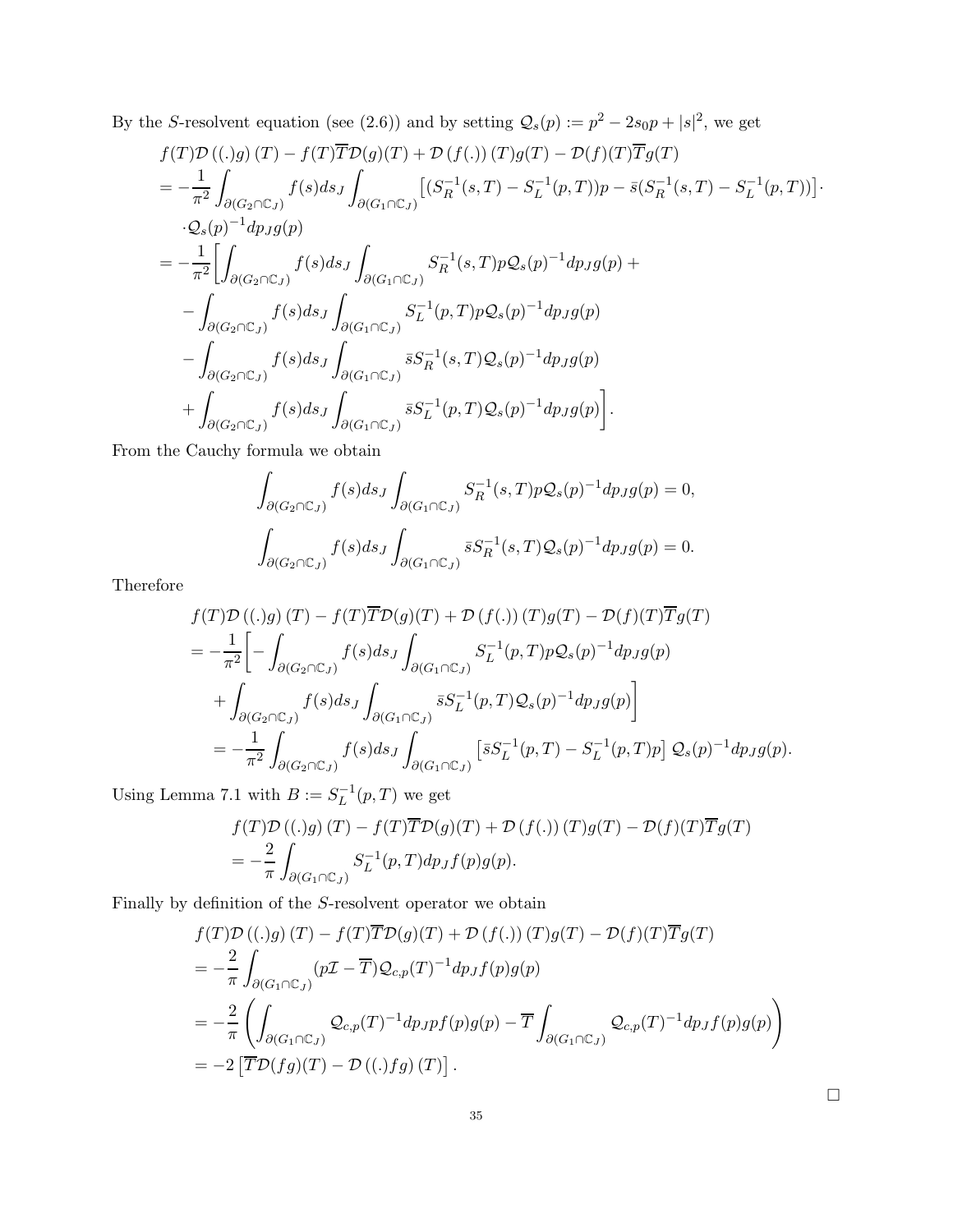#### <span id="page-35-0"></span>9. The Q-functional calculus and new properties of the F-functional calculus

<span id="page-35-1"></span>The introduction of the Q-functional calculus is essential to prove a product formula for the Ffunctional calculus. Before to go through this, we prove the following property of the F-functional calculus.

**Theorem 9.1.** Let us consider  $T \in \mathcal{BC}(X)$  and  $m \in \mathbb{N}_0$ . Let  $U \subset \mathbb{H}$  be a bounded slice Cauchy domain with  $\sigma_S(T) \subset U$ . For every imaginary unit  $J \in \mathbb{S}$ , we have

<span id="page-35-2"></span>
$$
\mathcal{Q}_m(T,\overline{T}) = -\frac{1}{4\pi(m+1)(m+2)} \int_{\partial(U \cap \mathbb{C}_J)} F_L(s,T) ds_J s^{m+2}
$$
\n(9.1)

and

<span id="page-35-3"></span>
$$
\mathcal{Q}_m(T, \overline{T}) = -\frac{1}{4\pi(m+1)(m+2)} \int_{\partial(U \cap \mathbb{C}_J)} s^{m+2} ds_J F_R(s, T), \tag{9.2}
$$

where

$$
Q_m(T, \overline{T}) = \sum_{j=0}^{m} \frac{2(m-j+1)}{(m+1)(m+2)} T^{m-j} \overline{T}^{j}.
$$

*Proof.* We start by considering the set U as the ball  $B_r(0)$  with  $||T|| < r$ . Then, by [\[12,](#page-38-14) Thm. 3.9] we know that  $F_L(s,T) = \sum_{n=2}^{\infty} -2(n-1)nQ_{n-2}(T,\overline{T})s^{-1-n}$  for every  $s \in \partial B_r(0)$ . This series converges uniformly on  $\partial B_r(0)$ . Thus we have

$$
-\frac{1}{4\pi(m+1)(m+2)} \int_{\partial (B_r(0)\cap\mathbb{C}_J)} F_L(s,T) ds_J s^{m+2}
$$
  
= 
$$
\frac{1}{2\pi(m+1)(m+2)} \sum_{n=0}^{+\infty} (n+1)(n+2) \mathcal{Q}_n(T,\overline{T}) \int_{\partial (B_r(0)\cap\mathbb{C}_J)} s^{-1-n+m} ds_J.
$$

Due to the fact that

$$
\int_{\partial (B_r(0)\cap\mathbb{C}_J)} s^{-1-n+m} ds_J = \begin{cases} 0 & \text{if } n \neq m, \\ 2\pi & \text{if } n = m, \end{cases}
$$

we obtain

$$
-\frac{1}{4\pi(m+1)(m+2)}\int_{\partial(B_r(0)\cap\mathbb{C}_J)}F_L(s,T)ds_Js^{m+2}=\mathcal{Q}_m(T,\overline{T}).
$$

Now, we consider U an arbitrary bounded slice Cauchy domain that contains  $\sigma_S(T)$ . We suppose that there exists a radius r such that  $\overline{U} \subset B_r(0)$ . The left F-resolvent operator  $F_L(s,T)$  is right slice hyperholomorphic in the variable s and the monomial  $s^{m+2}$  is left slice hyperholomorphic on the bounded slice Cauchy domain  $B_r(0) \setminus U$ . By the Cauchy's integral theorem (see Theorem [2.13\)](#page-7-3) we get

$$
-\frac{1}{4\pi(m+1)(m+2)} \int_{\partial(B_r(0)\cap\mathbb{C}_J)} F_L(s,T) ds_J s^{m+2}
$$
  
+ 
$$
\frac{1}{4\pi(m+1)(m+2)} \int_{\partial(U\cap\mathbb{C}_J)} F_L(s,T) ds_J s^{m+2}
$$
  
= 
$$
-\frac{1}{4\pi(m+1)(m+2)} \int_{\partial((B_r(0)\setminus U)\cap\mathbb{C}_J)} F_L(s,T) ds_J s^{m+2} = 0.
$$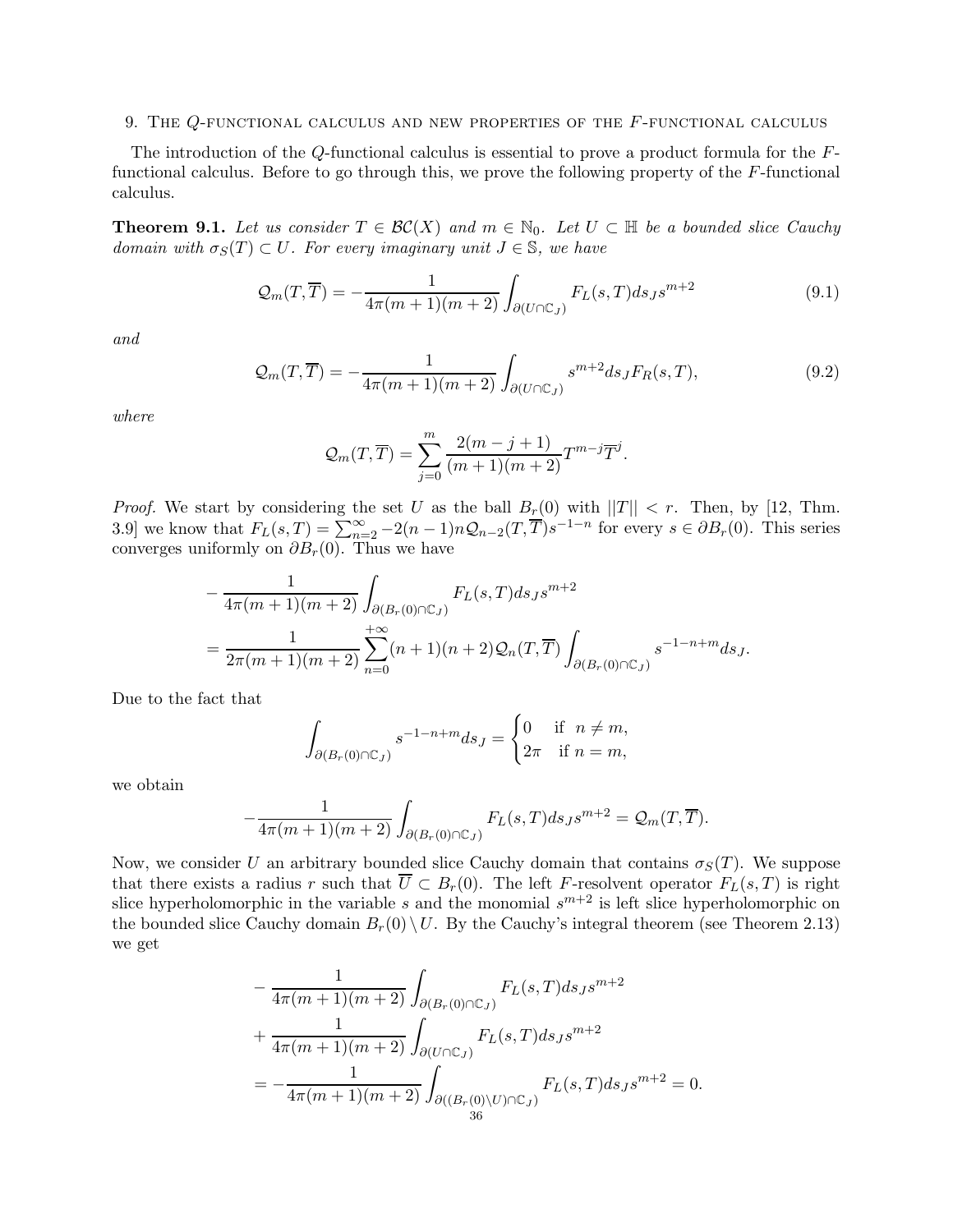This implies that

$$
-\frac{1}{4\pi(m+1)(m+2)} \int_{\partial(U \cap \mathbb{C}_J)} F_L(s,T) ds_J s^{m+2}
$$
  
=  $-\frac{1}{4\pi(m+1)(m+2)} \int_{\partial(B_r(0) \cap \mathbb{C}_J)} F_L(s,T) ds_J s^{m+2}$   
=  $\mathcal{Q}_m(T,\overline{T}).$ 

Remark 9.2. Theorem [9.1](#page-35-1) is meaningful with respect to the definition of the F-functional calculus. Indeed, the results of the integrals [\(9.1\)](#page-35-2) and [\(9.2\)](#page-35-3) are Fueter regular polynomials in T. That kind of polynomials were introduced in [\[9,](#page-38-23) [10\]](#page-38-24).

<span id="page-36-0"></span>Now, we prove a product rule for the F-function calculus.

**Theorem 9.3.** Let  $T \in \mathcal{BC}(X)$  and assume  $f \in N(\sigma_S(T))$  and  $g \in SH_L(\sigma_S(T))$  then we have

<span id="page-36-1"></span>
$$
\Delta(fg)(T) = \Delta f(T)g(T) + f(T)\Delta g(T) - \mathcal{D}f(T)\mathcal{D}g(T). \tag{9.3}
$$

where D is the Fueter operator.

Proof. Let  $G_1$  and  $G_2$  be two bounded slice Cauchy domains such that contain  $\sigma_S(T)$  and  $\overline{G}_1 \subset G_2$ , with  $\overline{G}_2 \subset dom(f) \cap dom(g)$ . We choose  $p \in \partial(G_1 \cap \mathbb{C}_J)$  and  $s \in \partial(G_2 \cap \mathbb{C}_J)$ . For every  $J \in \mathbb{S}$ , from the definitions of F-functional calculus, S-functional calculus and Q- functional calculus, we get

$$
\Delta f(T)g(T) + f(T)\Delta g(T) - \mathcal{D}f(T)\mathcal{D}g(T) =
$$
\n
$$
= \frac{1}{(2\pi)^2} \int_{\partial(G_2 \cap \mathbb{C}_J)} f(s) ds_J F_R(s, T) \int_{\partial(G_1 \cap \mathbb{C}_J)} S_L^{-1}(p, T) dp_J g(p) +
$$
\n
$$
+ \frac{1}{(2\pi)^2} \int_{\partial(G_2 \cap \mathbb{C}_J)} f(s) ds_J S_R^{-1}(s, T) \int_{\partial(G_1 \cap \mathbb{C}_J)} F_L(p, T) dp_J g(p) +
$$
\n
$$
- \frac{1}{(\pi)^2} \int_{\partial(G_2 \cap \mathbb{C}_J)} \mathcal{Q}_{c,s}(T)^{-1} ds_J f(s) \int_{\partial(G_1 \cap \mathbb{C}_J)} \mathcal{Q}_{c,p}(T)^{-1} dp_J g(p).
$$

Since the function  $f$  is intrinsic by Lemma [8.3](#page-32-0) we have

$$
\Delta f(T)g(T) + f(T)\Delta g(T) - \mathcal{D}f(T)\mathcal{D}g(T) =
$$
\n
$$
= \frac{1}{(2\pi)^2} \int_{\partial(G_2 \cap \mathbb{C}_J)} f(s) ds_J F_R(s, T) \int_{\partial(G_1 \cap \mathbb{C}_J)} S_L^{-1}(p, T) dp_J g(p) +
$$
\n
$$
+ \frac{1}{(2\pi)^2} \int_{\partial(G_2 \cap \mathbb{C}_J)} f(s) ds_J S_R^{-1}(s, T) \int_{\partial(G_1 \cap \mathbb{C}_J)} F_L(p, T) dp_J g(p) +
$$
\n
$$
- \frac{1}{(\pi)^2} \int_{\partial(G_2 \cap \mathbb{C}_J)} f(s) ds_J \mathcal{Q}_{c,s}(T)^{-1} \int_{\partial(G_1 \cap \mathbb{C}_J)} \mathcal{Q}_{c,p}(T)^{-1} dp_J g(p).
$$

Hence, we have

$$
\Delta f(T)g(T) + f(T)\Delta g(T) - \mathcal{D}f(T)\mathcal{D}g(T)
$$
  
=  $\frac{1}{(2\pi)^2} \int_{\partial(G_2 \cap \mathbb{C}_J)} \int_{\partial(G_1 \cap \mathbb{C}_J)} f(s) ds_J [F_R(s, T)S_L^{-1}(p, T) ++ S_R^{-1}(s, T)F_L(p, T) - 4Q_{c,s}(T)^{-1}Q_{c,p}(T)^{-1}] dp_J g(p).$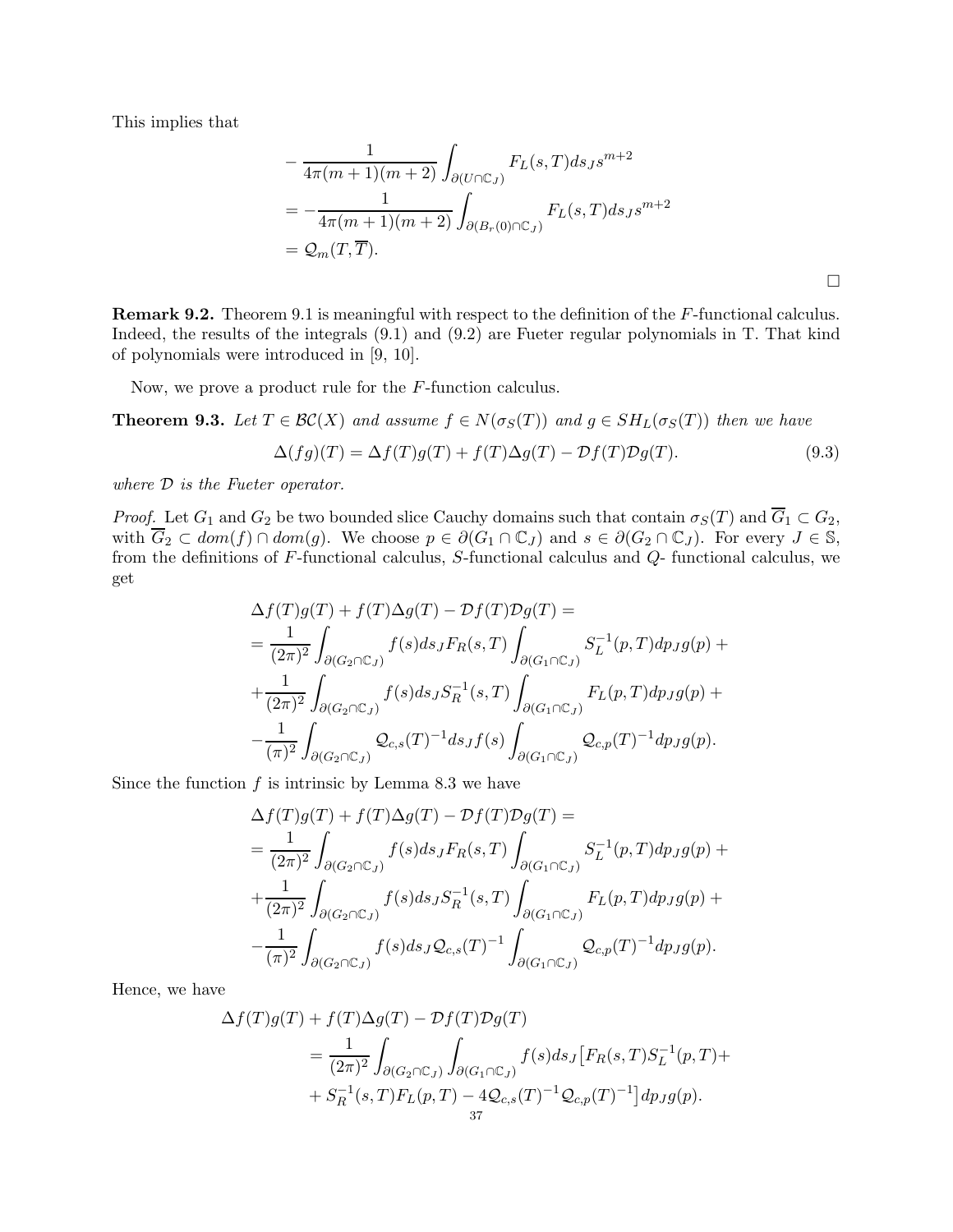By the following equation (see [\[16,](#page-38-5) Lemma 7.3.2])

$$
F_R(s,T)S_L^{-1}(p,T) + S_R^{-1}(s,T)F_L(p,T) - 4Q_{c,s}(T)^{-1}Q_{c,p}(T)^{-1}
$$
  
= 
$$
[(F_R(s,T) - F_L(p,T))p - \overline{s}(F_R(s,T) - F_L(p,T))]Q_s(p)^{-1},
$$

where  $Q_s(p) = p^2 - 2s_0p + |s|^2$ , we obtain  $\Lambda f(T)g(T) + f(T)\Lambda g(T) - \mathcal{D}f(T)\mathcal{D}g(T)$ 

$$
\Delta f(T)g(T) + f(T)\Delta g(T) - Df(T)Dg(T)
$$
  
= 
$$
\frac{1}{(2\pi)^2} \int_{\partial(G_2 \cap \mathbb{C}_J)} \int_{\partial(G_1 \cap \mathbb{C}_J)} f(s) \left[ \left( F_R(s,T) - F_L(p,T) \right) p - \bar{s} \left( F_R(s,T) - F_L(p,T) \right) \right] \mathcal{Q}_s(p)^{-1} dp_J g(p).
$$

By the linearity of the integrals follows that

$$
\Delta f(T)g(T) + f(T)\Delta g(T) - \mathcal{D}f(T)\mathcal{D}g(T) =
$$
\n
$$
= \frac{1}{(2\pi)^2} \int_{\partial(G_2 \cap \mathbb{C}_J)} f(s) ds_J \int_{\partial(G_1 \cap \mathbb{C}_J)} F_R(s, T) p \mathcal{Q}_s(p)^{-1} dp_J g(p) +
$$
\n
$$
- \frac{1}{(2\pi)^2} \int_{\partial(G_2 \cap \mathbb{C}_J)} f(s) ds_J \int_{\partial(G_1 \cap \mathbb{C}_J)} F_L(p, T) p \mathcal{Q}_s(p)^{-1} dp_J g(p) +
$$
\n
$$
- \frac{1}{(2\pi)^2} \int_{\partial(G_2 \cap \mathbb{C}_J)} f(s) ds_J \int_{\partial(G_1 \cap \mathbb{C}_J)} \bar{s} F_R(s, T) \mathcal{Q}_s(p)^{-1} dp_J g(p) +
$$
\n
$$
+ \frac{1}{(2\pi)^2} \int_{\partial(G_2 \cap \mathbb{C}_J)} f(s) ds_J \int_{\partial(G_1 \cap \mathbb{C}_J)} \bar{s} F_L(p, T) \mathcal{Q}_s(p)^{-1} dp_J g(p).
$$

Since the functions  $p \mapsto p\mathcal{Q}_s(p)^{-1}$ ,  $p \mapsto \mathcal{Q}_s(p)^{-1}$  are intrinsic slice hyperholomorphic on  $\bar{G}_1$ , by the Cauchy integral formula, see Theorem [2.13](#page-7-3) we have

$$
\frac{1}{(2\pi)^2} \int_{\partial(G_2 \cap \mathbb{C}_J)} f(s) ds_J \int_{\partial(G_1 \cap \mathbb{C}_J)} F_R(s, T) p \mathcal{Q}_s(p)^{-1} dp_J g(p) = 0,
$$
  

$$
\frac{1}{(2\pi)^2} \int_{\partial(G_2 \cap \mathbb{C}_J)} f(s) ds_J \int_{\partial(G_1 \cap \mathbb{C}_J)} \bar{s} F_R(s, T) \mathcal{Q}_s(p)^{-1} dp_J g(p) = 0.
$$

Thus, we get

$$
\Delta f(T)g(T) + f(T)\Delta g(T) - \mathcal{D}f(T)\mathcal{D}g(T) =
$$
  
\n
$$
-\frac{1}{(2\pi)^2} \int_{\partial(G_2 \cap \mathbb{C}_J)} f(s) ds_J \int_{\partial(G_1 \cap \mathbb{C}_J)} F_L(p, T) p \mathcal{Q}_s(p)^{-1} dp_J g(p) +
$$
  
\n
$$
+\frac{1}{(2\pi)^2} \int_{\partial(G_2 \cap \mathbb{C}_J)} f(s) ds_J \int_{\partial(G_1 \cap \mathbb{C}_J)} \bar{s} F_L(p, T) \mathcal{Q}_s(p)^{-1} dp_J g(p)
$$
  
\n
$$
=\frac{1}{(2\pi)^2} \int_{\partial(G_2 \cap \mathbb{C}_J)} f(s) ds_J \int_{\partial(G_1 \cap \mathbb{C}_J)} [\bar{s} F_L(p, T) - F_L(p, T) p] \mathcal{Q}_s(p)^{-1} dp_J g(p).
$$

By applying Lemma [7.1](#page-28-3) with  $B := F_L(p, T)$  and by the definition of the F-functional calculus we obtain

<span id="page-37-0"></span>
$$
\Delta f(T)g(T) + f(T)\Delta g(T) - \mathcal{D}f(T)\mathcal{D}g(T) = \frac{1}{2\pi} \int_{\partial(G_1 \cap \mathbb{C}_J)} F_L(p,T) dp_J f(p)g(p)
$$
  
= 
$$
\frac{1}{2\pi} \int_{\partial(G_1 \cap \mathbb{C}_J)} F_L(p,T) dp_J(fg)(p) = \Delta(fg)(T).
$$

 $\Box$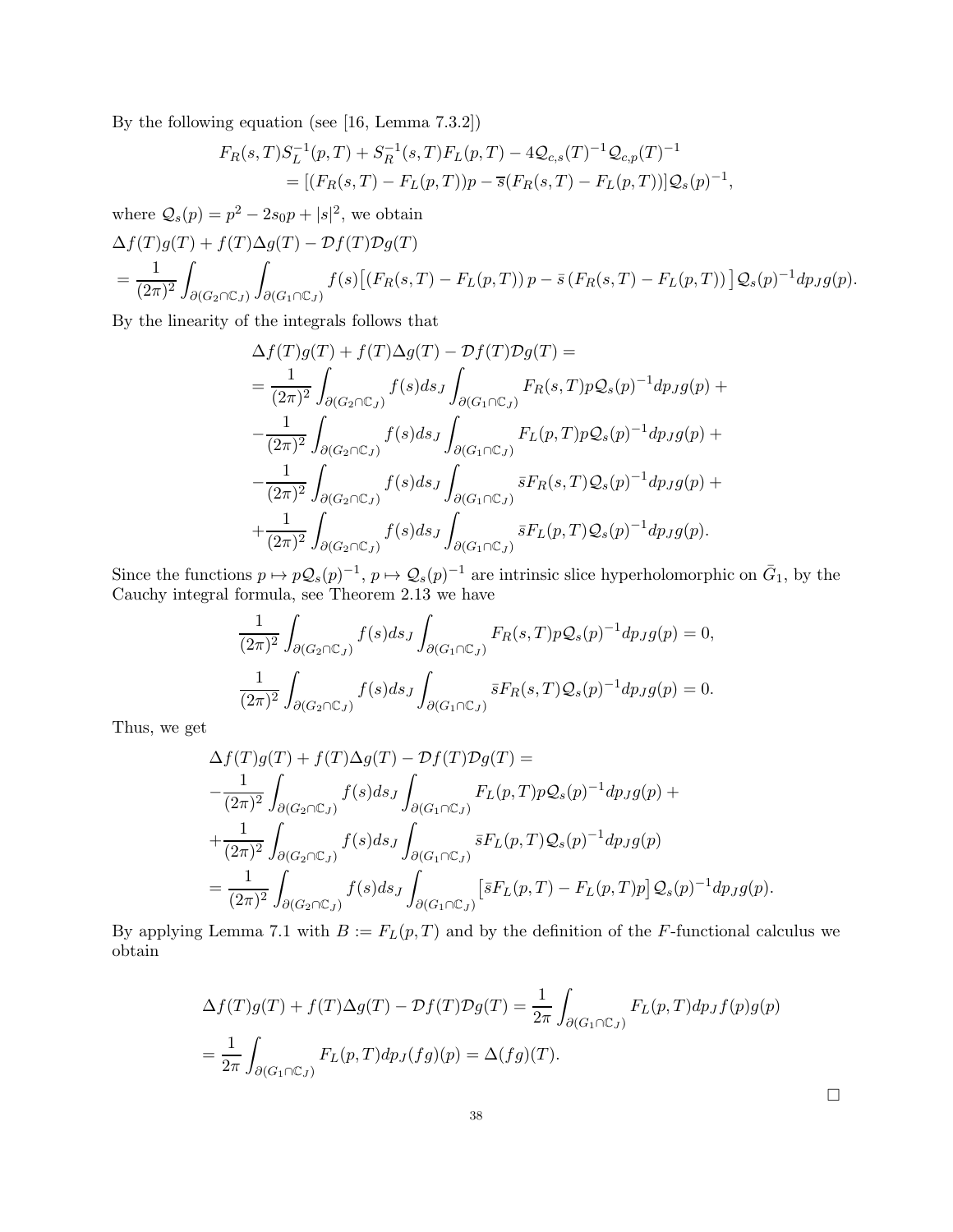**Corollary 9.4.** Let  $T \in \mathcal{BC}(X)$  and assume  $q \in N(\sigma_S(T))$  and  $f \in SH_R(\sigma_S(T))$  then we have

$$
\Delta(fg)(T) = \Delta f(T)g(T) + f(T)\Delta g(T) - \mathcal{D}f(T)\mathcal{D}g(T). \tag{9.4}
$$

**Remark 9.5.** The product  $fg$  in Theorem [9.3](#page-36-0) and Corollary [9.4](#page-37-0) is respectively slice hyperholomorphic left or right slice hyperholomorphic.

**Remark 9.6.** Formula [\(9.3\)](#page-36-1) is a general case of the well-known formula  $\Delta(qg(q)) = q\Delta(q(q))$  +  $2\mathcal{D}(g(q))$ . Indeed, it is enough to change the operator T with q and to take  $f(q) := q$  in formula [\(9.3\)](#page-36-1).

#### <span id="page-38-0"></span>**REFERENCES**

- <span id="page-38-7"></span><span id="page-38-2"></span>[1] D.Alpay, F.Colombo, I.Sabadini, Quaternionic de Branges spaces and characteristic operator function, Springer-Briefs in Mathematics, Springer, Cham, 2020.
- [2] D.Alpay, F.Colombo, D.P.Kimsey, The spectral theorem for quaternionic unbounded normal operators based on the S-spectrum, J. Math. Phys.,  $57(2016)$ , pp. 023503, 27.
- <span id="page-38-20"></span>[3] D.Alpay, F.Colombo, J.Gantner, I.Sabadini, A new resolvent equation for the S-functional calculus, J.Geom. Anal., 25 (2015), pp. 1939–1968.
- <span id="page-38-12"></span>[4] D.Alpay, F.Colombo, J.Gantner, I.Sabadini, The  $H^\infty$ functional calculus based on the S-spectrum for quaternionic operators and for n-tuples of noncommuting operators, J. Funct. Anal.,  $271(2016)$ , pp. 1544–1584.
- <span id="page-38-9"></span><span id="page-38-8"></span>[5] D.Alpay, F.Colombo, I.Sabadini, Slice Hyperholomorphic Schur Analysis, Volume 256 of Operator Theory: Advances and Applications. Birkhäuser, Basel. 2017.
- [6] L.Baracco, F.Colombo, M. M.Peloso, S.Pinton, Fractional powers of higher order vector operators on bounded and unbounded domains, Preprint. arXiv:2112.05380.
- <span id="page-38-22"></span><span id="page-38-1"></span>[7] H.Begeher, Iterated integral opererators in Clifford analysis, J. Anal. Appl. 18 (1999), 361-377.
- <span id="page-38-23"></span>[8] G.Birkhoff, J.Von Neumann, The logic of quantum mechanics, Ann. of Math., 37 (1936), 823–843.
- [9] I.Cação, M.I.Falcão, H.Malonek, Laguerre derivative and monogenic Laguerre polynomials: An operational approach. Mathematical and Computer Modelling 53. 1084-1094. (2011)
- <span id="page-38-24"></span>[10] I.Cação, M. I.Falcão, H.Malonek, Hypercomplex Polynomials, Vietoris' Rational Numbers and a Related Integer Numbers Sequence, Complex Anal. Oper. Theory, 11, (2017), 1059–1076.
- <span id="page-38-18"></span>[11] F.Colombo, A.De Martino, S. Pinton, I. Sabadini, The fine structure of the spectral theory on the S-spectrum in dimension five, preprint 2022.
- <span id="page-38-14"></span>[12] F.Colombo, A.De Martino, I.Sabadini, The F-resolvent equation and Riesz projectors for the F-functional calculus , (submitted) arXiv 2112.04830.
- <span id="page-38-15"></span>[13] F.Colombo, J.Gantner, Formulations of the F- functional calculus and some consequences, Proceedings of the Royal Society of Edinburgh,  $146 \text{ A}$  (2016), 509-545.
- <span id="page-38-13"></span>[14] F.Colombo, J.Gantner, An application of the S-functional calculus to fractional diffusion processes, Milan J. Math., 86 (2018), 225–303.
- <span id="page-38-4"></span>[15] F.Colombo, J.Gantner, Quaternionic closed operators, fractional powers and fractional diffusion processes, Operator Theory: Advances and Applications, 274. Birkhäuser/Springer, Cham, 2019. viii+322.
- <span id="page-38-5"></span>[16] F.Colombo, J.Gantner, D.P.Kimsey, Spectral theory on the S-spectrum for quaternionic operators, Operator Theory: Advances and Applications, 270. Birkhäuser/Springer, Cham, 2018. ix+356 pp.
- <span id="page-38-10"></span>[17] F.Colombo, D.Deniz-Gonzales, S.Pinton, Fractional powers of vector operators with first order boundary conditions, J. Geom. Phys., 151 (2020), 103618, 18 pp.
- <span id="page-38-11"></span>[18] F.Colombo, D.Deniz-Gonzales, S.Pinton, Non commutative fractional Fourier law in bounded and unbounded domains, Complex Anal. Oper. Theory, 15 (2021), no. 7, Paper No. 114, 27 pp.
- <span id="page-38-3"></span>[19] F.Colombo, D.P.Kimsey, The spectral theorem for normal operators on a Clifford module, Anal. Math. Phys. 12 (2022), no. 1, Paper No. 25.
- <span id="page-38-17"></span><span id="page-38-16"></span>[20] F.Colombo, I.Sabadini, The F-functional calculus for unbounded operators, J. Geom. Phys., 86 (2014), 392–407.
- [21] F.Colombo, I.Sabadini, F.Sommen, The Fueter mapping theorem in integral form and the F-functional calculus, Math. Methods Appl. Sci., 33 (2010), 2050–2066.
- <span id="page-38-6"></span>[22] F.Colombo, I.Sabadini, D.C.Struppa, Noncommutative functional calculus. Theory and applications of slice hyperholomorphic functions, Volume 289 of Progress in Mathematics. Birkhäuser/Springer Basel AG, Basel. 2011.
- <span id="page-38-21"></span>[23] F. Colombo, I.Sabadini, D.C.Struppa, A new functional calculus for non commuting operators, J. Funct. Anal., 254 (2008), 2255-2274.
- <span id="page-38-19"></span>[24] F.Colombo, I.Sabadini, D.C.Struppa, Michele Sce's Works in Hypercomplex Analysis. A Translation with Commentaries, Birkhäuser/Springer Basel AG, Basel, 2020.